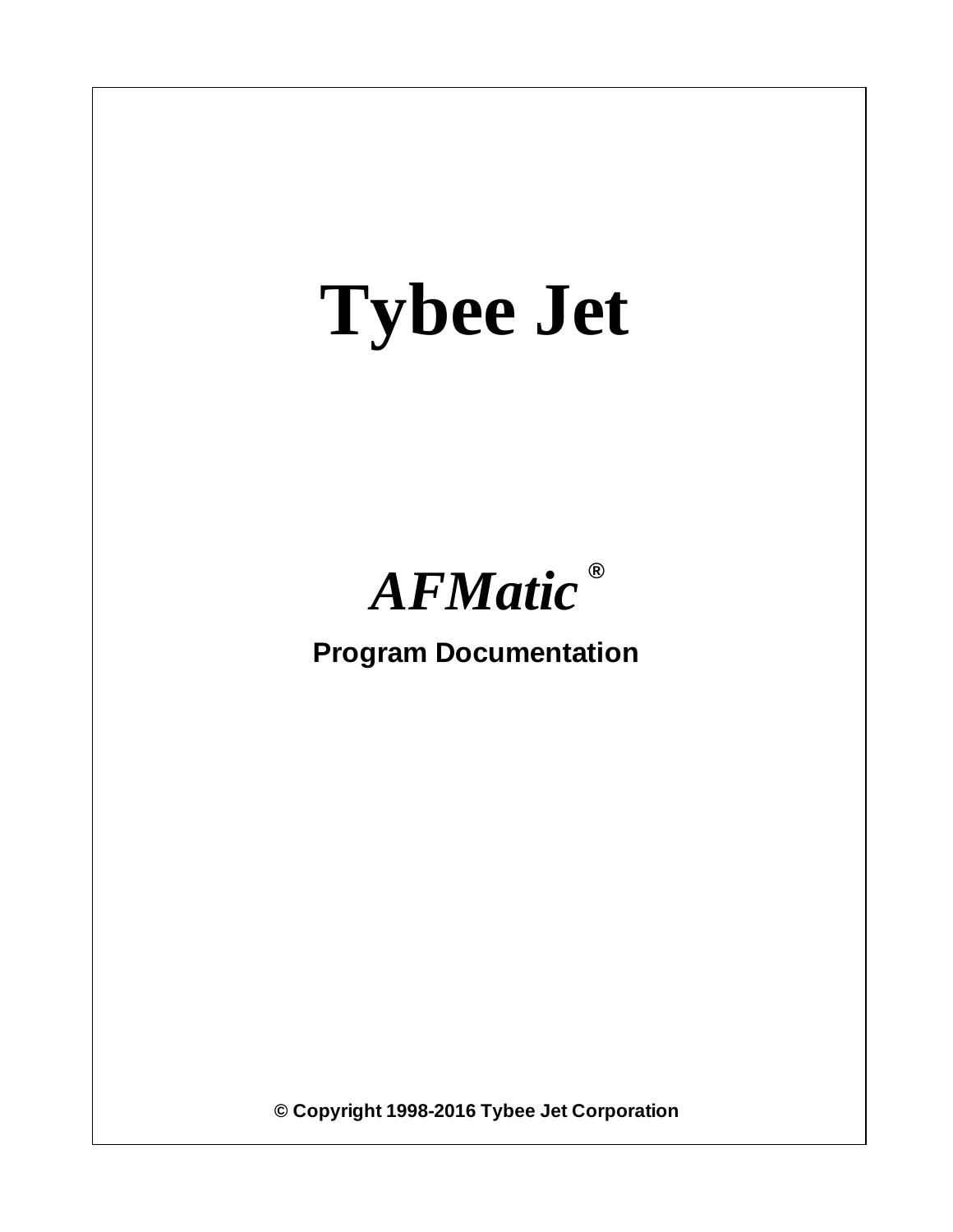$\mathbf I$ 

# **Table of Contents**

| <b>Introduction</b>      |                               | 1   |
|--------------------------|-------------------------------|-----|
| <b>Install</b>           |                               | 2   |
|                          | <b>Run For The First Time</b> | 4   |
| <b>Uninstall</b>         |                               | 5   |
| <b>Primary Functions</b> |                               | 6   |
|                          |                               | . 6 |
|                          |                               |     |
|                          |                               |     |
| General                  |                               |     |
| Airport                  |                               |     |
|                          |                               |     |
| <b>Results</b>           |                               |     |
| General                  |                               |     |
| Basic                    |                               |     |
| Weight                   |                               |     |
| Runw ay                  |                               |     |
|                          |                               |     |
| Obstacle                 |                               |     |
| Speed                    |                               |     |
|                          |                               |     |
| Landing                  |                               |     |
|                          |                               |     |
|                          |                               |     |
| General                  |                               |     |
| Airport                  |                               |     |
|                          |                               |     |
|                          |                               |     |
| <b>Results</b>           |                               |     |
|                          |                               |     |
| General                  |                               | 23  |
|                          |                               |     |
|                          |                               |     |
| <b>Results</b>           |                               |     |
|                          |                               |     |
|                          |                               |     |
| Pavement                 |                               |     |
|                          |                               |     |
| General                  |                               |     |
|                          |                               |     |
|                          |                               |     |
|                          |                               |     |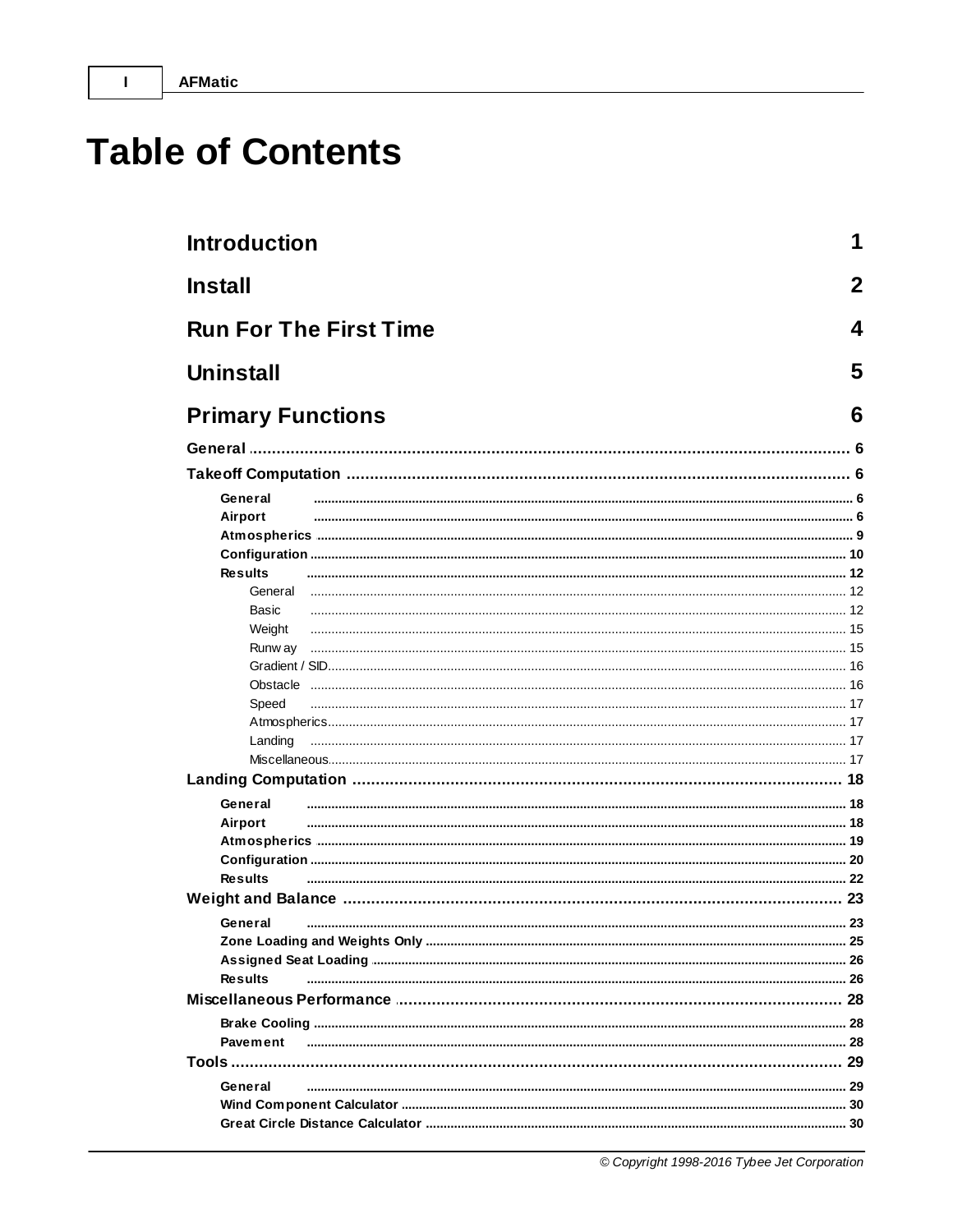44

45

57

| Carbon           |  |
|------------------|--|
|                  |  |
| General          |  |
|                  |  |
|                  |  |
|                  |  |
|                  |  |
| <b>Trip Plan</b> |  |
|                  |  |
| <b>Results</b>   |  |
|                  |  |

# **File Menu**

| Exit |  |
|------|--|

# **Database Menu**

|         | 45 |
|---------|----|
| General |    |
|         |    |
| Mods    |    |
| Weights |    |
|         |    |
|         |    |
| General |    |
|         |    |
| Mods    |    |
| Weights |    |
|         |    |
|         |    |
| General |    |
|         |    |
|         |    |
|         |    |
|         |    |
|         |    |

# **Options Menu**

| General          |  |
|------------------|--|
| <b>Take off</b>  |  |
| Landing<br>Units |  |
|                  |  |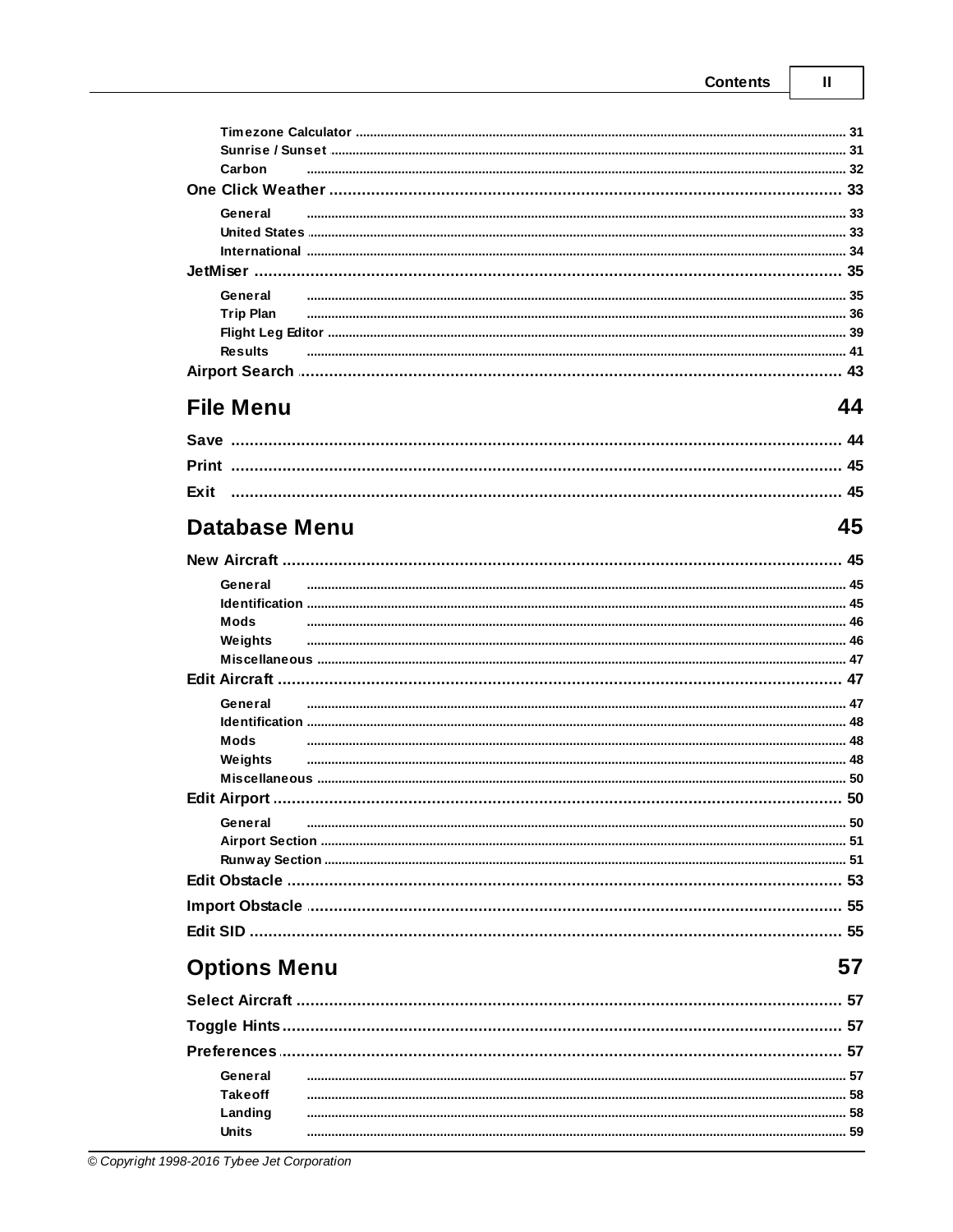| Toolbar              |    |
|----------------------|----|
| <b>Help Menu</b>     | 60 |
|                      |    |
|                      |    |
|                      |    |
| <b>Miscellaneous</b> | 61 |
|                      |    |
|                      |    |
|                      |    |
|                      |    |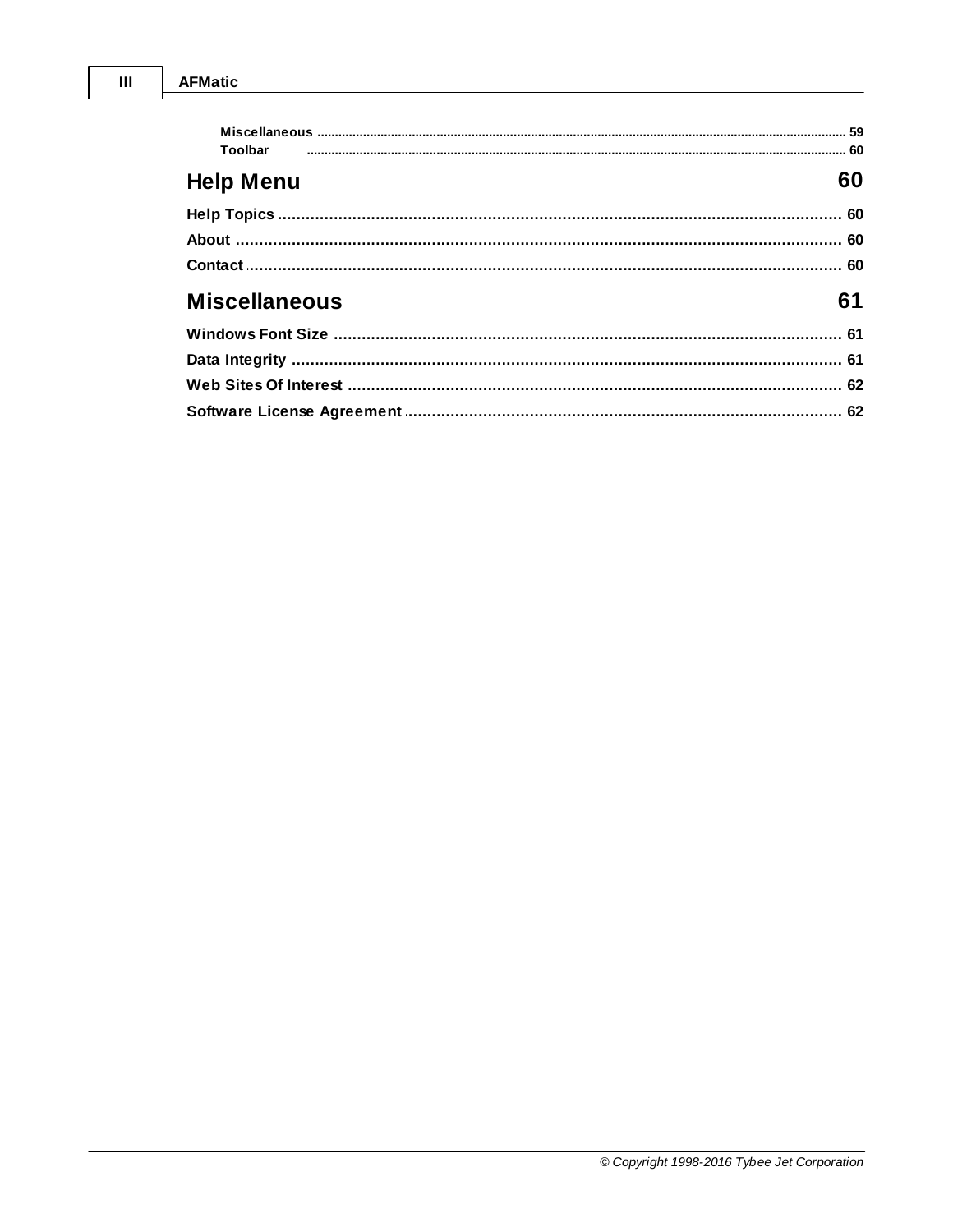# **Introduction**

### *Thank You!*

Thank you for selecting AFMatic for your off-aircraft performance computation needs. At Tybee Jet, we are committed to providing you with the most reliable software and service available. Please contact us whenever you have questions about the software, suggestions for future upgrades, or customer service needs. It will be our pleasure to serve you. Email anytime, or call during office hours, Monday through Friday, 9:00 AM until 6:00 PM, Central Time. Current contact information can always be found in AFMatic on the Help menu, Contact function.

### *Overview*

As the name suggests, AFMatic is an automatic Airplane Flight Manual, a computer program that calculates takeoff and landing performance using the data provided in the AFM (and much more). Included in the software package is the worldwide airport database, described below. There is no longer any need for digging through approach plates or Airport Facilities Directories for runway data! All you have to do is enter the airport identifier (ICAO or IATA) and the database will provide the information, and if you don't know the airport identifier, you can easily search for the airport. AFMatic also allows you to enter and store takeoff obstacle data, as many as 20 obstacles per runway. These data may be obtained from Airport Obstruction Charts or Aeronautical Information Publications, or from Jeppesen OpsData in electronic form. AFMatic can import the Jeppesen obstacle files directly, eliminating the need for typing in the data.

AFMatic is updated on the AIRAC 28-day revision cycle. The latest worldwide airport database is provided, along with all revisions to the Airplane Flight Manual data and any changes to the software itself. The AFMatic update service is offered on a subscription basis, renewable annually.

### *Worldwide Airport Database*

AFMatic includes a worldwide airport database, which is made up of two components. The domestic airport database is provided by the Federal Aviation Administration (FAA). This database contains approximately 4,000 airports in the United States and its territories, having more than 11,000 hard-surfaced runways that are at least 3,000 feet in length. The Jeppesen NavData database contains over 3,600 non-U.S. airports, with more than 8,400 hard-surfaced runways that are at least 4,000 feet in length. For each airport, location and position, elevation, time zone, and available fuel types and services information are provided. For each runway, position, length, slope, runway surface, PCN when available, and lighting are provided.

Physical obstacles and SID / DP required climb gradients are not included in the worldwide airport database. The user may easily add these data, and they will be stored in the user airport database for later use in calculations.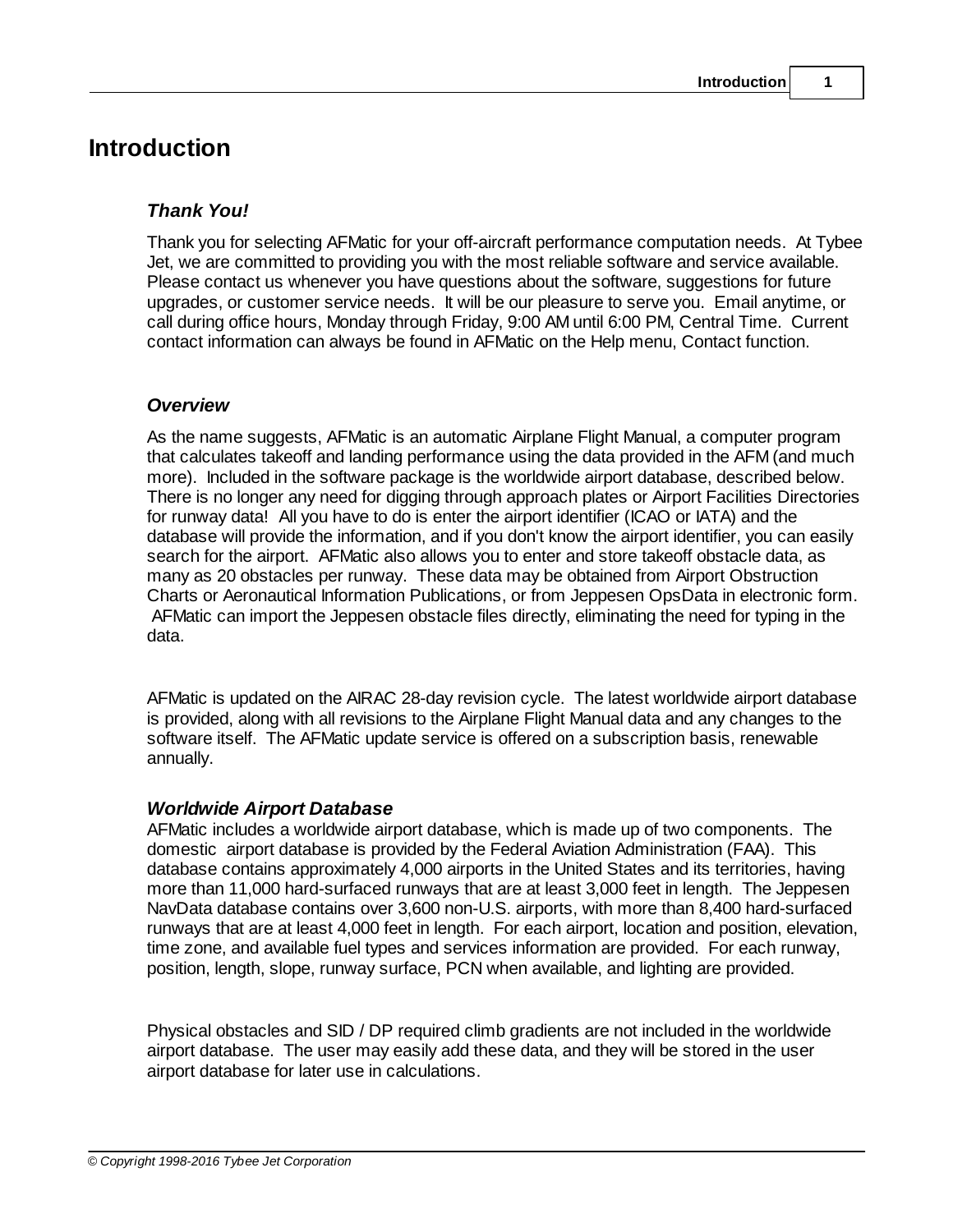# **Install**

### *Requirements*

AFMatic is a 32-bit Windows program, making full use of the capabilities of Microsoft's Windows operating systems. It has been designed for, and tested on, Windows 95, 98, Millennium Edition, NT, 2000, and XP operating systems, and requires one of them. It is not compatible with previously available operating systems, such as MS-DOS and Windows 3.1. Windows is designed for use on Intel compatible personal computers. There are some software emulators available that allow Windows programs to be executed on other computer hardware, such as the Apple Macintosh. AFMatic has been briefly tested with Virtual PC for the Power Macintosh, and found to be fully functional. However, extensive testing has not been conducted, and no guarantees are made with respect to the functionality of AFMatic under software emulation.

AFMatic requires approximately 10 MB of hard disk space for a full installation. A CD-ROM drive or a connection to the internet is required for installation of the software. After installation, the CD-ROM is not required to run AFMatic.

### *Internet Download*

AFMatic updates may be downloaded from the Tybee Jet website, in addition to the normal distribution by CD-ROM. This may come in handy for those times when you will be away from your home base for an extended period, or for international operators whose delivery of the CD-ROMs is delayed by customs processing.

To begin using the internet download service, send an email to support@tybeejet.com, with a list of email addresses to which you would like the notifications to be sent. When each AFMatic update is ready for download, an email message will be sent to your list of recipients, including instructions for downloading the update as well as your current installation serial number and aircraft code for each aircraft for which you have an AFMatic subscription. Then you just download the AFMsetup.exe file and execute it to install the latest update.

### *Install Procedure*

Place the AFMatic distribution CD-ROM in the CD-ROM drive. If you have the Autorun feature enabled on your computer, the setup program will start automatically. If it does not, then from the Windows Start menu, select RUN. Type in D:AFMSETUP.EXE, where D is the letter corresponding to your CD-ROM drive. The setup program will lead you through the steps required for installation. During the process you will be able to specify the disk and directory where AFMatic will be placed. You will also be asked to provide your name, your company's name, and a serial number. The serial number is critical to the operation of AFMatic, so it is important that you type it in correctly. You will find the serial number on the card that accompanies the installation disk. DO NOT LOSE THIS CARD! The serial number printed on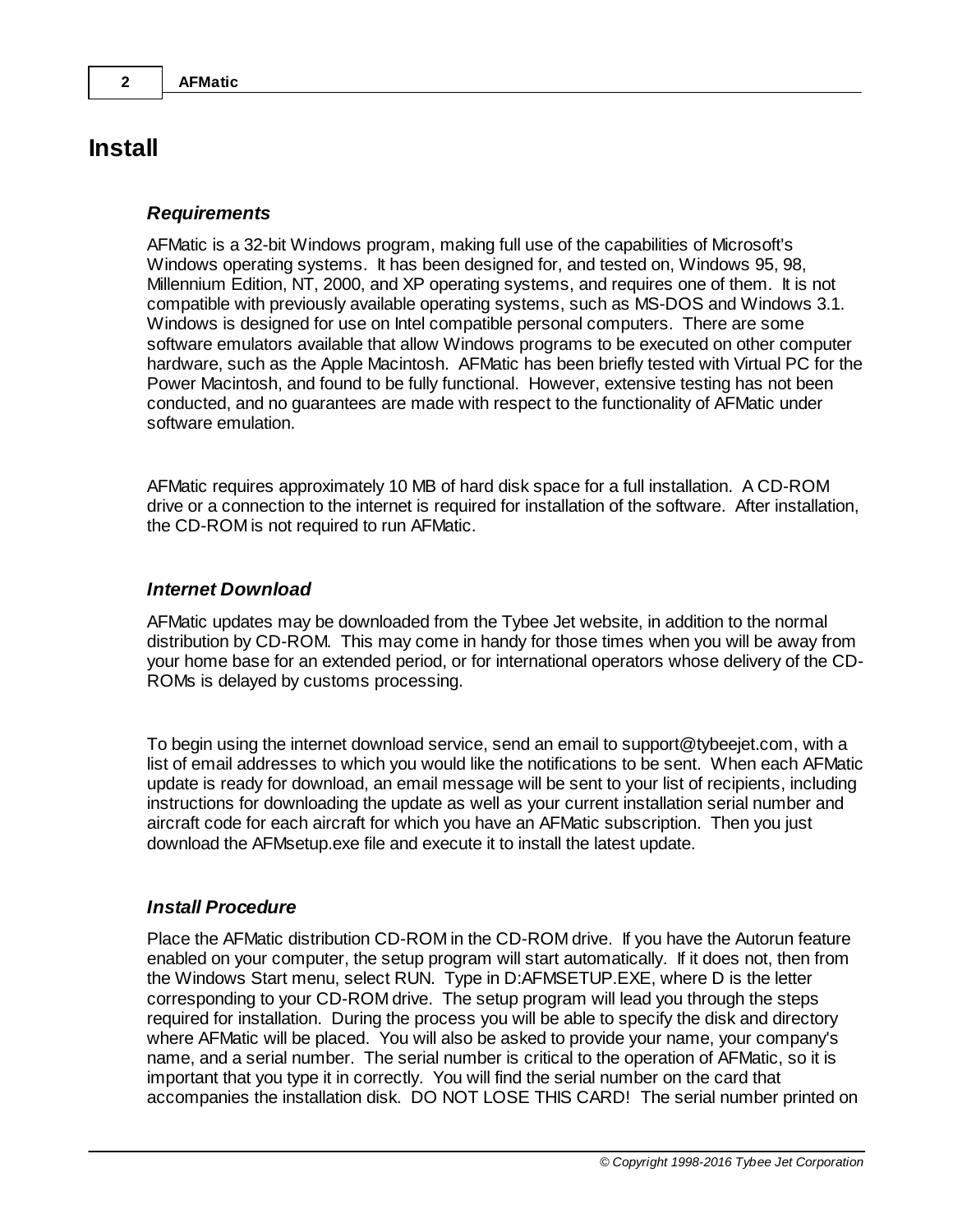it will be required again if you need to reinstall the program for any reason, or if you need to install it later on another computer.

Updates may be installed in the same directory as the previous version, without uninstalling the old version. The installation will overwrite the old distribution files. However, the UserApt and ProgIni files, described below, and any other files that are not a part of the software distribution, will be left undisturbed.

Once the installation is complete, you may remove the CD-ROM from the computer. AFMatic execution does not require the CD-ROM, since all of its required files are stored on the hard disk.

### *Files*

After installation, the directory in which you installed AFMatic will contain a number of files. A brief listing follows:

| AFMatic.exe  | This is the program executable                                               |
|--------------|------------------------------------------------------------------------------|
| AFMatic.ini  | Program initialization data, DO NOT EDIT MANUALLY!                           |
| Apt.dat      | Worldwide airport database                                                   |
| Apt.inx      | Worldwide airport database index                                             |
| XXXXX.dat    | Aircraft data files, XXXXX is aircraft type and certification, e.g.<br>G5FAA |
| XXXXX.inx    | Aircraft index files, named to match the data files                          |
| AFMatic.hlp  | Online help file                                                             |
| AFMatic.cnt  | Online help file                                                             |
| AFMatic.pdf  | Program documentation in Adobe Acrobat (PDF) format                          |
| Readme.txt   | Information about the current release, including What's New                  |
| License.txt  | Software end user license agreement                                          |
| Unins000.exe | Uninstaller program executable                                               |
| Unins000.dat | Uninstaller data file                                                        |

After the program is executed for the first time, several new files will be created, as follows: UserApt.dat User storage for airport, runway, obstacle, and SID/DP data UserApt.inx Index for user stored airport, runway, obstacle and SID/DP data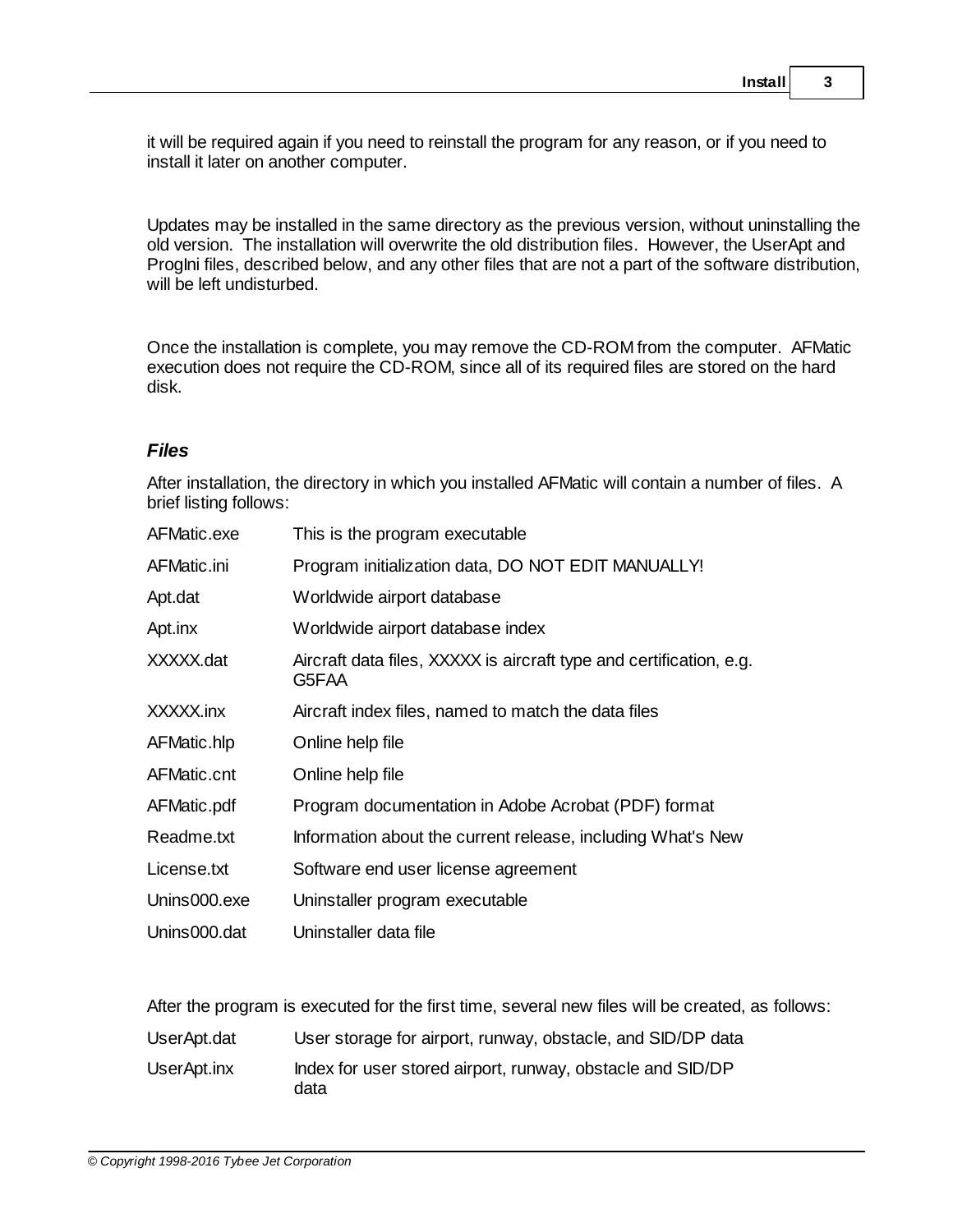| Progini.dat | Preferences and aircraft data (serial number specific) |  |
|-------------|--------------------------------------------------------|--|
| Progini.inx | Index for preferences and aircraft data                |  |

It is recommended that you back up the UserApt and ProgIni files periodically, since they cannot be restored by reinstalling from the AFMatic distribution disk. If you are installing AFMatic on several computers, you may want to use one computer to input all of your obstacle and SID information, and then copy the UserApt files to the other computers that are running AFMatic. The same is true of multiple aircraft serial numbers: just input the data on one computer and then copy the Progini files to the others.

# *Installation Serial Number and Aircraft Code*

During the installation process, you will be asked to enter your name, your company name, and a serial number. Your name and company name will be used in the header of printouts of calculations that you make with AFMatic. The serial number that you will need in order to complete the installation is found on the card that is enclosed with the AFMatic CD-ROM, and is labeled "Installation Serial Number". This number is a part of the program's security system, which ensures that users of the software have purchased a software license for use of the program. If there is an error in the Installation Serial Number, you will be presented with an opportunity to correct the number during the installation. **Note: The characters contained in the Installation Serial Number include the numbers 0-9 and letters A-F only. There are no letters I, O, or Z.**

In addition to the installation serial number, each aircraft for which you have purchased a license to use AFMatic will require an aircraft code to be entered at the time you define the aircraft characteristics in the New Aircraft editor. This aircraft code is located on the card that is enclosed with the AFMatic CD-ROM, and is labeled "Aircraft Code". It will have an aircraft serial number to identify the aircraft with which it is to be used. Embedded within this aircraft code is the aircraft serial number, aircraft type, and certification basis. It is not possible to configure the program for more than one aircraft using a single aircraft code. **Note: The characters contained in the Aircraft Code include the numbers 0-9 and letters A-F only. There are no letters I, O, or Z.**

# **Run For The First Time**

# *Do This First*

**4 AFMatic**

The first time you execute AFMatic, you will automatically be placed in the New Aircraft editor so that you may enter the specifics for your aircraft. See the section on New Aircraft later in this documentation for instructions on how to use this function. After entering the aircraft specifics, you are ready to begin using AFMatic.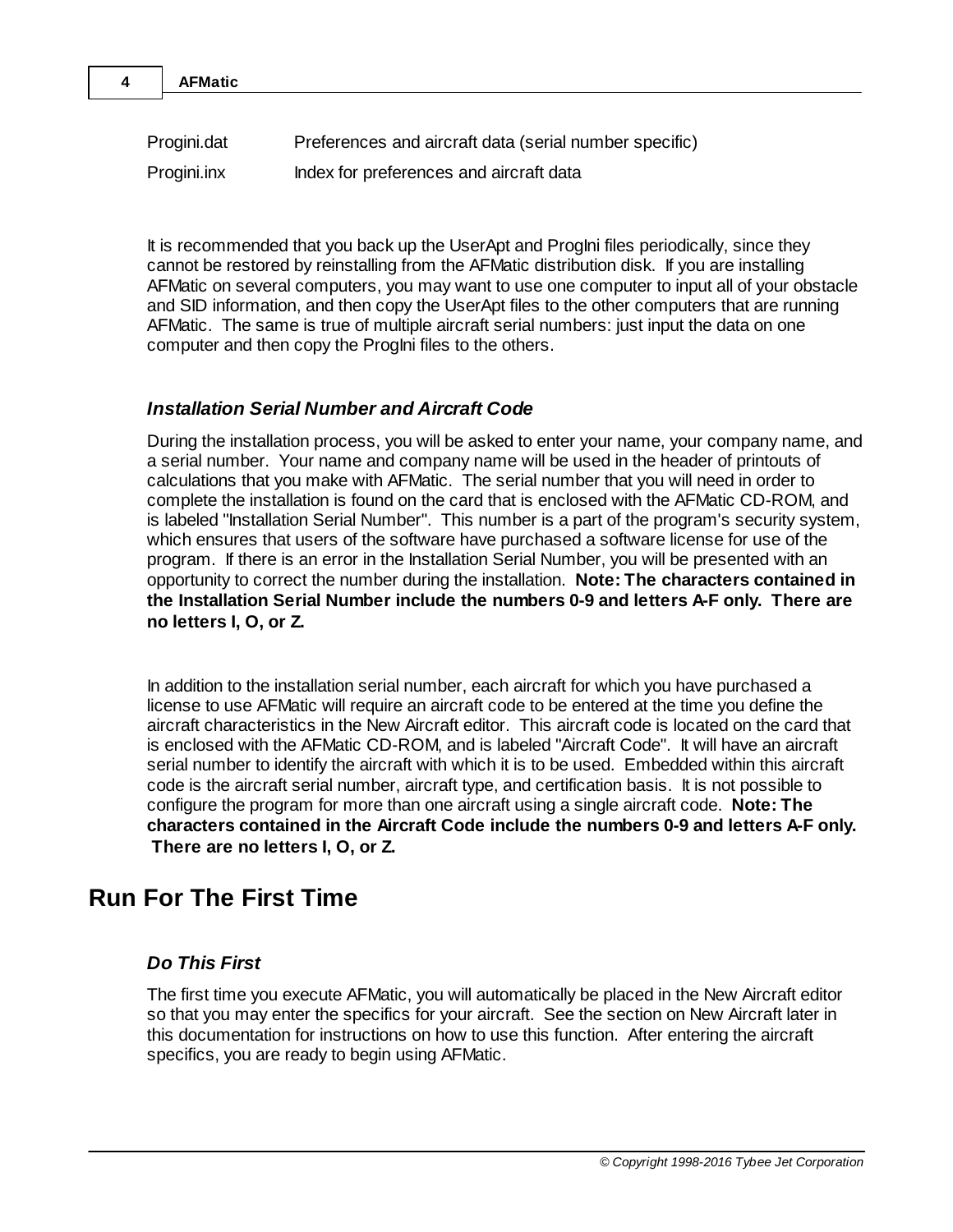# *Primary Functions*

To make performance or weight and balance calculations, or view weather reports and graphics, select the appropriate function by clicking on the buttons arrayed across the top of the main program window.

### *Database Menu*

You may access the database editors to enter airport / runway, obstacle, or SID data, and import obstacle data, by selecting the appropriate function from the database menu.

### *Options Menu*

Select the aircraft, by tail number, from those that you have configured and saved with the New Aircraft Editor. Toggle the visual component hints. Set program preferences with the Preferences Editor.

### *Help Menu*

The help menu provides access to the online help system through the Help Topics function, general information about AFMatic and revision information on the data it uses through the About function, and information on contacting Tybee Jet through the Contact function.

# *Visual Component Hints*

Nearly every visual component of AFMatic has some additional information which can be viewed by simply placing the cursor over the component. The hint will be displayed on the status line of the main program window, as well as attached to the tail of the mouse cursor.

# **Uninstall**

Should you need to uninstall the program for any reason, the means to do so has been provided. To remove AFMatic from your computer, from the Windows Start menu, select Programs, then AFMatic, and click the Uninstall AFMatic item. Alternately, from the Windows Start menu, select Settings, then Control Panel, and double-click on the Add/Remove Programs icon. You will be presented with a list of installed programs. Select AFMatic, and then click the Add/Remove button. AFMatic will be removed from your computer.

There will be several files left behind in the directory where AFMatic was located, specifically the UserApt and ProgIni files, as well as the AFMatic.ini file. These files were created by AFMatic after installation, and contain program initialization information and user-provided airport/runway/obstacle/SID data. They may be deleted if you do not wish to save the userprovided data for later use.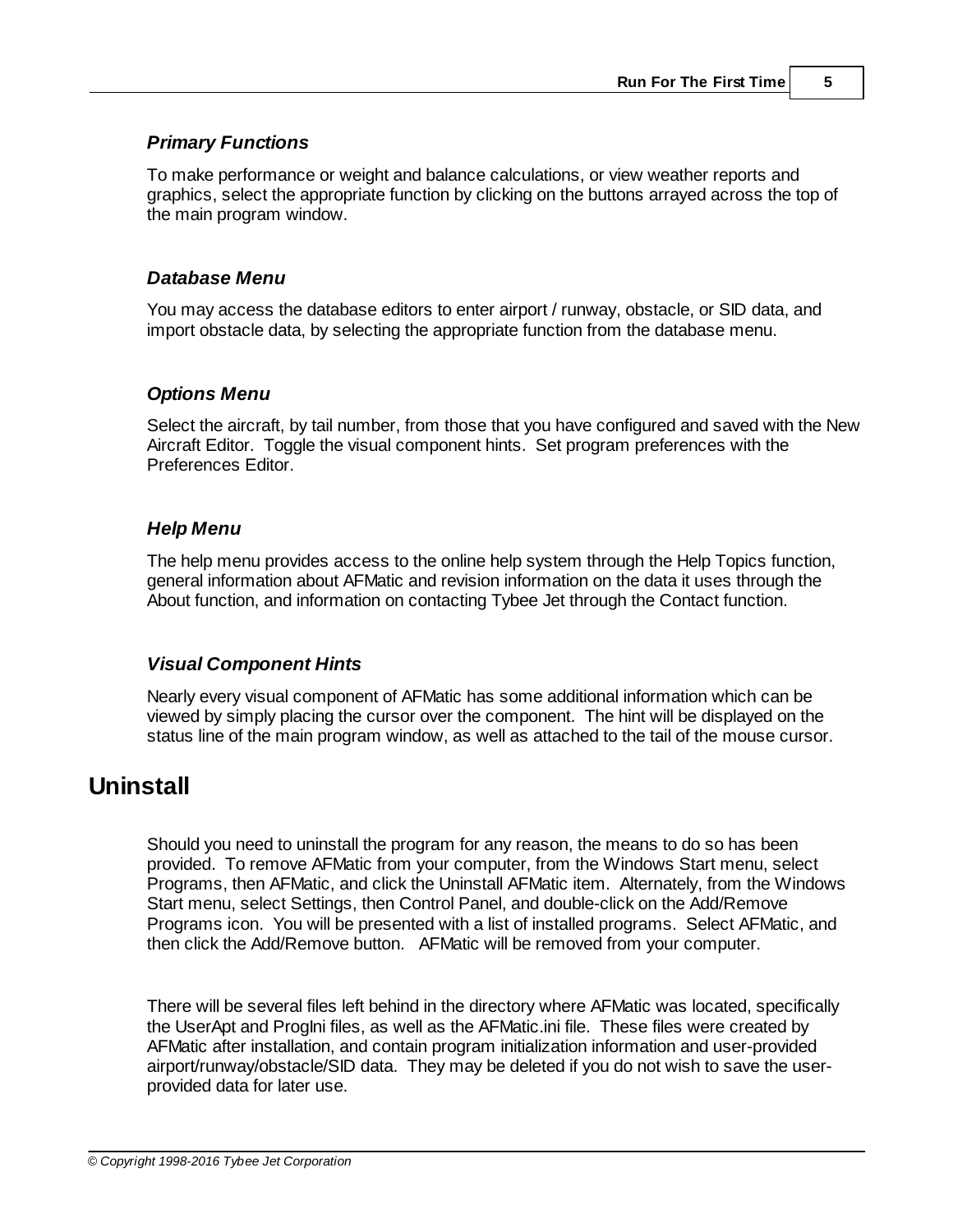If you have moved AFMatic from the directory where it was originally installed, the uninstall procedure will fail, since it is unable to find the location of the files. In this event, you may manually delete the files in the AFMatic directory. This will not completely remove the program, however, since there are also items on the Windows Start menu. These may be manually removed.

# **Primary Functions**

# *General*

The primary functions of AFMatic are accessed by pressing one of the buttons arranged across the top of the screen, just below the menu bar. Upon selecting any of these functions, you will see the input and output for that function formatted with a notebook metaphor, having tabs across the top for the major subdivisions within the primary function. Clicking on any of these tabs will change the display to show the contents of that page. The results page is only shown after a computation has been performed, and is disabled at any time that any of the associated inputs is changed. To perform the computation, when you have established the desired inputs for the calculation, press the Compute button located at the right end of the primary function buttons. The computation will be performed, and the results displayed.

Data may be entered in any order, and will remain in the input fields after the computation is performed, so that you may return to the inputs to view them, or make changes and recompute. You may freely move between notebook pages within a primary function, or switch back and forth between functions.

# *Takeoff Computation*

# **General**

The takeoff computation is the centerpiece of the program. It gives you the ability to analyze takeoff performance from any runway in the world, including optional obstacle clearance and SID/DP minimum required climb gradient compliance. Airport and runway are selected from the worldwide airport database, or from the user database, which contains any runways that the user enters and saves. Atmospheric data are entered, and the aircraft configuration is defined. Then the Compute button is pressed, and a half-hour of manual labor is performed for you in a few seconds time.

# **Airport**

### *General*

On the airport page, select the airport and runway which will be used for computation, make adjustments to runway length (for example, if a NOTAM closes a portion of the runway for construction), add obstacles, and select a SID/DP for a required climb gradient check.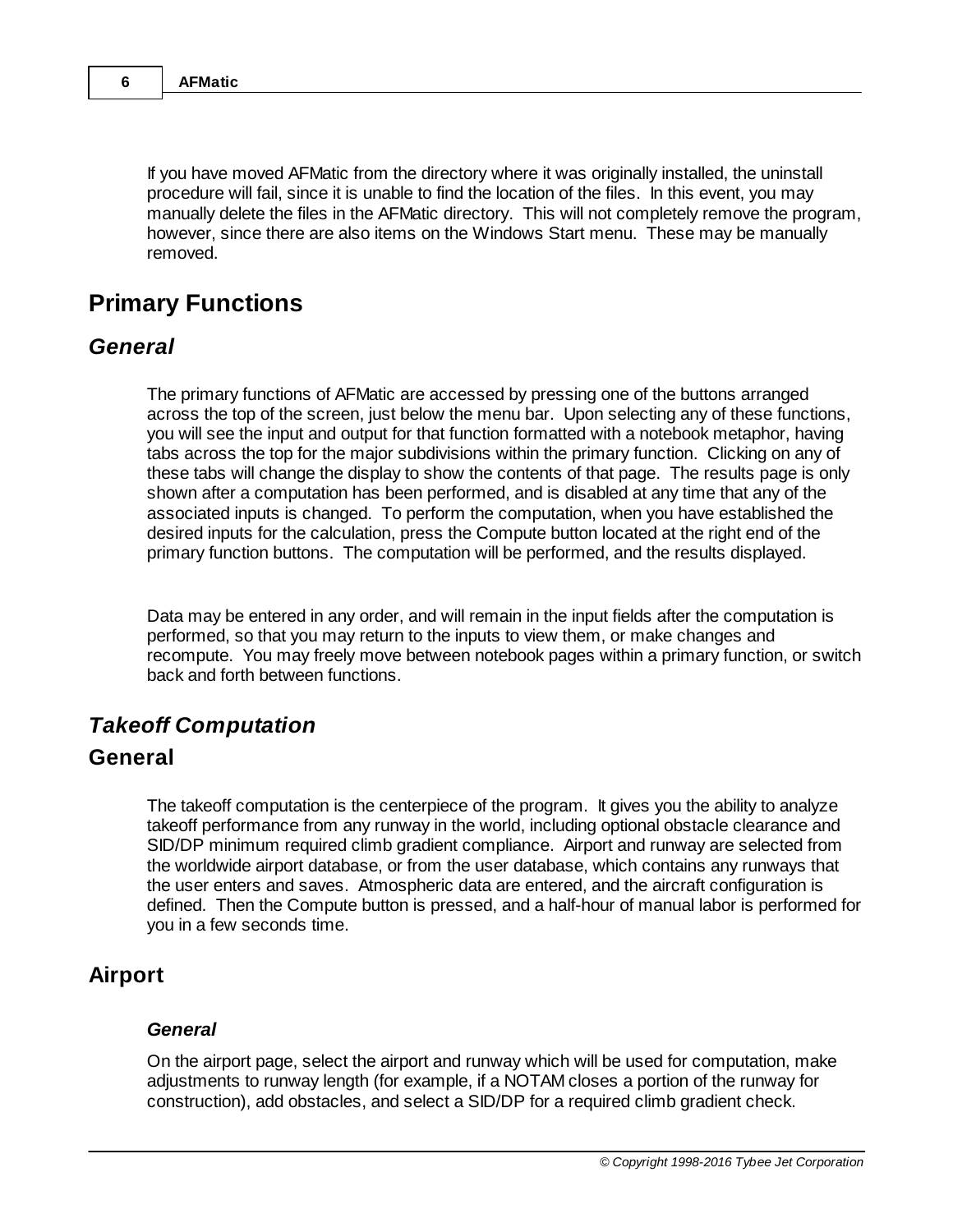# *Airport Identifier*

Enter the 4-letter ICAO identifier, or the 3-letter IATA identifier. Click on the ICAO or IATA button to select which identifier has been specified. Press Enter or click on the Retrieve button to retrieve the airport from the database. You may view the airport information by clicking on the View button, either before or after pressing the Retrieve button. When the airport has been retrieved, the Airport / Runway Info box will contain the airport name and city, state, and country. The text on the Retrieve button will change color from red to green when an airport has been read into memory. Click the Search button to search for an airport in the database by name, city, or location.

# *Runway*

When the airport data are retrieved from the database, the runway identifier drop-down list is filled with a list of the runways that are available for this airport in the database. Select the desired runway from this list by clicking on it or using the arrow keys to highlight your choice, and then press Enter or click on the Retrieve button to retrieve the runway data from the database, or the View button to retrieve the data and view it. When the runway has been retrieved, the Airport / Runway Info box will contain the runway identifier, length, and end elevation. The text on the Retrieve button will change color from red to green when a runway has been read into memory.

# *Shorten Runway*

You may shorten the runway at either the brake release end or the liftoff end. This is useful for accounting for a partial closure for construction, for example, or for an intersection takeoff. Line up distance is included as a means of accounting for the distance between the physical end of the runway and the nosewheel of the airplane. Its default setting is 100 feet, and it may be adjusted permanently in the Preferences dialog, accessed through the Options menu. Runway length is adjusted by all three of these entries, and obstacle distance from brake release is adjusted by the line up distance and shortening at the brake release end of the runway. Units for all runway lengths are in feet.

# *Obstacles*

If there are any obstacles in the user database for the selected runway, the number of obstacles found for this runway will be shown, and the Use Obstacles check box will be checked. You may decide not to include obstacles in the calculation, if for example it is a clear day and they are easily avoided. In that event, click on the Use Obstacles check box to deselect it. You may also add up to 5 temporary obstacles, by clicking on the Add Temp Obs. button. This will open a dialog box for adding the obstacles. Be sure to add obstacles beginning on the top line of the temporary obstacle table, since the first line having a zero for the distance value denotes the end of the temporary obstacles. To add obstacles permanently to the user airport database, select the Edit Obstacle Data function from the Database menu.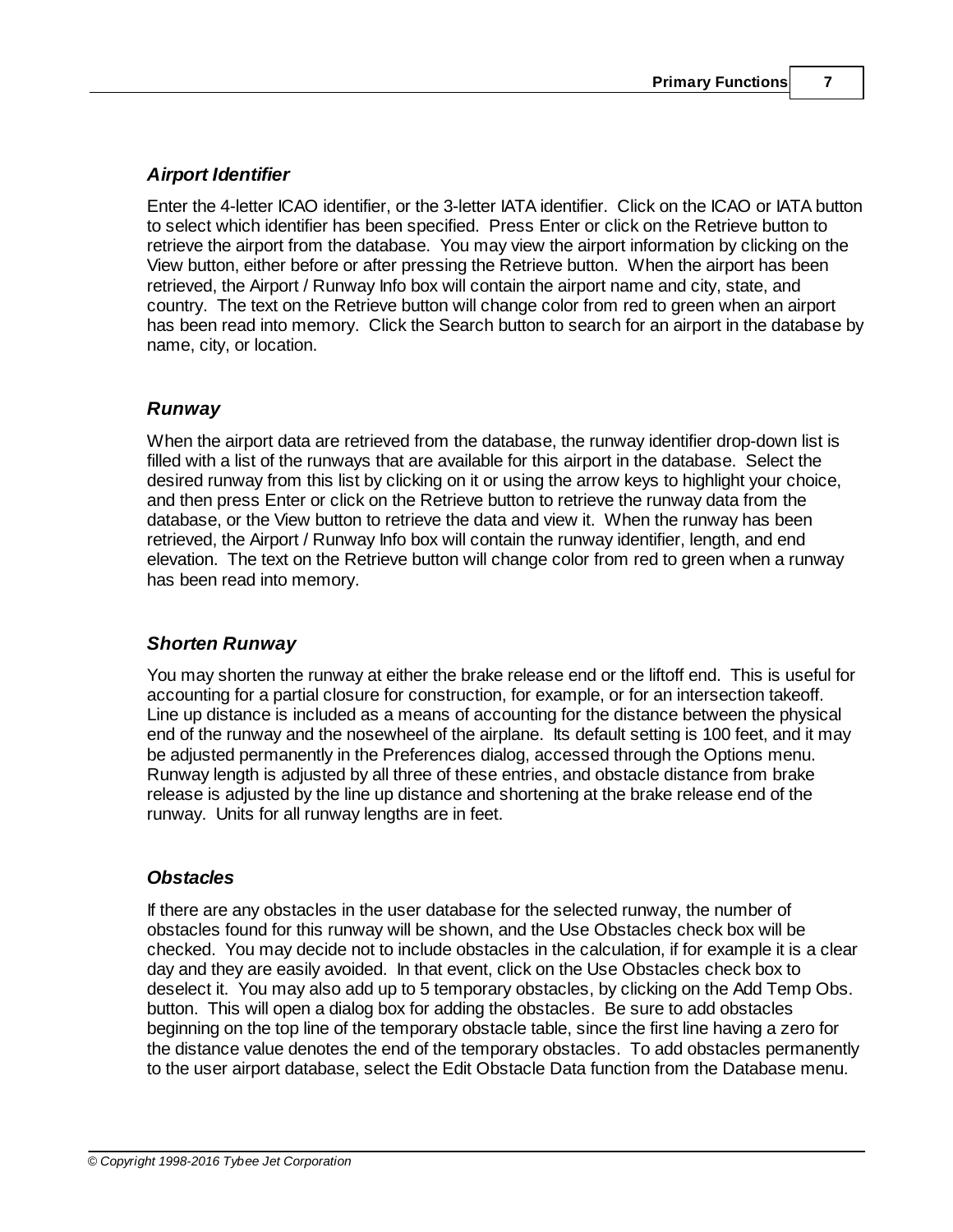### *SID / DP*

SID (Departure Procedure) required climb gradients are not included in the airport database provided with AFMatic, but may be added to the user database by using the Database / Edit SID function. If there are any SIDs in the user database for the selected runway, the number of SIDs found for this runway will be shown. The Use SID check box will initially be unchecked, indicating that no SID will be used for the calculation. To add a SID required climb gradient check to the computation, select the SID from the list under the Use SID check box, and click on the Use SID check box to activate the calculation. To add SIDs permanently to the user airport database, select the Edit SID Data function from the Database menu. The methods available for computing SID required climb gradient performance are listed below the list of available SIDs. Select the desired climb profile to be used in the calculation from the list. Note that the SID climb procedures that are available for the GIV and GV are not available to be used in conjunction with calculations involving physical obstacles. To compute a SID at the same time as computing physical obstacle clearance, you must select either the Treat as Obstacle method or the Simple Gradient method. This is a limitation imposed by the Operational Information Supplement. The default SID method may be set using the aircraft editor, by selecting the Edit Aircraft function from the Database menu. For the military airplanes only (C-37 and C-20), below the SID method list, you may select an amount by which the SID gradient is to be reduced, either no reduction, 48 FT/NM (0.8%) reduction, or 96 FT/NM (1.6%) reduction.

A note on SID computation methods: Operators use a number of different methods of checking compliance with SID required climb gradients. AFMatic supports four of them. The first is the SID Climb – 1 Engine method (known as V2-Direct - 1 Engine for C-37A and C-20), which is described in an Operational Information Supplement for the GIV and GV. In this method, the aircraft stays in the second segment configuration and continues climbing until the SID altitude has been reached. The second method, SID Climb – All Engines (V2-Direct - All Engines for C-37A and C-20), is flown in the same way, but assumes all engines are operating. Neither of these methods may be used when physical obstacles are to be included in the calculations, as discussed in the OIS. The third method, Treat As Obstacle (1500-Accel for C-37A and C-20), converts the gradient and "up to" altitude into an imaginary obstacle located at the end of the SID climb. Then, the engine-out net takeoff flight path is analyzed for obstacle clearance in the same way that other obstacles are analyzed. The last method is the simplest. The Simple Gradient method determines in which segment of the net takeoff flight path the SID "up to" altitude occurs, and compares the climb gradient available in that segment with the climb gradient required by the SID. This method does not take into account the path that the airplane takes in reaching that point, and should therefore be used only in those cases where one of the other methods cannot be used.

### *Net or Gross, and why should I care?*

So, what's all the fuss about net or gross performance, and what difference does it really make? **Gross** performance is what the airplane will actually do, assuming the engines and other systems are performing according to spec, and the pilot flies the procedure as specified. The FAA mandates that obstacle clearance performance be presented in the Airplane Flight Manual which has been degraded by 0.8% climb gradient, which is equivalent to 48 FT/NM. Data which have this performance margin built in are said to represent **net** performance. All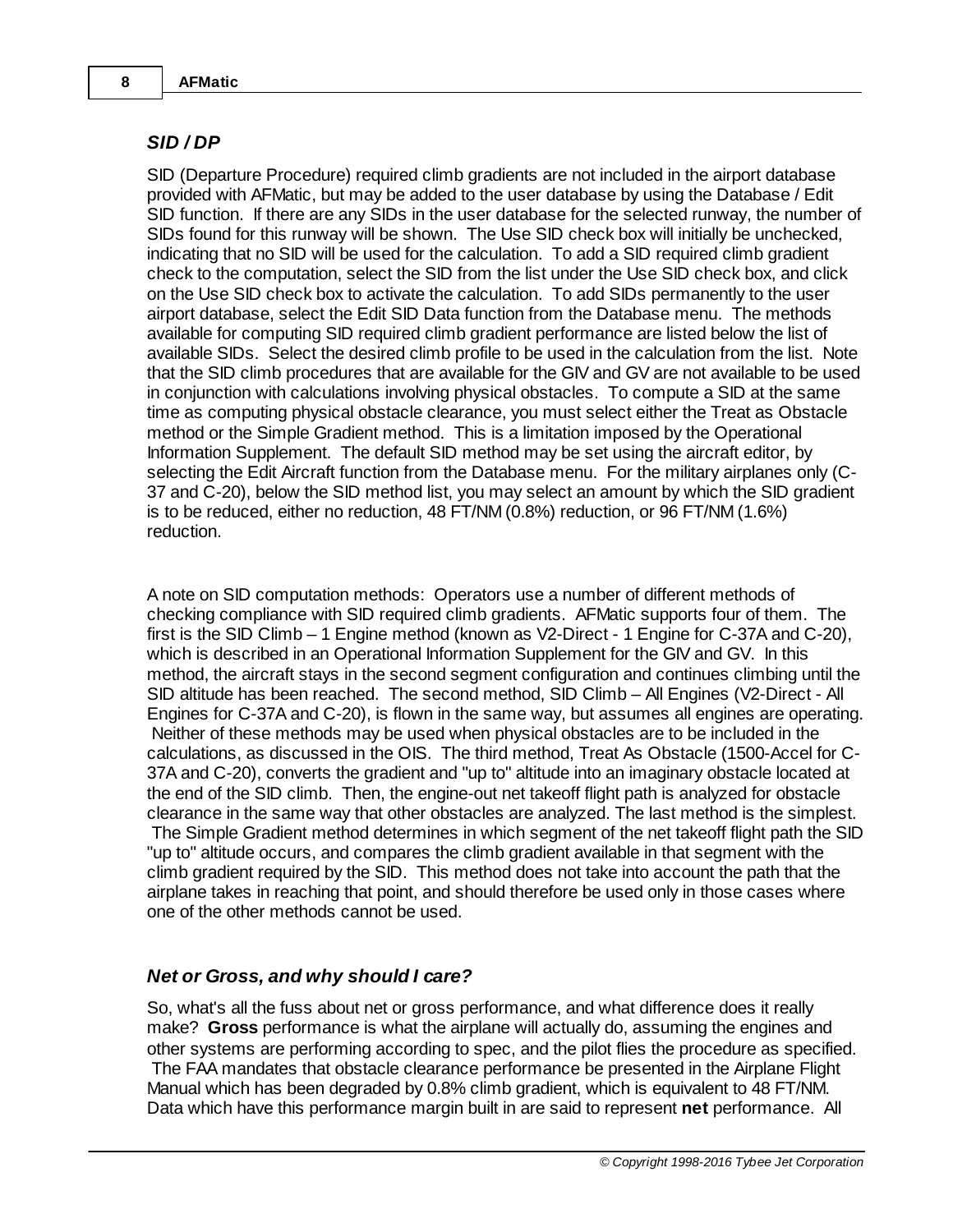calculations for clearing physical obstacles are based on **net** performance, and use the obstacle clearance charts from the AFM. The Treat as Obstacle and Simple Gradient methods of SID/DP clearance are also based on **net** performance. The SID Climb - 1 Engine and SID Climb - All Engines methods are calculated using the data from the SID climb OIS, and are based on **gross** performance. Why are the SID climb procedures based on gross performance while other obstacle clearance is based on net? Because civilian SID required climb gradients contain an additional 0.8% performance margin. In order to keep you from having to overcome redundant performance margins, which would be overly conservative and rob you of a significant amount of utility from your airplane, the Gulfstream engineers have removed the 0.8% performance margin from the obstacle clearance data in the SID climb tables. Thus, the SID climb data are **gross**, while the obstacle clearance data are **net**. In the case of physical obstacle clearance, the 0.8% margin is accounted for in the performance data, and in the case of a SID required climb gradient, the 0.8% margin is accounted for in the SID gradient itself. In either case, your calculations will include the FAA required 0.8% performance margin, and if you are using the Treat as Obstacle or Simple Gradient methods for SID clearance, you will have a 1.6% performance margin. Please feel free to contact Tybee Jet if you would like to discuss this in more detail.

# **Atmospherics**

### *General*

The Atmospherics page provides a place to input information relating to the atmospheric conditions at the time of takeoff. Ambient temperature, altimeter setting, wind speed and direction, and FLEX limiting temperature may be input here.

# *Temperature*

Airport ambient temperature is entered here. You may specify the temperature in either degrees Celsius or Fahrenheit. Click on the appropriate button for which. Temperature is limited to the range shown in the AFM Limitations for the pressure altitude specified. If the temperature is outside the range, you will be notified at the time of calculation that the temperature specified is outside the limits.

# *Altimeter Setting*

Specify the altimeter setting, and click on the appropriate units of measurement. Altimeter setting is used to adjust the field elevation to pressure altitude for use in the calculations.

# *Wind Direction and Speed*

Specify the wind direction, in degrees magnetic. For those few airports in the far north that make use of true instead of magnetic bearings, enter the wind direction in degrees true. The runway direction in the database for these airports is in true bearing, so the headwind and crosswind components will be resolved correctly. Specify wind speed and gust speed. Select the units of measurement for the input wind speed by clicking on the appropriate button.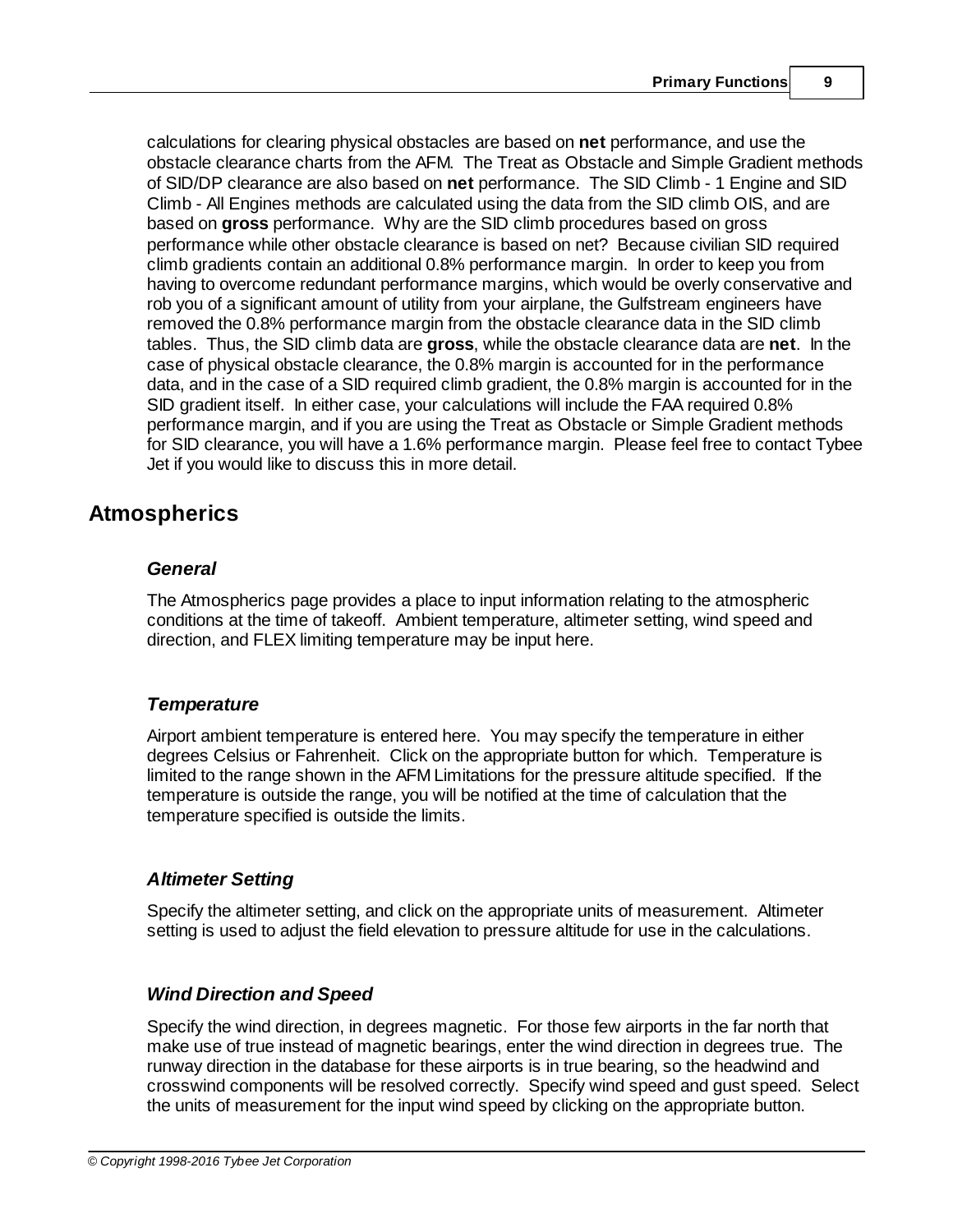### *FLEX (Reduced Thrust) Takeoff*

You may enable or disable calculation of FLEX takeoff performance by checking the Compute FLEX Takeoff box. In addition, you may elect to limit the assumed temperature in the calculation, in order to introduce conservatism, by checking the Restrict Assumed Temp. box. Then enter the temperature to which you wish to restrict the calculations, in the same units as the ambient temperature.

#### *Runway Condition*

### **C-37A & C-20**

Enter Runway Condition Reading (RCR) and Runway Surface Contamination (RSC). RCR is limited to a range of 5 (icy) to 23 (dry). RSC is limited to a range of 0.00 to 0.30.

#### **Gulfstream V, IV, IV-SP, III, and IIB**

Contaminated runway performance may be computed, using the data from the Contaminated Runway Operational Information Supplement. Select runway condition from Dry, Wet, or Icy. Wet or Icy may optionally have contamination. If there is contamination present, select the type of contamination and enter the depth of the contaminant. **Note: Contaminated runway data presented in the Operational Information Supplement published by Gulfstream are Advisory Only, and are not FAA approved.**

#### **Gulfstream 350, 450, 500, and 550**

Contaminated runway performance may be computed, using the data from the Contaminated Runway Operational Information Supplement. Select runway condition from Dry, Wet, or Contaminated. If there is contamination present, select the type of contamination and enter the depth of the contaminant. **Note: Contaminated runway data presented in the Operational Information Supplement published by Gulfstream are Advisory Only, and are not FAA approved.**

# **Configuration**

### *General*

The configuration page allows you to enter information pertaining to the configuration of the airplane. Weight, flap setting, anti-ice, anti-skid, ground spoilers, and power setting method are input here.

### *Weight*

Takeoff weight is specified, and the appropriate units are selected by clicking on the units button. If the weight field is left at its default value of 0, the maximum takeoff gross weight will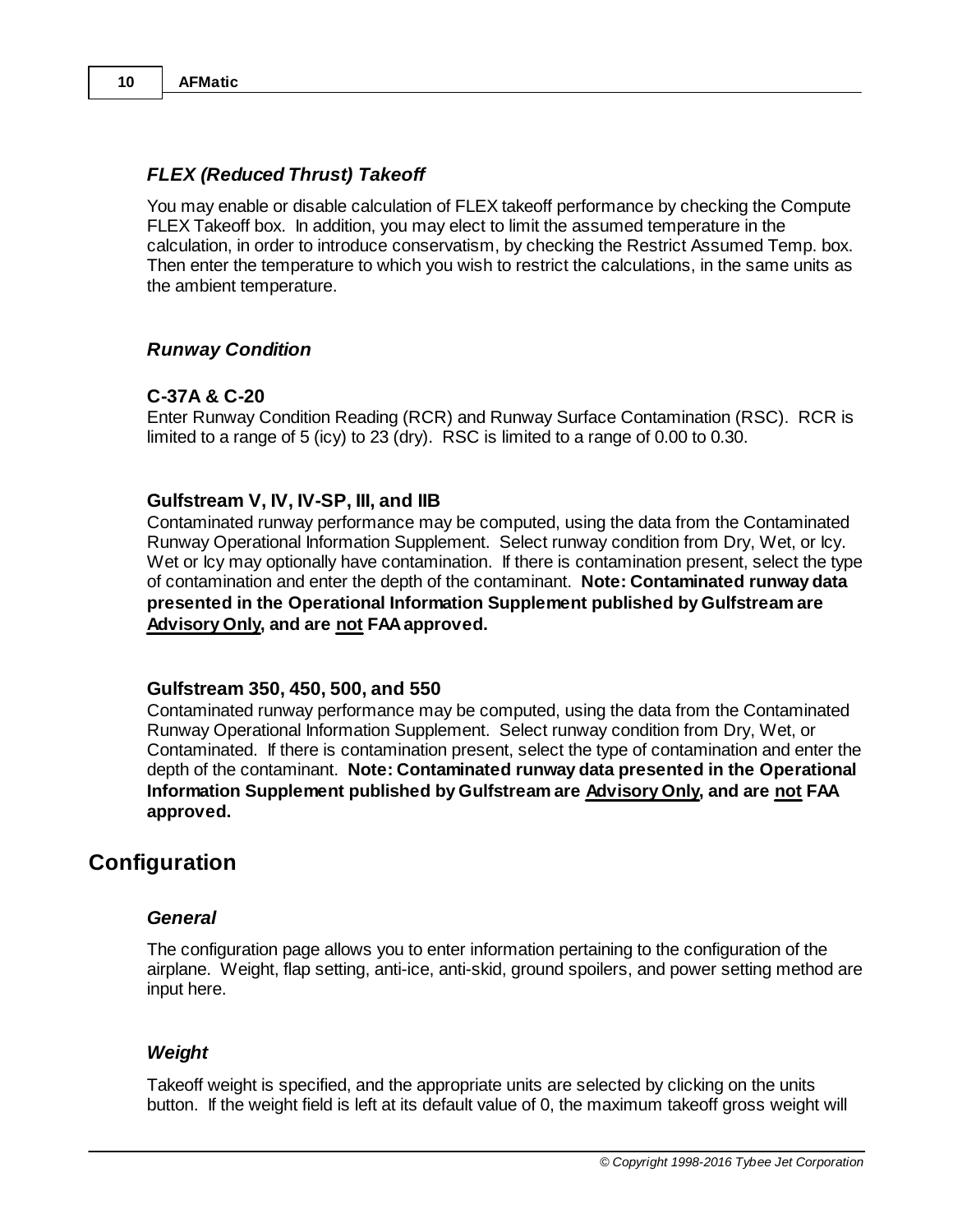be substituted when the calculation is made. Thus, this is a shortcut for determining the maximum weight for the specified conditions. If the specified weight is greater than the maximum takeoff gross weight, you will be notified that you exceed the limiting weight and must reduce it. If the weight specified is less than the minimum weight for which flight manual data are available, that minimum weight will be substituted when the calculation is made.

You may fill in the weight with the takeoff weight from a previously computed weight and balance calculation, by clicking on the W&B TOGW button in the weight input box. If a takeoff gross weight is not available, this button will be disabled.

### *Flaps*

Select the flap setting for takeoff from the available choices in the drop-down list by clicking on the flap setting. The calculation will be made for the selected flap setting. If you check the Optimize box and the takeoff is limited to a weight that is less than the specified weight, the other flap setting will be computed. Whichever setting results in the highest takeoff weight will be presented in the results. If Optimize is not checked, calculation will be made with the selected flap setting only.

### *Anti-ice*

Select the anti-ice configuration by clicking on the appropriate button. If the temperature is outside the limit for the selected configuration, you will be notified of the error at the time of calculation.

# *Anti-skid*

Select the anti-skid configuration by clicking on the appropriate button. If this results in a configuration that is prohibited by the limitations, you will be notified of the error at the time of calculation.

# *Ground Spoilers*

Select the ground spoilers configuration by clicking on the appropriate button. If this results in a configuration that is prohibited by the limitations, you will be notified of the error at the time of calculation.

# *Power Setting*

Select power setting method, EPR or LP RPM.

# *Increased Rotation Speed (C-37A & C-20)*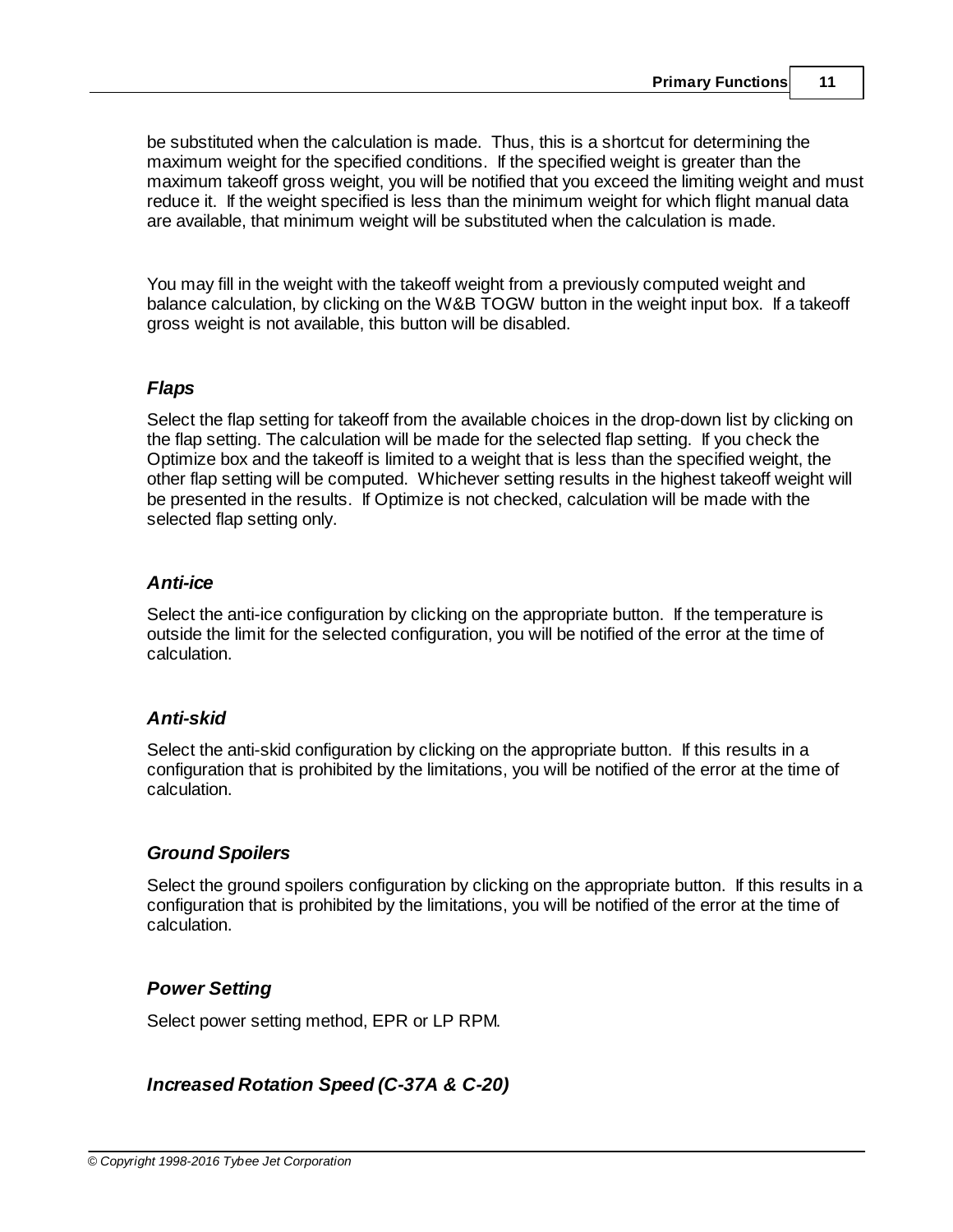Increased rotation speed may be specified if desired. This will be included in field length computations. Range of the input is from 0 to 10 knots.

### *Environmental Control System (G550 & G500)*

Environmental control system (ECS) may be selected on or off as desired.

# **Results**

#### *General*

Upon clicking the Compute button, the takeoff calculation is performed. When the calculation is complete, the Results page is enabled and displayed. It contains the results of the computation for both rated thrust and reduced thrust. There are 9 screens full of output information available. Initially, the Basic screen is displayed. You may access the other output screens by clicking the buttons at the bottom of the Results page. Results may be printed by selecting Print from the File menu, or pressing CTRL-P. Results may be saved to a text file by selecting Save from the File menu, or pressing CTRL-S.

### *Basic*

### *Rated Thrust*

### **Standard Output**

The flap setting that was used for the displayed calculation is shown. This may differ from your selected flap setting if you checked the optimize box and the selected weight was higher than the limits allow. The ambient temperature is shown in the selected units. Next is the Maximum Takeoff Weight. This weight represents the maximum that could be taken off within all limitations. Next, a description of the limiting condition is shown. This tells you what factor is most limiting. The actual takeoff weight is shown next. This will be the lesser of the weight specified on the Configuration page and the limiting weight. Next, you will see the takeoff speeds. V1 is shown first. In the Preferences function of the Options menu, you may specify which V1 will be displayed, choosing from the minimum, maximum, or balanced. Whichever you choose, you may see all three by placing the cursor over the V1 speed value. VR, V2, VFS, and VSE are all shown next. When increased rotation speed is used for the C-37A or C-20, the increase is included in the displayed VR and V2 speeds, and the increase is noted in parentheses. VRef is shown for an immediate return for landing, using the normal landing flap setting and landing on the same runway under the same atmospheric conditions as were present for the takeoff. In the event that the landing field length required exceeds the landing field length available for an immediate return to the same runway, a red asterisk will appear beside the VRef speed, and the Weight and Landing button text will change to red to lead you to additional information. The landing will not limit the takeoff weight. The landing is computed based on a weight that is reduced by the estimated fuel for the pattern circuit. Finally, the takeoff EPR for rated thrust, or LP RPM if selected, is shown, accompanied by Climb EPR for those aircraft that may use the Quiet Flying procedures.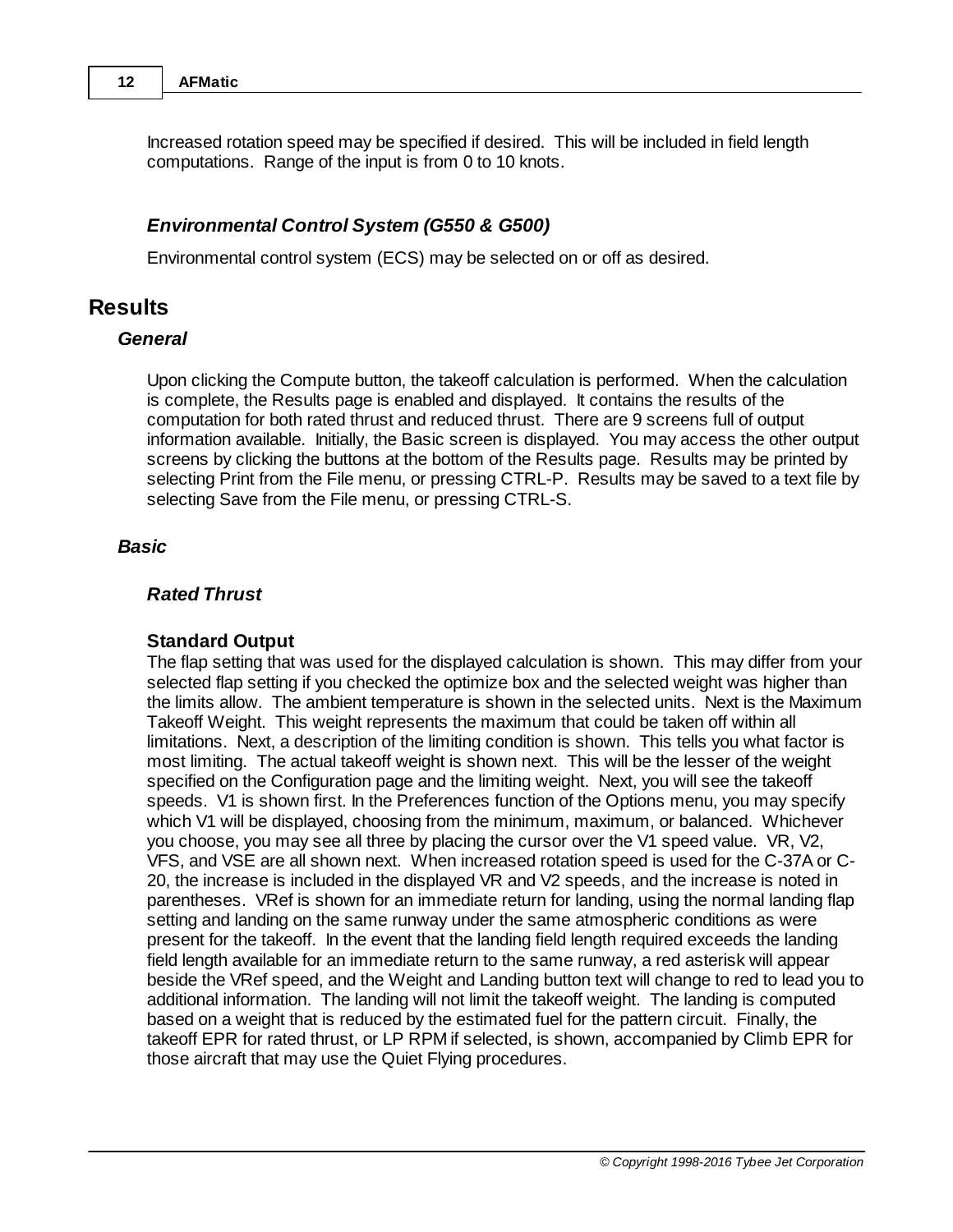### **Additional Information**

You may view additional program output by placing the cursor over the output values that are displayed.

| Flap Setting:                                                                                         | Tells whether the selected flap setting was used, or if the<br>alternate setting was used to increase the available takeoff<br>weight.                             |  |
|-------------------------------------------------------------------------------------------------------|--------------------------------------------------------------------------------------------------------------------------------------------------------------------|--|
| <b>Actual Temperature:</b>                                                                            | Temperature difference from standard day, pressure<br>altitude, density altitude, headwind and crosswind<br>components.                                            |  |
| Max Takeoff Weight:                                                                                   | The maximum structural takeoff weight, and limiting<br>weights for takeoff distance, climb, tire speed, brake<br>energy, obstacle clearance, and SID/DP clearance. |  |
| Limited By:                                                                                           | If takeoff is impossible, a brief message indicating the<br>reason is shown.                                                                                       |  |
| Actual Takeoff Weight: Takeoff field length, accelerate-go distance, and<br>accelerate-stop distance. |                                                                                                                                                                    |  |
| $V1$ :                                                                                                | Minimum V1, Balanced V1, and Maximum V1 are shown.<br>For aircraft with brake inspection speed, it will be shown if it<br>is less than Maximum V1.                 |  |
| VR:                                                                                                   | For C-37A or C-20, if Increased Rotation Speed is used, it<br>is noted here.                                                                                       |  |
| V2:                                                                                                   | Altitude up to which V2 should be maintained and elevation<br>of highest obstacle and SID/DP up to altitude, if applicable.                                        |  |
| VFS:                                                                                                  | No additional information.                                                                                                                                         |  |
| VSE:                                                                                                  | No additional information.                                                                                                                                         |  |
| VRef:                                                                                                 | Landing field length for an immediate return.                                                                                                                      |  |
| Rated EPR:                                                                                            | LP RPM.                                                                                                                                                            |  |

# **Impossible Takeoff**

Whenever a takeoff is impossible at any weight, the Maximum Takeoff Weight will be set to zero, along with the Actual Weight and all of the speeds and power setting. The complete list of limit weights is still available by placing the cursor over the Maximum Takeoff Weight value, and a more detailed message may be viewed by placing the cursor over the Limited By value. A message will also pop up to inform the user.

# *FLEX Thrust*

# **Standard Output**

If the FLEX takeoff is computed, the results are shown on the right side of the Results page.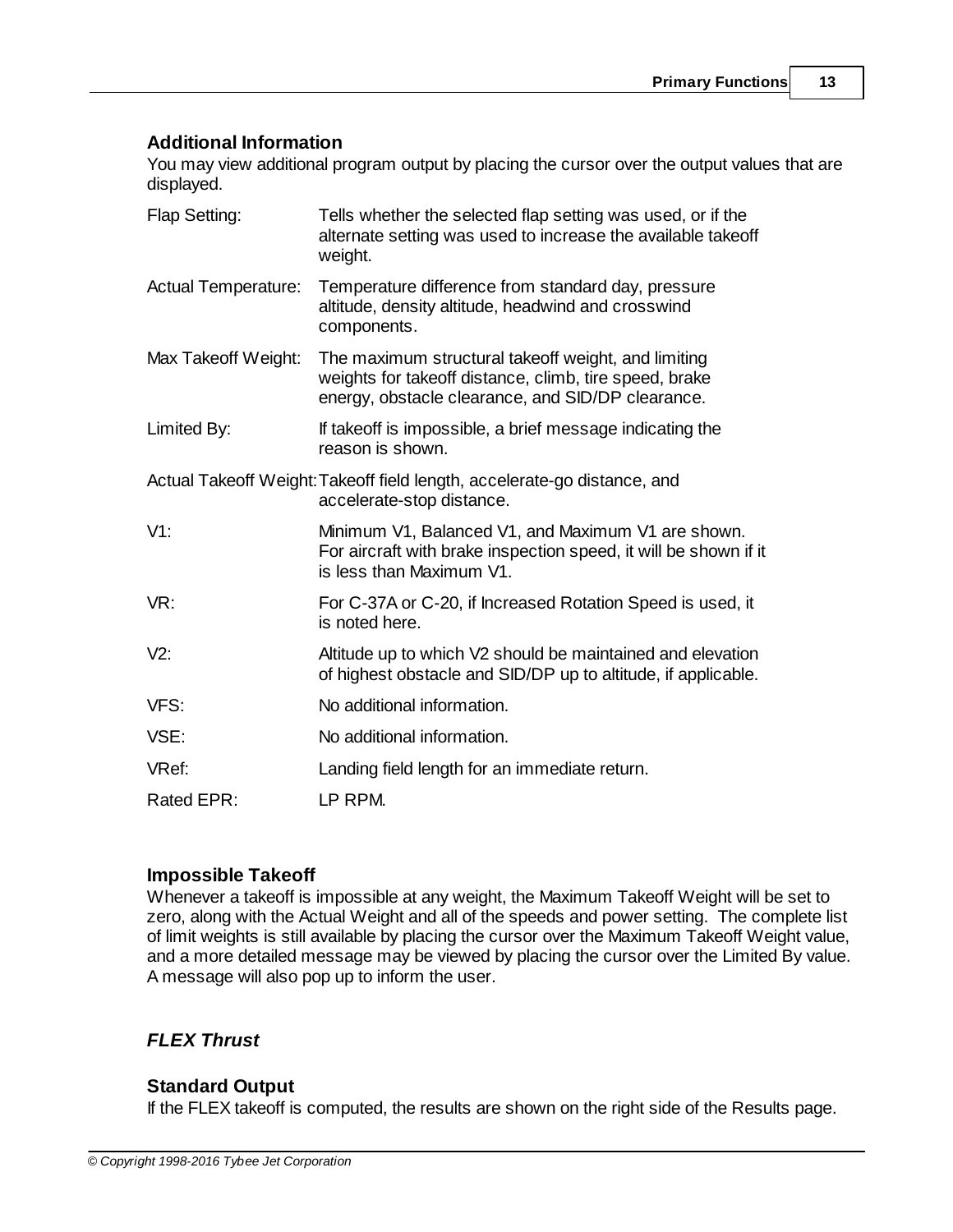Flap setting is first, and will always match the flap setting for the rated thrust takeoff. Next comes the assumed temperature. This is the maximum temperature at which the actual weight from the rated thrust takeoff may be taken off within the limitations. Next comes the description of the factor that is most limiting, followed by the actual weight, which will match the actual weight in the rated thrust takeoff. Then follow the V-speeds, matching the weight and assumed temperature. Lastly, the FLEX EPR is shown, accompanied by Climb EPR for those aircraft that may use the Quiet Flying procedures.

### **Additional Information**

You may view additional program output by placing the cursor over the output values that are displayed.

| Flap Setting:           | Tells whether the selected flap setting was used, or if the<br>alternate setting was used to increase the available takeoff<br>weight.                            |
|-------------------------|-------------------------------------------------------------------------------------------------------------------------------------------------------------------|
| Assumed<br>Temperature: | The maximum temperature allowed, and limiting<br>temperatures for takeoff distance, climb, tire speed, brake<br>energy, obstacle clearance, and SID/DP clearance. |
| Limited By:             | No additional information.                                                                                                                                        |
|                         | Actual Takeoff Weight: Takeoff field length, accelerate-go distance, and accelerate-<br>stop distance.                                                            |
| $V1$ :                  | Minimum V1, Balanced V1, and Maximum V1 are shown.<br>For aircraft with brake inspection speed, it will be shown if it<br>is less than Maximum V1.                |
| VR:                     | For C-37A or C-20, if Increased Rotation Speed is used, it<br>is noted here.                                                                                      |
| V2:                     | Altitude up to which V2 should be maintained and elevation<br>of highest obstacle and SID/DP up to altitude, if applicable.                                       |
| VFS:                    | No additional information.                                                                                                                                        |
| VSE:                    | No additional information.                                                                                                                                        |
| VRef:                   | Landing field length for an immediate return.                                                                                                                     |
| <b>FLEX EPR:</b>        | No additional information.                                                                                                                                        |

### **Impossible Takeoff**

There are a number of restrictions on FLEX takeoffs that can prohibit the use of a reduced thrust takeoff, such as a wet runway, soft-surfaced runway, etc., as outlined in the FLEX Appendix in the AFM. In addition, there are several things that make a FLEX takeoff have no value, for example, if the temperature spread between the ambient temperature and assumed temperature falls on the flat part of the takeoff EPR curve, such that there is no reduction in EPR, even though there is a significant difference in temperature. Whenever it is not possible to make a reduced thrust (FLEX) takeoff, the FLEX output box will be hidden, and the message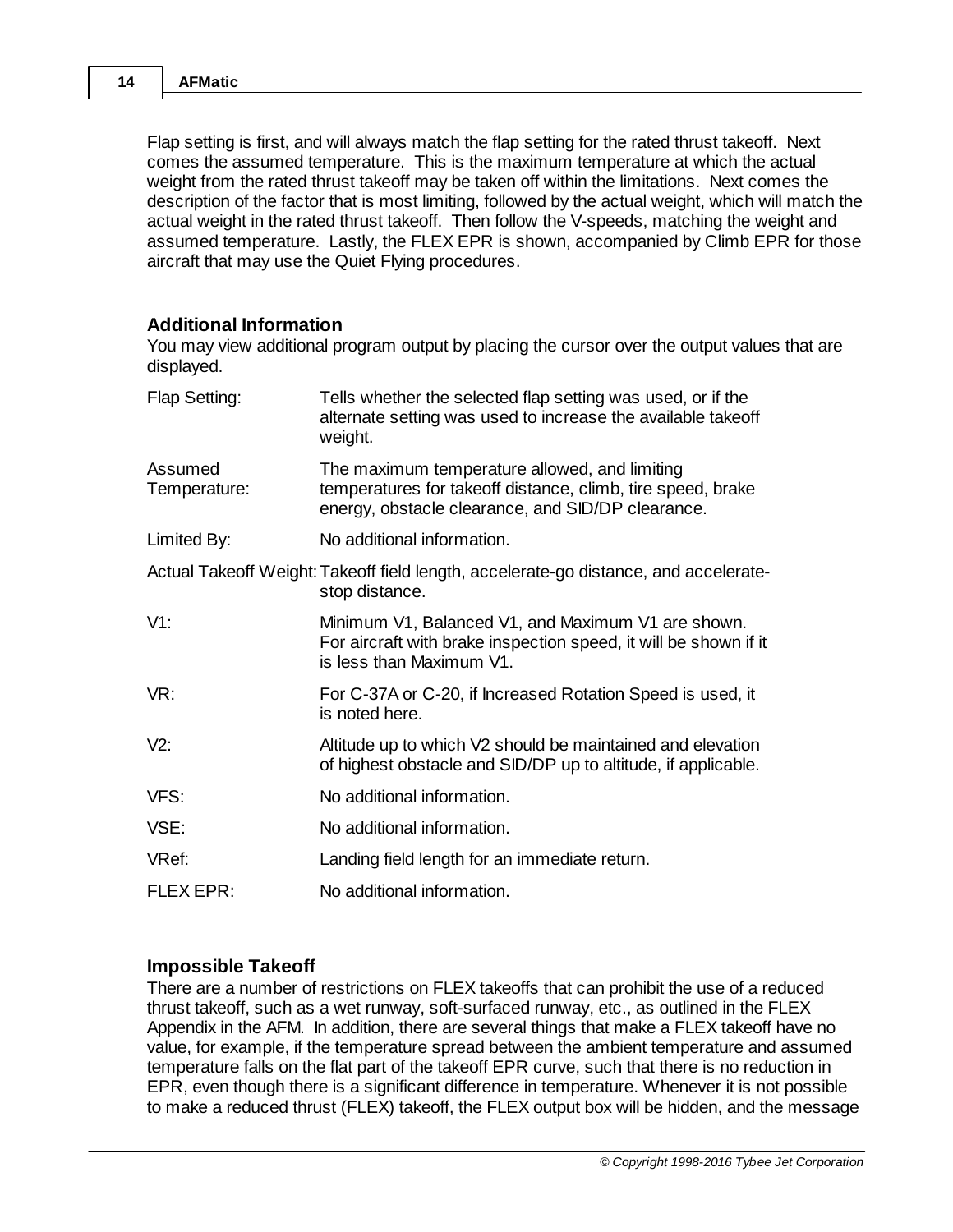"Reduced Thrust Takeoff not possible:" will be displayed, followed by a line stating the reason that the FLEX takeoff cannot be made..

### *Weight*

### *Rated Thrust*

Maximum weights are listed for the respective categories. The most restrictive of these is the maximum takeoff weight that is displayed on the Basic screen. If obstacle or SID/DP clearance are not computed, the numbers are replaced with N/A.

# *FLEX Thrust*

Maximum temperatures are listed for the respective categories. The most restrictive of these is the assumed temperature that is displayed on the Basic screen. If a FLEX thrust takeoff was not computed, a message will be displayed.

### *Loading*

The basic operating weight, which was entered with the New Aircraft function, is displayed. The payload from a weight and balance computation, if one was done, is shown next. The fuel load at max weight is computed by taking the maximum allowable weight, adding start/taxi/ takeoff fuel, and subtracting basic operating weight and payload. Similarly, the fuel load at actual weight is computed by taking the actual weight, adding start/taxi/takeoff fuel, and subtracting basic operating weight and payload.

# *Runway*

# *Input*

The runway length, slope, clearway, and stopway that were used in making the computations are displayed. Runway length is TORA, as shown in the runway viewer, minus lineup distance and runway shortenings that were entered on the Takeoff Airport page. Clearway is TODA minus TORA. Stopway is ASDA minus TORA. If the runway was shortened at the liftoff end, both clearway and stopway will be set to zero, in the assumption that these are not available for this takeoff.

# *Rated Thrust*

For minimum V1, maximum V1, and V1 for balanced field length, the accelerate-go and accelerate-stop distances are shown. If the balance point would be higher than the maximum V1, the balanced V1 will be set to maximum V1. Likewise, if the balance point would be lower than minimum V1, the balanced V1 will be set to minimum V1. If there is no V1 range available for this takeoff, all three speeds, and their associated distances, will be the same.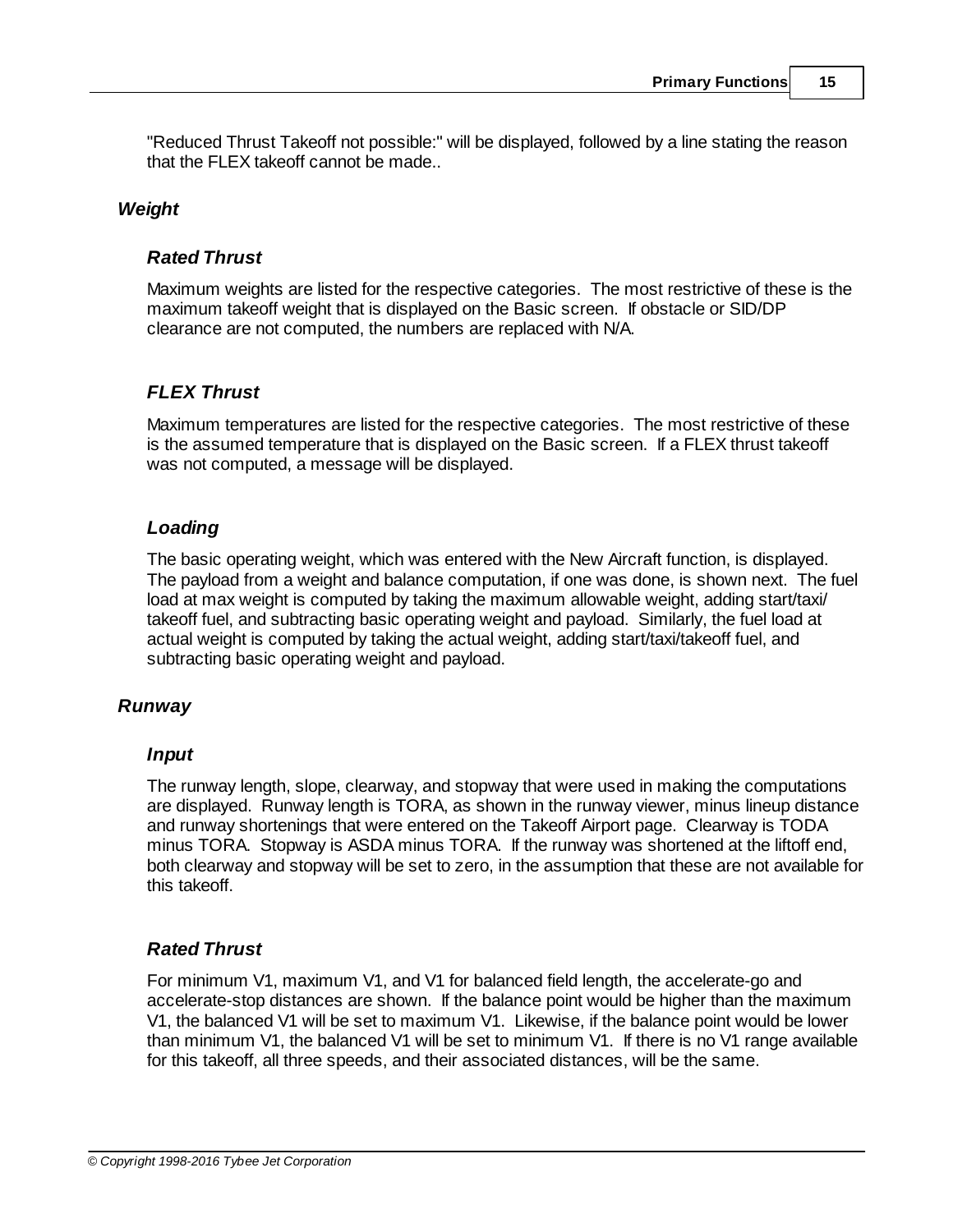### *FLEX Thrust*

For minimum V1, maximum V1, and V1 for balanced field length, the accelerate-go and accelerate-stop distances are shown. If the balance point would be higher than the maximum V1, the balanced V1 will be set to maximum V1. Likewise, if the balance point would be lower than minimum V1, the balanced V1 will be set to minimum V1. If there is no V1 range available for this takeoff, all three speeds, and their associated distances, will be the same. If a FLEX thrust takeoff was not computed, a message will be displayed indicating the reason.

### *Gradient / SID*

### *Rated Thrust*

Climb gradient available is shown for second segment, final segment, and enroute single engine climb at an altitude of 1500 feet above field elevation. These gradients are expressed in percent. To see the gradient expressed in feet per nautical mile, place the cursor over the percent value and the FT/NM value will appear as a hint on the status line. These gradients represent **engine-out net** performance.

# *FLEX Thrust*

Climb gradient available is shown for second segment, final segment, and enroute single engine climb at an altitude of 1500 feet above field elevation. These gradients are expressed in percent. To see the gradient expressed in feet per nautical mile, place the cursor over the percent value and the FT/NM value will appear as a hint on the status line. These gradients represent **engine-out net** performance.

### *SID / Departure Procedure*

If SID required climb gradient clearance was computed for this takeoff, the specification for the calculation is shown, including the SID name, transition (if any), required climb gradient, altitude up to which the gradient must be maintained, and the calculation method. The average gradient between the reference zero point, corresponding to the end of the accelerate-go distance, and the SID endpoint is shown, as well as the accelerate-go distance. [Note: The average gradient may be less than the required gradient. This will happen when the takeoff is not limited by field length. The extra runway available is used to move the reference zero point back down the runway, giving a lower required gradient necessary to reach the SID endpoint.] The maximum weight is shown at which this SID gradient can be cleared at the ambient temperature. If a FLEX thrust takeoff was computed, the maximum temperature is shown at which this SID gradient can be cleared at the actual weight. For the military aircraft (C-37 and C-20), if the gradient was reduced by using the SID gradient reduction selection, the amount of reduction from the SID required climb gradient is shown.

### *Obstacle*

If obstacle clearance was computed for this takeoff, a table is displayed showing the position of each obstacle, an indication of whether that obstacle was within the envelope (ICAO or FAA)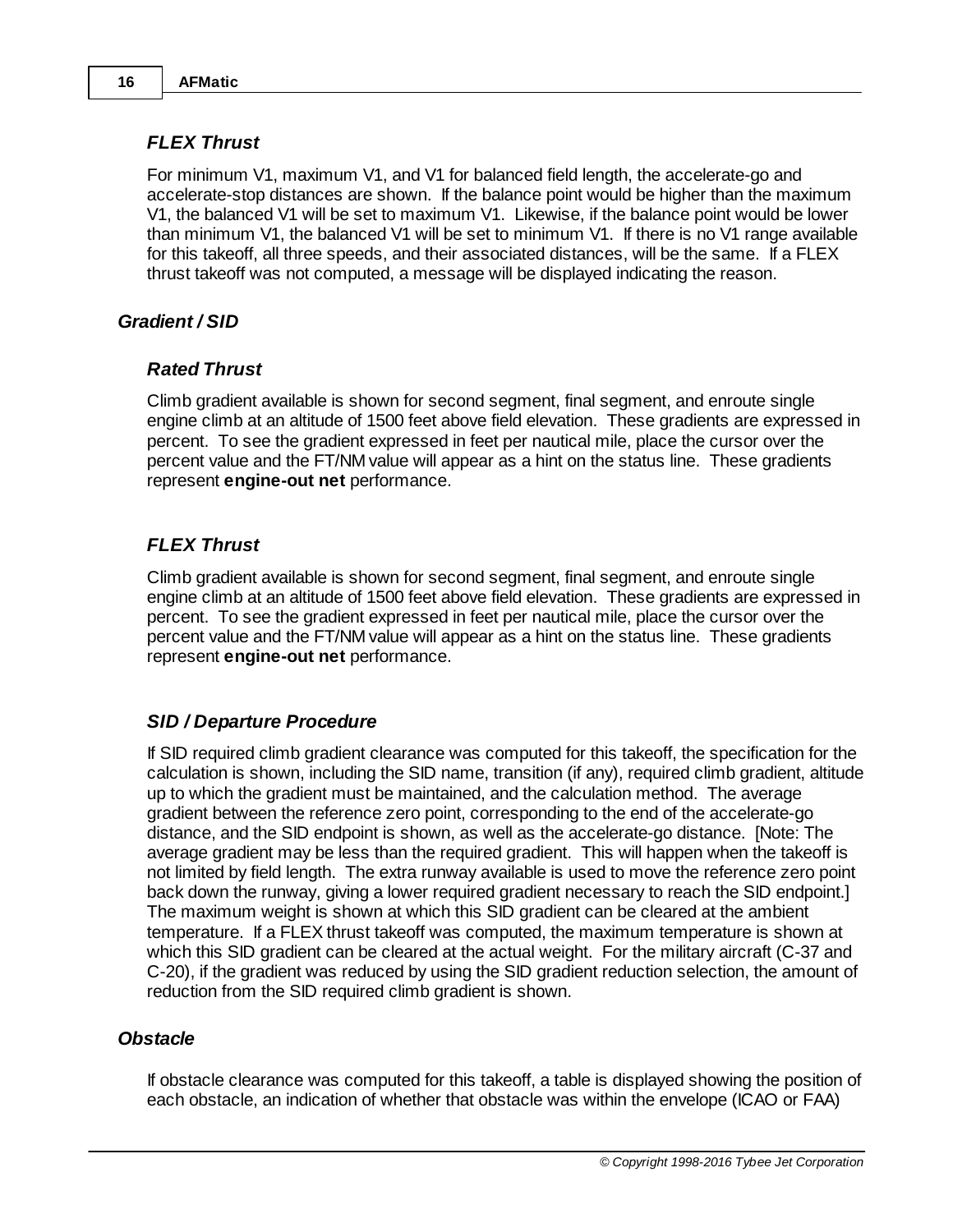that was specified in the Preferences editor, and the height by which the Net Takeoff Flight Path clears the obstacle. Values are shown for rated thrust takeoff, and FLEX thrust if that was computed. The obstacle that is cleared by the least amount in the rated thrust takeoff is highlighted for easy identification. The minimum height that an obstacle will be cleared by is 35 feet. Obstacles that are not within the computation envelope are not used in the calculations, and the clearance is shown as N/A. If any of the obstacles that were computed were entered by the user as temporary obstacles, they will be at the bottom of the list, and a note will indicate which ones they are. If obstacle clearance was not computed, a message will be displayed in place of the table.

### *Speed*

For the rated thrust takeoff, minimum V1, maximum V1, and V1 for balanced field length are shown, as well as V1MCG and VMBE. For the Gulfstream IIB, III, C-20, IV-SP, or IV with Dunlop brakes installed by ASC, VBI (brake inspection speed) is shown. These speeds are also shown for the FLEX thrust takeoff if it was computed.

### *Atmospherics*

Parameters relating to the atmosphere are displayed, including airport elevation, altimeter setting, pressure altitude, density altitude, the minimum and maximum temperatures allowable at the given pressure altitude from the aircraft limitations, ambient temperature and its difference from the International Standard Atmosphere, the headwind and crosswind components, and the maximum crosswind based on the selected runway condition. The maximum crosswind is not the Maximum Demonstrated Crosswind, but is based on the crosswind limit chart that appears in the contaminated runway operational information supplement (OIS).

# *Landing*

Landing information for an immediate return to the takeoff runway is displayed. This includes the landing distance available, landing distance required, threshold speed (VRef), approach climb speed, landing climb speed, and landing weight. Landing weight is computed by subtracting the estimated fuel burn for a pattern circuit from the actual takeoff weight.

In the event that the landing for an immediate return would require more runway length than is available on the takeoff runway, a message will appear, indicating that the actual takeoff weight exceeds the landing field length limiting weight, and a red asterisk will appear beside the landing distance required. In addition, the text on the LANDING button will be changed to red. Normally, this would most likely be seen with a short, wet or icy runway.

# *Miscellaneous*

# *Brake Cooling*

Brake energy, predicted BTMS, cooling time, and fuse plug integrity zone are shown for the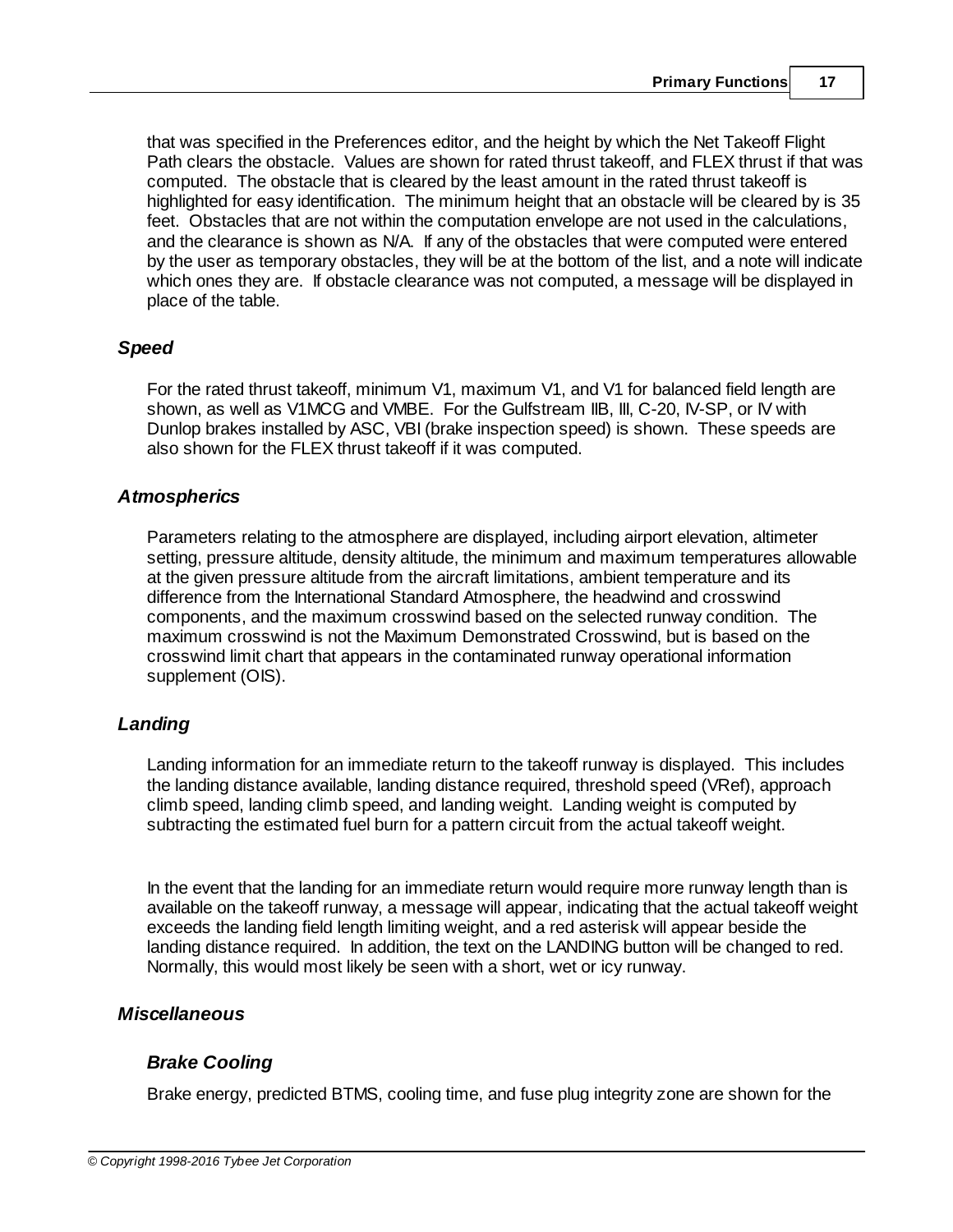rated thrust takeoff, and for the FLEX thrust takeoff if it was computed. This calculation assumes that the brakes were cool before the rejected takeoff. The cooling time shown is the time required to cool the brakes to zero energy. For a more detailed computation of brake energy, including multiple stops, use the brake energy calculation available by clicking the Miscellaneous button at the top of the main program window.

### *PCN*

When data are available in the woldwide airport database for Pavement Classification Number (PCN), a calculation will be made to determine the Aircraft Classification Number (ACN) and the maximum weight that would result in ACN being less than PCN. The maximum tire pressure allowed is decoded from the PCN and shown. If there is no PCN information available, a message is shown. If ACN is greater than PCN, a message is displayed in red letters, and the text on the MISC button is changed to red.

# *Landing Computation*

# **General**

The landing computation gives you the ability to analyze landing performance from any runway in the world. Airport and runway are selected from the woldwide airport database, or from the user database, which contains any runways that the user enters and saves. Atmospheric data are entered, and the aircraft configuration is defined. Then the Compute button is pressed, and the results are displayed.

# **Airport**

### *General*

On the airport page, select the airport and runway which will be used for computation, and make adjustments to runway length (for example, if a Notam closes a portion of the runway for construction).

### *Airport Identifier*

Enter the 4-letter ICAO identifier, or the 3-letter IATA identifier. Click on the ICAO or IATA button to select which identifier has been specified. Press Enter or click on the Retrieve button to retrieve the airport from the database. You may view the airport information by clicking on the View button, either before or after pressing the Retrieve button. When the airport has been retrieved, the Airport / Runway Info box will contain the airport name and city, state, and country. The text on the Retrieve button will change color from red to green when an airport has been read into memory. Click the Search button to search for an airport in the database by name, city, or location.

### *Runway*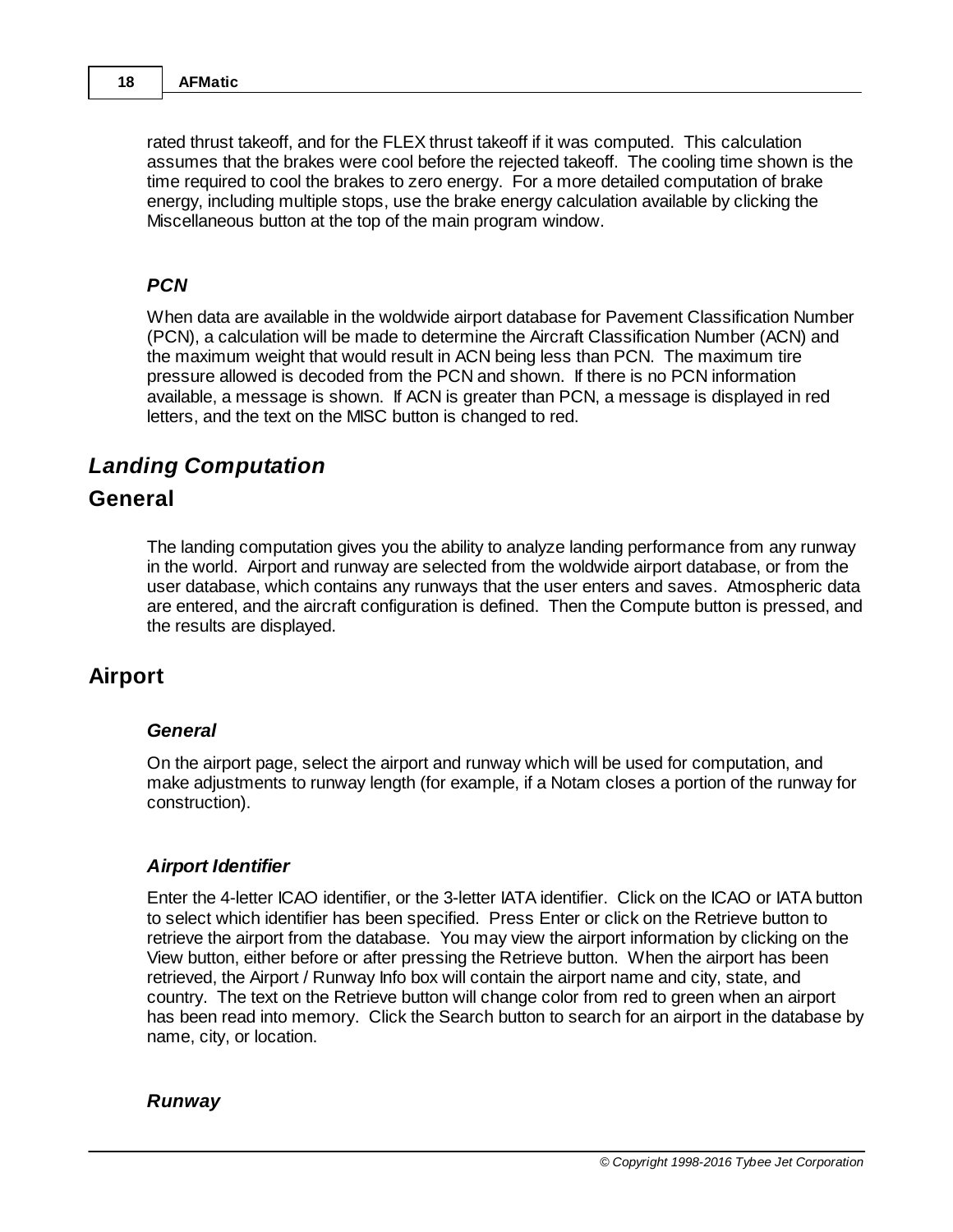When the airport data are retrieved from the database, the runway identifier drop-down list is filled with a list of the runways that are available for this airport in the database. Select the desired runway from this list by clicking on it or using the arrow keys to highlight your choice, and then press Enter or click on the Retrieve button to retrieve the runway data from the database, or the View button to retrieve the data and view it. When the runway has been retrieved, the Airport / Runway Info box will contain the runway identifier, length, and end elevation. The text on the Retrieve button will change color from red to green when a runway has been read into memory.

# *Shorten Runway*

You may shorten the available runway length. This is useful for accounting for a partial closure for construction, for example.

# **Atmospherics**

### *General*

The Atmospherics page provides a place to input information relating to the atmospheric conditions at the time of landing. Ambient temperature, altimeter setting, wind speed and direction, and flight in prolonged icing conditions are entered here.

### *Temperature*

Airport ambient temperature is entered here. You may specify the temperature in either degrees Celsius or Fahrenheit. Click on the appropriate button for which. Temperature is limited to the range shown in the AFM Limitations for the pressure altitude specified. If the temperature is outside the range, you will be notified at the time of calculation that the temperature specified is outside the limits.

### *Altimeter Setting*

Specify the altimeter setting, and click on the appropriate units of measurement. Altimeter setting is used to adjust the field elevation to pressure altitude for use in the calculations.

### *Wind Direction and Speed*

Specify the wind direction, in degrees magnetic. For those few airports in the far north that make use of true instead of magnetic bearings, enter the wind direction in degrees true. The runway direction in the database for these airports is in true bearing, so the headwind and crosswind components will be resolved correctly. Specify wind speed and gust speed. Select the units of measurement for the input wind speed by clicking on the appropriate button.

*Icing*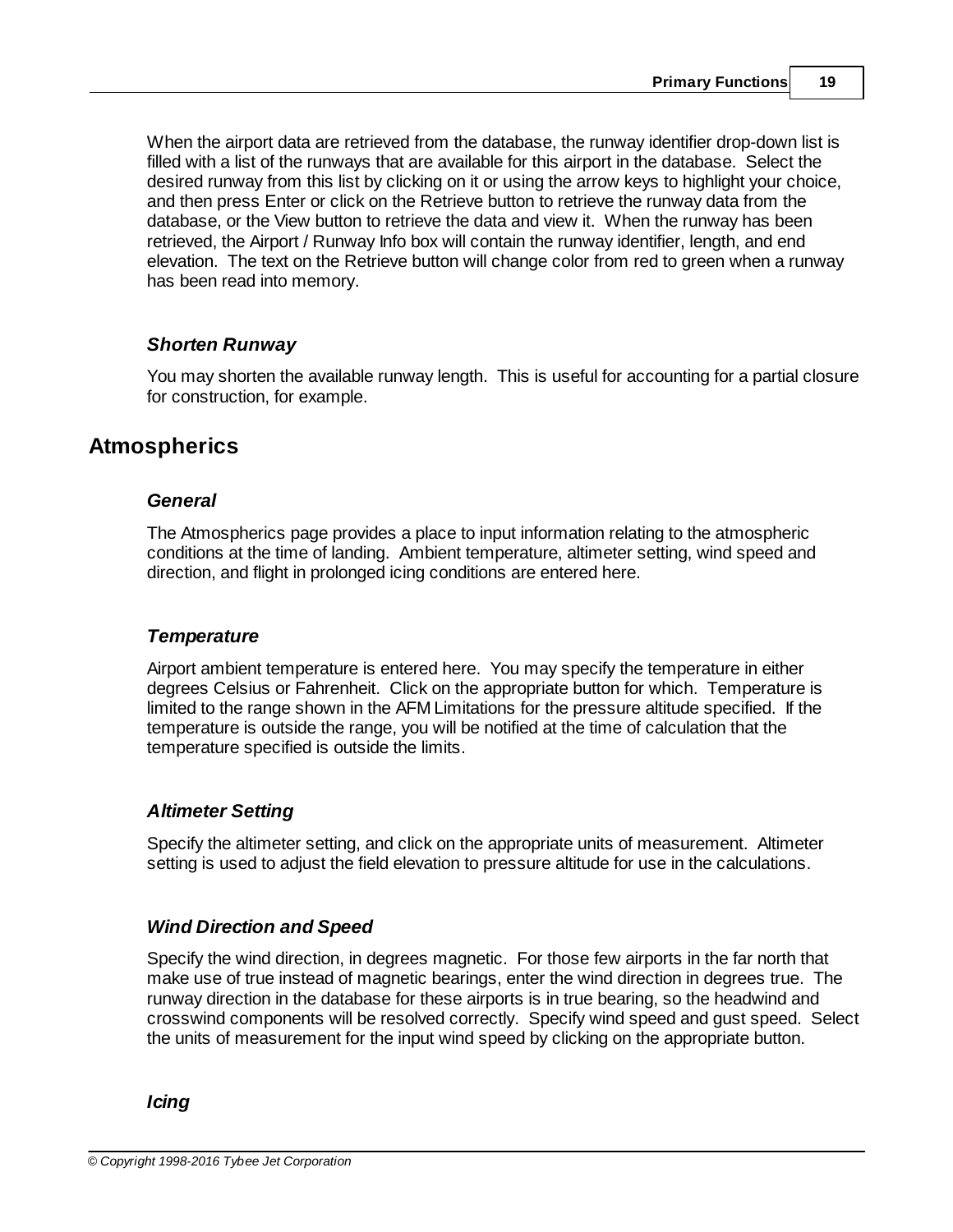Flight in prolonged icing will result in a reduction in climb capability, which must be accounted for in the approach and landing climb gradient calculations. Select the icing condition by clicking on the appropriate button.

#### *Runway Condition*

### **C-37A & C-20**

Enter the Runway Condition Reading (RCR), with an input range of 5 (icy) to 23 (dry). The Distance selection box on the configuration page is removed, and is replaced by this Runway Condition box on the atmospherics page.

### **Gulfstream V, IV, IV-SP, III, and IIB**

Contaminated runway performance may be computed, using the data from the Contaminated Runway Operational Information Supplement. Select runway condition from Dry, Wet, or Icy. Wet or Icy may optionally have contamination. If there is contamination present, select the type of contamination and enter the depth of the contaminant. **Note: Contaminated runway data presented in the Operational Information Supplement published by Gulfstream are Advisory Only, and are not FAA approved.**

#### **Gulfstream 350, 450, 500, and 550**

Contaminated runway performance may be computed, using the data from the Contaminated Runway Operational Information Supplement. Select runway condition from Dry, Wet, or Contaminated. If there is contamination present, select the type of contamination and enter the depth of the contaminant. **Note: Contaminated runway data presented in the Operational Information Supplement published by Gulfstream are Advisory Only, and are not FAA approved.**

# **Configuration**

#### *General*

The configuration page allows you to enter information pertaining to the configuration of the airplane. Weight, flap setting, anti-ice, anti-skid, ground spoilers, and power setting method are input here.

### *Weight*

Landing weight is specified, and the appropriate units are selected by clicking on the units button. If the weight field is left at its default value of 0, the maximum landing weight will be substituted when the calculation is made. Thus, this is a shortcut for determining the maximum weight for the specified conditions. If the specified weight is greater than the maximum landing weight, you will be notified that you exceed the limiting weight and must reduce it. If the weight specified is less than the minimum weight for which flight manual data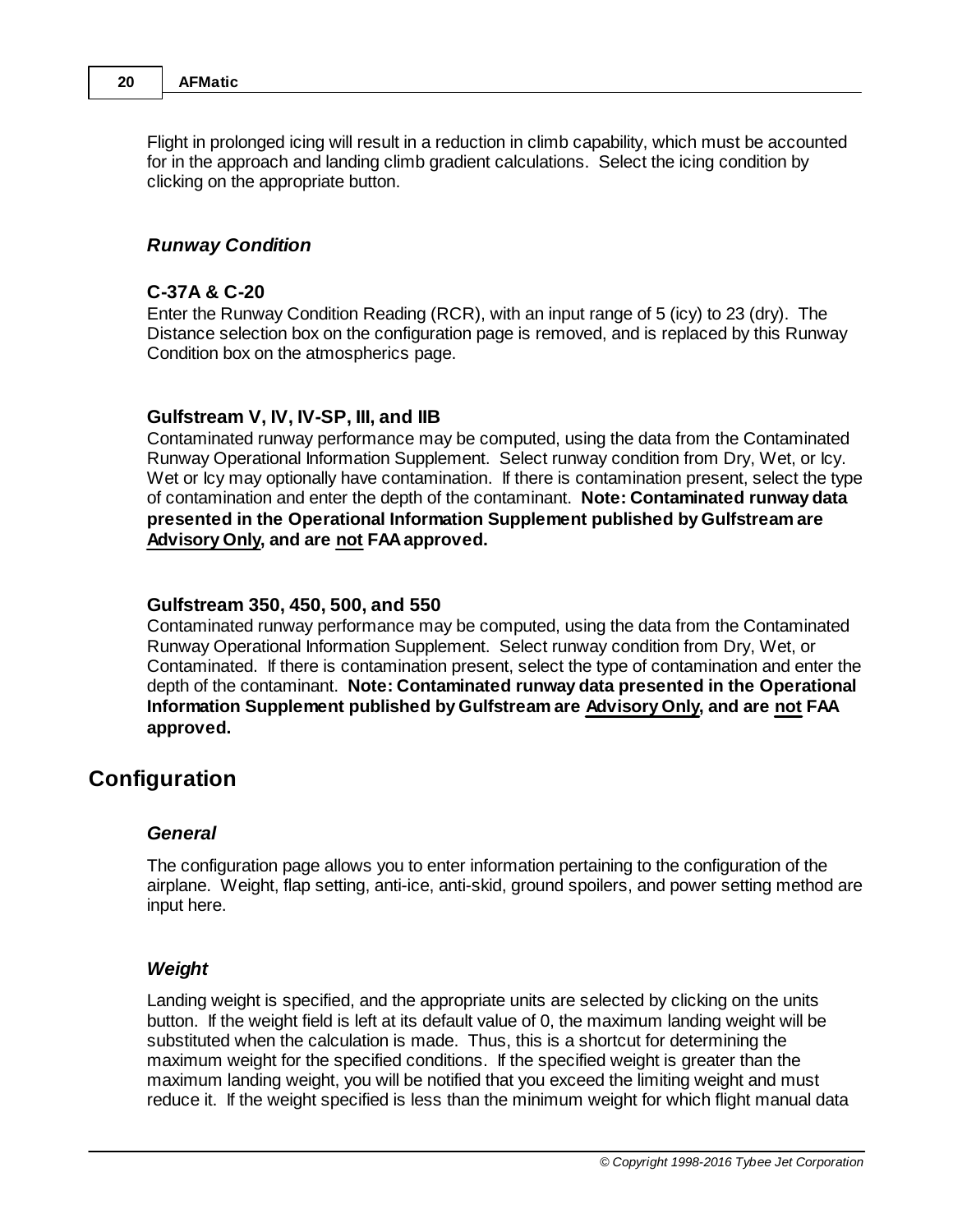are available, that minimum weight will be substituted when the calculation is made.

# *Weight Limits*

For normal preflight planning, it is expected that you will want to enforce the limitations, and not compute results that exceed the landing limitations. However, you may want to examine a landing that is an immediate return after takeoff, or you may be in flight and need to land at your current weight, regardless of the limitations. This is accommodated by clicking on the Allow Higher button, which will allow computations to be made at weights that are higher than the landing limitations.

### *Flaps*

Select the landing flap setting from the available choices in the drop-down list by clicking on the flap setting.

### *Anti-ice*

Select the anti-ice configuration by clicking on the appropriate button. If the temperature is outside the limit for the selected configuration, you will be notified of the error at the time of calculation.

# *Anti-skid*

Select the anti-skid configuration by clicking on the appropriate button. If this results in a configuration that is prohibited by the limitations, you will be notified of the error at the time of calculation.

# *Ground Spoilers*

Select the ground spoilers configuration by clicking on the appropriate button. If this results in a configuration that is prohibited by the limitations, you will be notified of the error at the time of calculation.

# *Distance*

Operators who must meet the requirements of FAR 135 or 121 for landing field lengths, FAR 91 subpart K fractional operators, or FAR 91 operators who want to add conservatism to the calculations, may do so through the Distance box. To compute the landing weight limitation based on actual dry runway landing field length, select Landing Dist. To compute based on the Intended Destination Dry (or Alternate Wet or Dry) factored field length, select Intended Dry/Alt. To compute based on the Intended Destination Wet factored field length, select Intended Wet. Whichever method is selected will be the one that the field length limited weight will be based on. In any event, all three distances will be displayed in the results. When the C-37A or C-20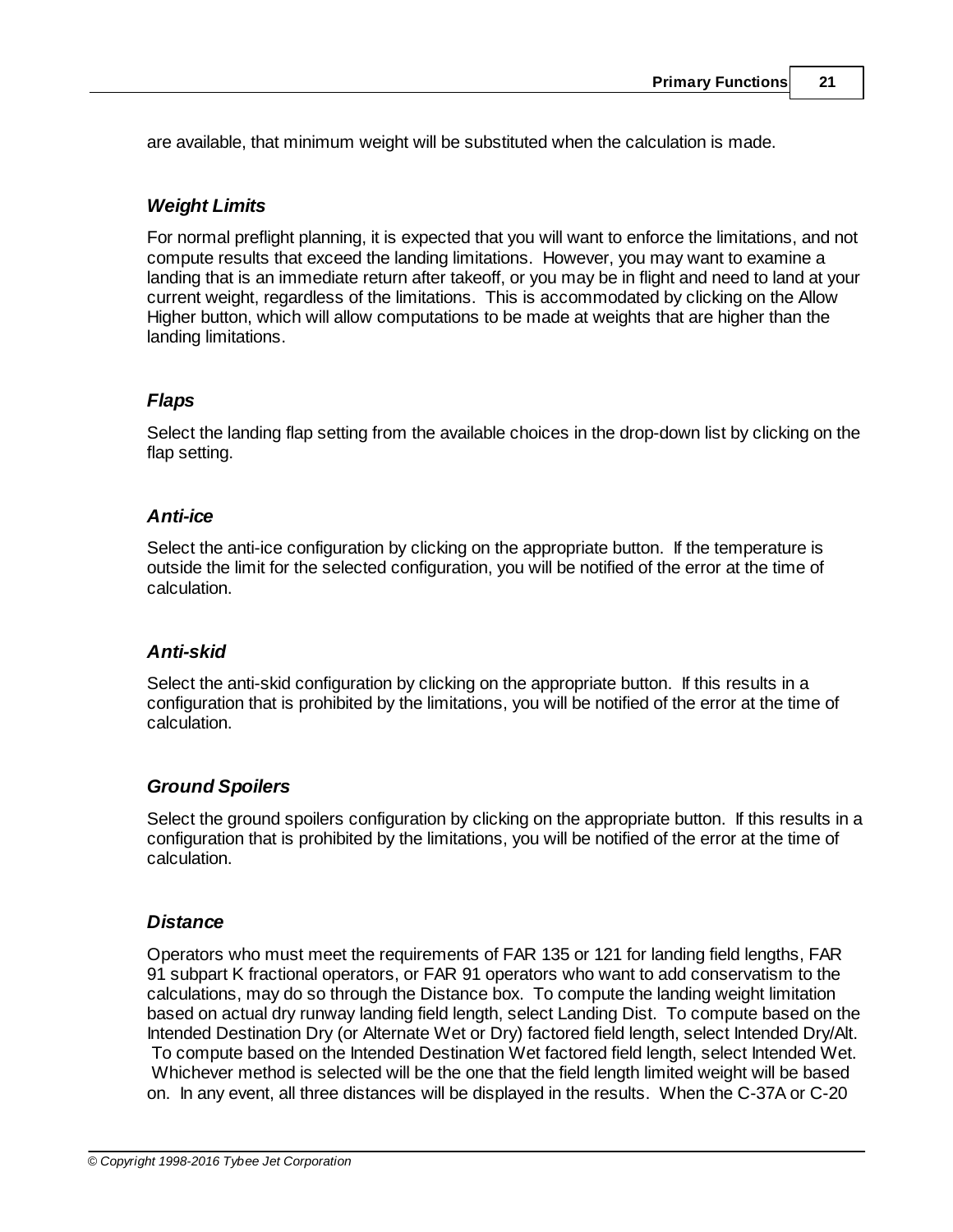is the active aircraft, this Distance box is removed, and is replaced by the Runway Condition box on the atmospherics page.

When contaminated runway performance from the Contaminated Runway Operational Information Supplement is being computed, by selecting a wet or icy runway on the atmospherics page, you should set the Distance to Landing Dist. Otherwise, the combination of contaminated runway and factored field length would produce a field length limited weight that would be confusing at the minimum, and perhaps even meaningless. In the event you are computing contaminated runway performance, and must observe the factored runway limits for commercial operations, select the appropriate runway condition on the atmospherics page, set Distance to Landing Dist, and when you view the results, the limiting weight will be based on the contaminated runway computation. Then, make sure that the appropriate factored runway length is not greater than the runway available.

### *Increased Threshold Speed (C-37A & C-20)*

Enter increased threshold speed, if desired. This will be included in landing field length computations. Range of the input is from 0 to 10 knots.

### *Power Setting*

Select power setting method, EPR or LP RPM. This is used in determining approach and landing climb gradients.

# **Results**

### *General*

Upon clicking the Compute button, the landing calculation is performed. When the calculation is complete, the Results page is enabled and displayed. Results may be printed by selecting Print from the File menu, or pressing CTRL-P. Results may be saved to a file by selecting Save from the File menu, or pressing CTRL-S.

### *Limitations and Field Length*

The flap setting used for landing computations is displayed, followed by the temperature used. As in the takeoff results, you may see the Delta ISA temperature by placing the cursor over the temperature value. Next, the maximum weight permitted by limitations is shown. You may view the list of all limiting weights that were computed by placing the cursor over the limiting weight value, in the same way as is done in the takeoff results. The maximum weight will be set to zero if the landing cannot be made within the limitations at any weight, and a message will pop up to inform the user. The description of the limiting factor comes next, followed by the actual weight that was used for the calculations. If the Weight Limits box was set to Allow Higher, the actual weight may be higher than the maximum weight. In this event, there will be a message notifying you that the actual weight exceeds the limitations. The VRef is shown,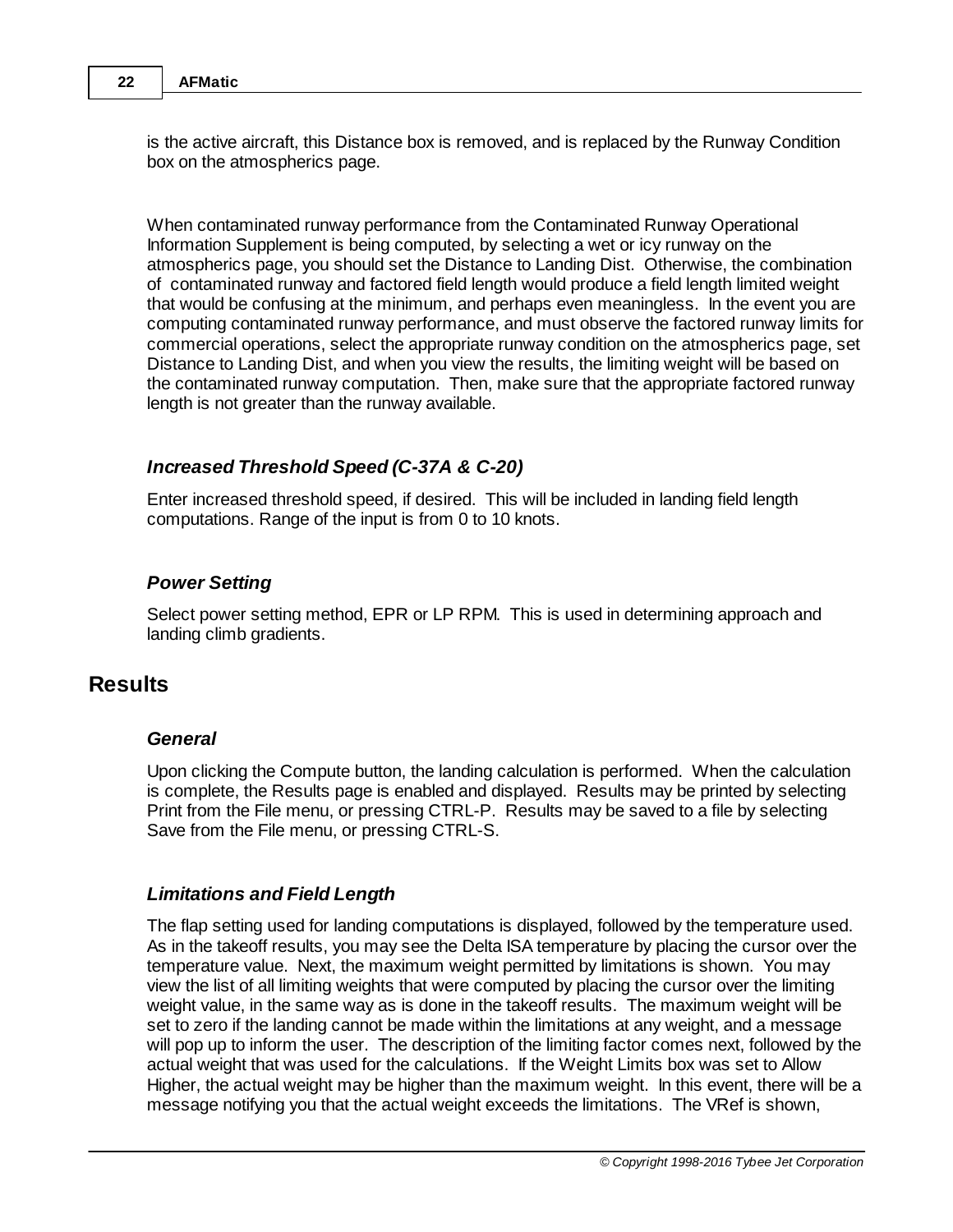followed by the landing distance and factored field lengths. For the C-37A or C-20, VRef includes any increased threshold speed that was specified, which is also shown in parentheses, and a more detailed note may be viewed by placing the cursor over the VRef speed. Factored field lengths are not shown for the C-37A or C-20. Wind components are shown at the bottom of the screen. For the C-37A & C-20, if the landing configuration is one for which landing ground roll data are available, landing ground roll is displayed. When data are available in the worldwide airport database for Pavement Classification Number (PCN), a calculation will be made to determine the Aircraft Classification Number (ACN). If there is no PCN information available, a message is shown. If ACN is greater than PCN, a message is displayed in red letters.

When contaminated runway performance is computed and factored field lengths are shown, the factored field lengths are factored from the dry runway performance, so if you have specified an icy runway, for example, the Landing Distance may be considerably higher than the Intended Destination (Wet).

For aircraft having brake inspection requirements, if VBI is less than VRef, a message will appear on the lower right side of the Results page informing you that "Brake inspection is required for initial braking speed of xxx or greater".

### *Approach and Landing Climb*

Approach and landing climb results are shown to the right of the field length results. For each of them, you will see the climb gradient at the actual weight, the speed to maintain during a climb, and the maximum temperature at which you meet the minimum climb gradient requirements.

# *Weight and Balance*

# **General**

# *General*

AFMatic provides the means to do weight and balance computations. Click on the Wt. & Bal. Button at the top of the main window. To make use of the weight and balance function, you must first enter the basic operating weight and horizontal arm in the aircraft editor, as well as the location of seats and additional storage areas. If you haven't done that yet, refer to the New Aircraft section of the documentation for instructions on how to set up the aircraft weights. However, if you have not yet set up the aircraft weight information, you may still do a computation by entering the BOW and arm on the Loading page.

Here you will enter the information regarding weights for the current flight. When you have completed the data entry, click Compute, and the computation will be made and the results displayed.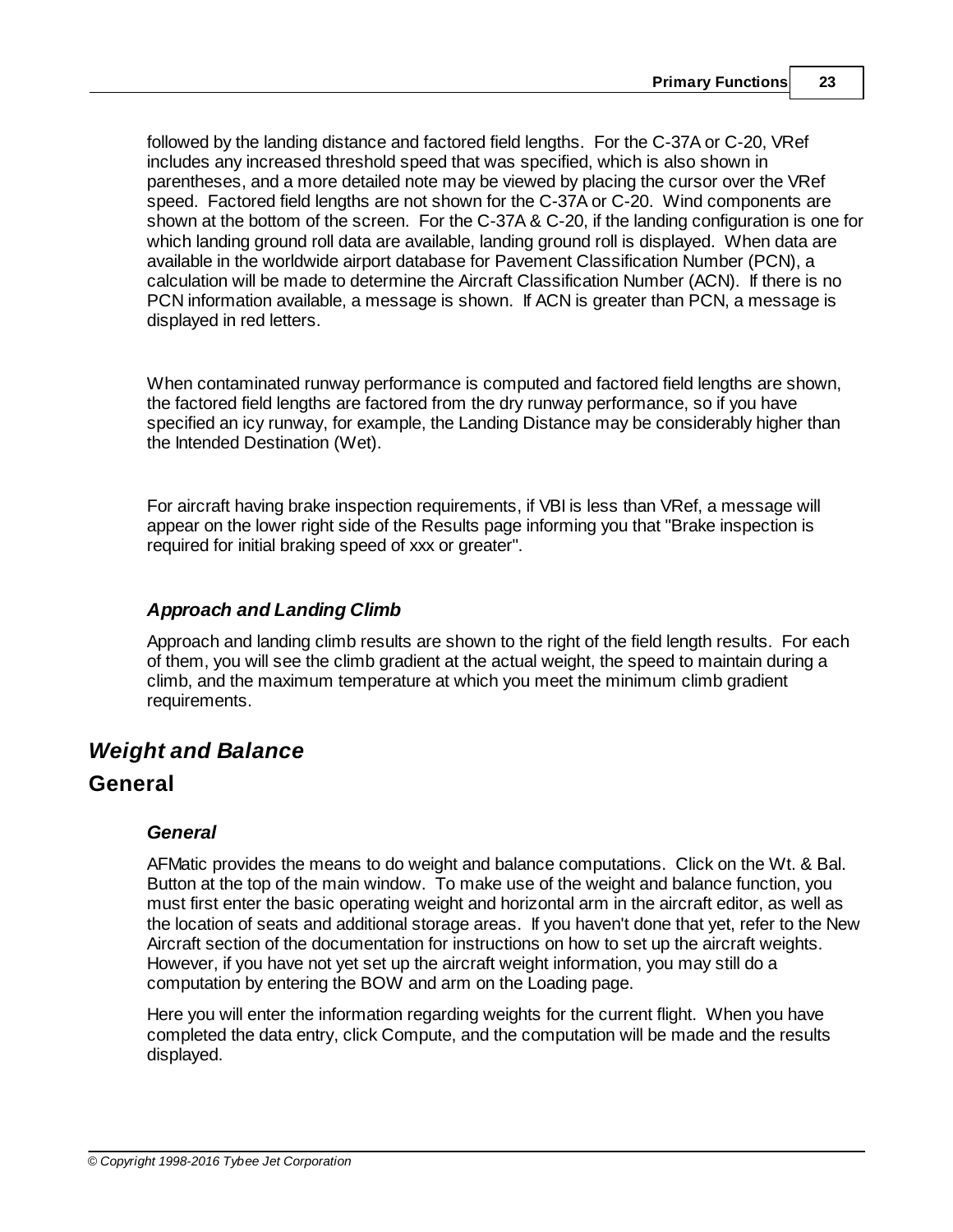### *Calculate*

There are 3 methods of calculation available to you. The first, called Zone Loading, is the quickest way to do a full weight and balance calculation. With this method, the specified number of passengers are first loaded in the most forward seats they can occupy and a calculation is done. Then they are loaded in the most aft seats and another calculation is done. If the limits are not violated with either of these loadings, then it is safe for the passengers to sit in any seats, in any distribution.

The second method, called Assigned Seats, allows you to place each passenger in a specific seat, and assign each passenger a weight. When this method is selected, you will see a table with the seat locations and passenger weights.

The final method, Weights Only, just adds up the weights, and doesn't perform any center of gravity calculations. This would be most useful for a computation with an airplane that hasn't yet been set up in the aircraft editor, where you just want to compute a takeoff weight for use in the takeoff computation.

### *Configuration*

Select the configuration from the available list. These configurations were set up in the aircraft editor. For most operators, only a single configuration is needed. However, if you have the ability to reconfigure the interior layout, you can set up as many as five different configurations and select the appropriate one when doing the calculation.

### *Weight Units*

Select the units you will be working with, either pounds or kilograms. This will default to the value you select in the preferences editor.

### *AC120-27E Compliance*

When this box is checked, the calculations will comply with FAA Advisory Circular 120-27E, "Aircraft Weight and Balance Control". This includes curtailment of the center of gravity limits to account for passenger and crew movement about the cabin, as well as use of average weights. Curtailment for passenger seating distribution is not necessary, because we check worst case distribution for the zone loading method, and seats are assigned for the assigned seats method.

### *Passenger Weights*

The Passenger Weights selection is activated when AC120-27E compliance is selected. This allows you to select the weights to use in the calculations. The first weights listed are from Table 2-2, "Average Passenger Weights for Operators With a No-Carry-On Bag Program". Next are listed weights for use of Segmented Weights, as described in Section 4 of AC120- 27E, for % of male passengers ranging from 90 down to 50%. Finally, a selection to allow choosing between male, female, or child passengers, based on the summer weights from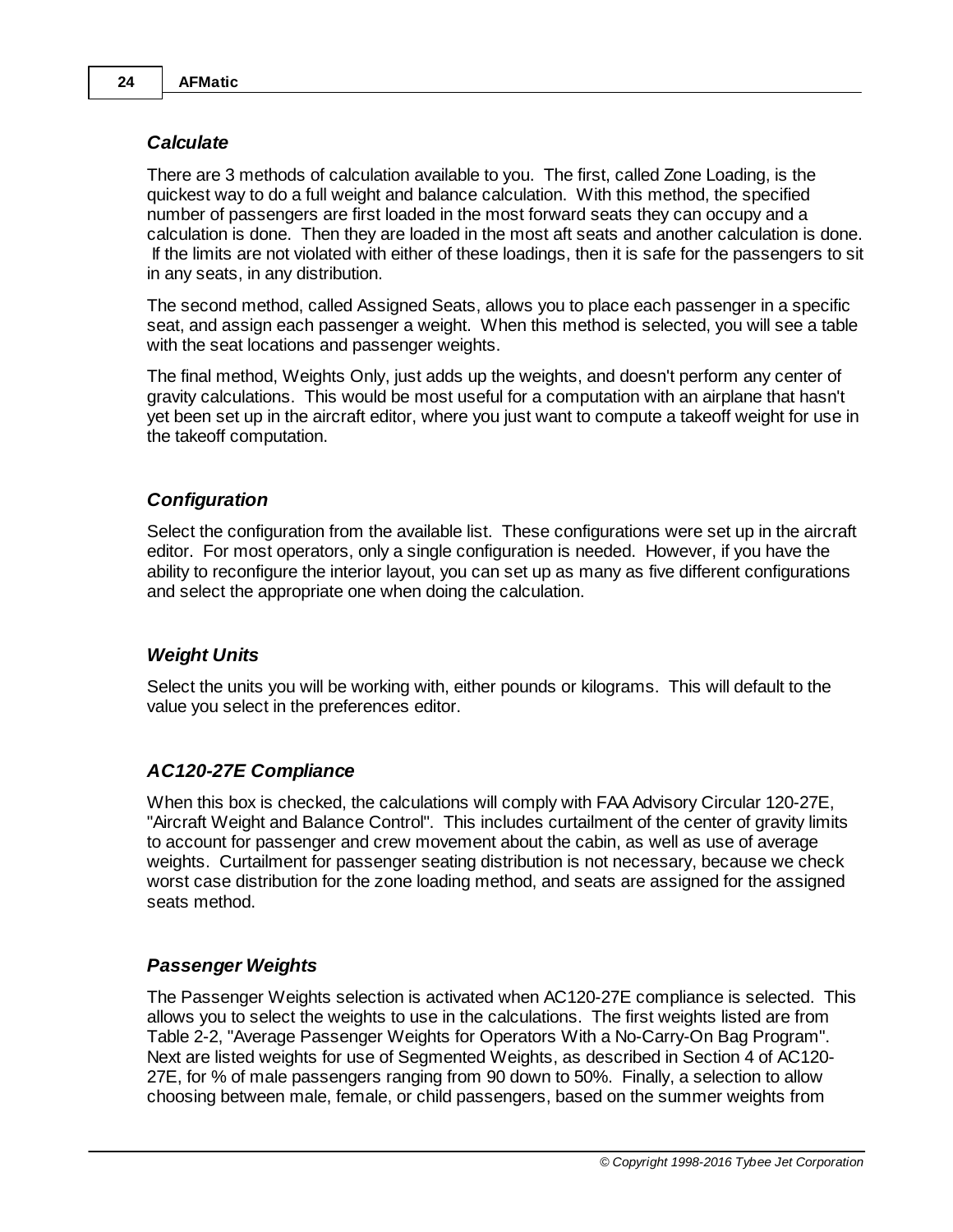Table 2-2.

# *Winter Coats*

The Winter Coats box may be checked to add 5 pounds to the weight of each passenger at the seat location to account for the wearing of winter clothing. However, if you expect coats to be stored in a closet instead of at the seat, leave this unchecked and add the weight in the Additional Storage location.

# *Basic Operating*

This box displays the basic operating weight and horizontal arm that you entered in the aircraft editor. If you wish to make permanent changes, do so in the aircraft editor, or enter values for this calculation only directly in the input fields. Note that the horizontal arm *must* be entered as inches aft of the datum. An error message will be displayed if the arm is specified as percent mean aerodynamic chord (% MAC).

# *Fuel*

Enter the weight of fuel that will be on board at engine start in the Total field, and the amount of fuel that will be consumed in the start/taxi/takeoff operation in the Start/Taxi/Takeoff field. Start/ Taxi/Takeoff fuel may be permanently changed in the aircraft editor. It is not necessary to enter fuel in order to compute weight and balance, since the large cabin Gulfstream aircraft will be within the fueled C.G. envelope at any fuel loading as long as it is within the zero fuel envelope. However, if you enter fuel, the C.G. will be computed at the fueled weights as well. Fuel weight may exceed the maximum shown in the AFM limitations when fuel is cold and dense. This is permissible, and will result in an information message.

# **Zone Loading and Weights Only**

# *Passengers*

Enter the number of passengers to be included in the calculation, and their average weight. Number of passengers does not include crew members that are accounted for in the basic operating weight. The default value for weight is 170 pounds, which may be changed in the aircraft editor, and you may change this for the individual calculation. The Seat In Order box may be checked to cause the seats to be filled in the order that was specified in the aircraft editor. If this feature is used, the forward/aft worst-case seating will not be used, but passengers will be seated in the specified seats only.

# *Baggage*

Enter the number of bags that are stored in the baggage compartment to be included in the calculation, and their average weight. This number does not include crew baggage that is accounted for in the basic operating weight. The default value for weight is 30 pounds, which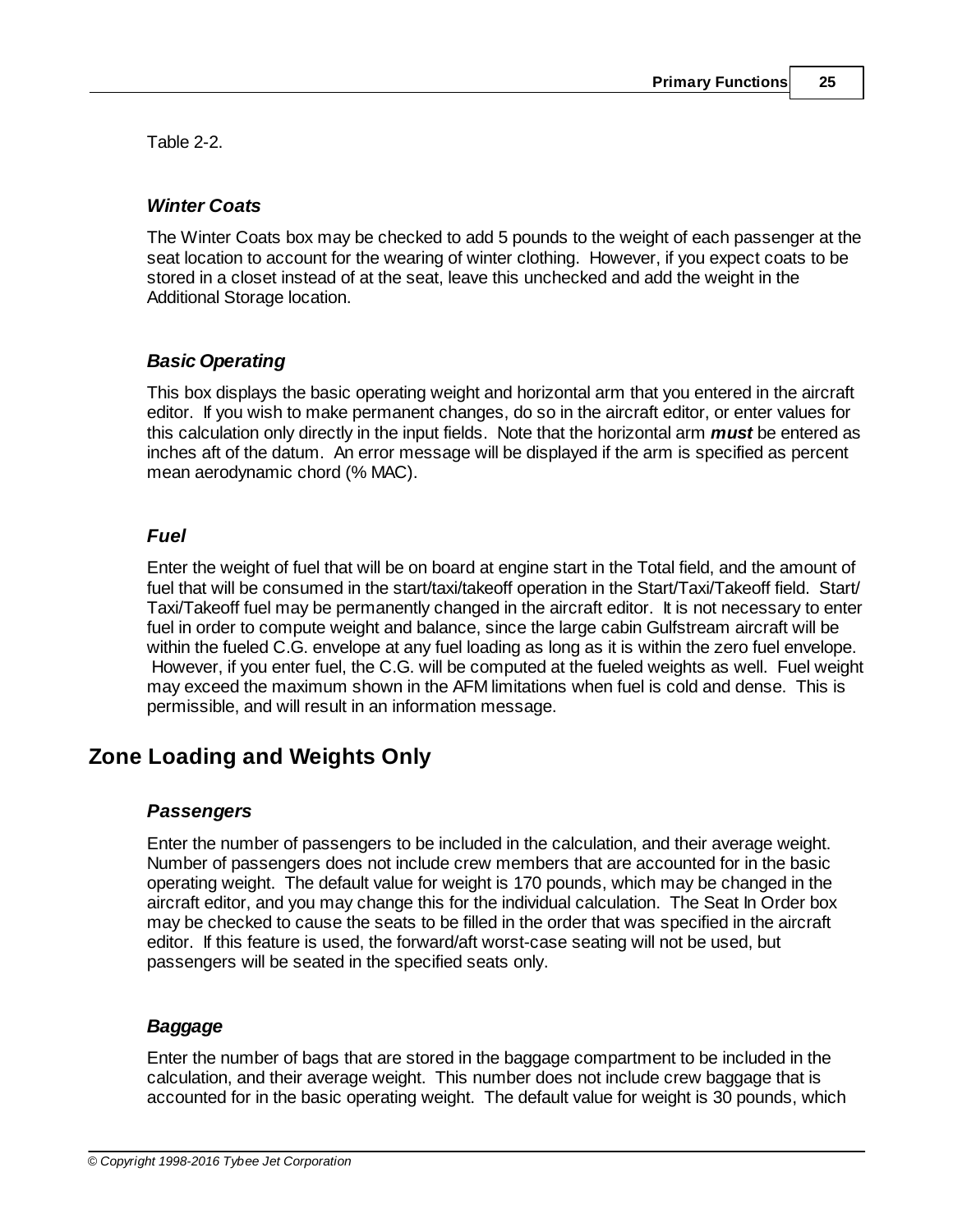may be changed in the aircraft editor, and you may change this for the individual calculation. Note that if you have a fixed cargo weight to store in the baggage compartment, you may enter that as 1 bag at the required weight.

### *Additional Storage*

In the aircraft editor, you have the ability to specify up to 5 storage locations, giving them names, locations, and limiting weights. In the Additional Storage box, you may enter the weight to be placed in each of these locations. You will not be allowed to enter a weight that is greater than the limit you have specified. If you left the limit at its default value of zero in the aircraft editor, then the limit will not be checked. If you did not specify any additional storage locations in the aircraft editor for this tail number, then the Additional Storage box will not appear.

# **Assigned Seat Loading**

### *Passenger Seating*

If a floorplan is available, and selected in the aircraft editor, it will be displayed below the AC120-27E compliance options. To use the floorplan, simply click a passenger seat and a passenger will be placed in that seat. This will be evident by observing the Occupied column of the seating spreadsheet in the lower right corner of the screen. An X will appear for each occupied seat, and the appropriate weight will be inserted. The weight that is inserted will depend on whether you are using AC120-27E compliance, and if so, the weight you have selected in the Passenger Wts box. If you aren't using these, the weight specified as the default in the aircraft editor will be inserted. You may change each passenger's weight to another value if desired.

If no floorplan is available, the picture area will be blank, and passenger seats will be filled by clicking on the Occupied box for the selected seat.

Baggage and additional storage locations may be entered at the bottom of the seating spreadsheet. It is not necessary for the Occupied column to be checked.

# **Results**

#### *General*

The results of the weight and balance calculation are shown on the Results page. Results may be printed by selecting the Print item from the File menu, or pressing CTRL-P. Results may be saved to a text file by selecting the Save item from the File menu, or pressing CTRL-S.

### *Weight*

Weights are shown in the units that were selected on the Loading page. Weights are shown in the order of weight build-up beginning with basic operating weight. Payload is added to B.O.W. to give zero fuel gross weight. Fuel is added to Z.F.G.W. to give ramp gross weight. Start/taxi/ takeoff fuel is then subtracted to yield the final takeoff gross weight. If the fuel weight is zero, or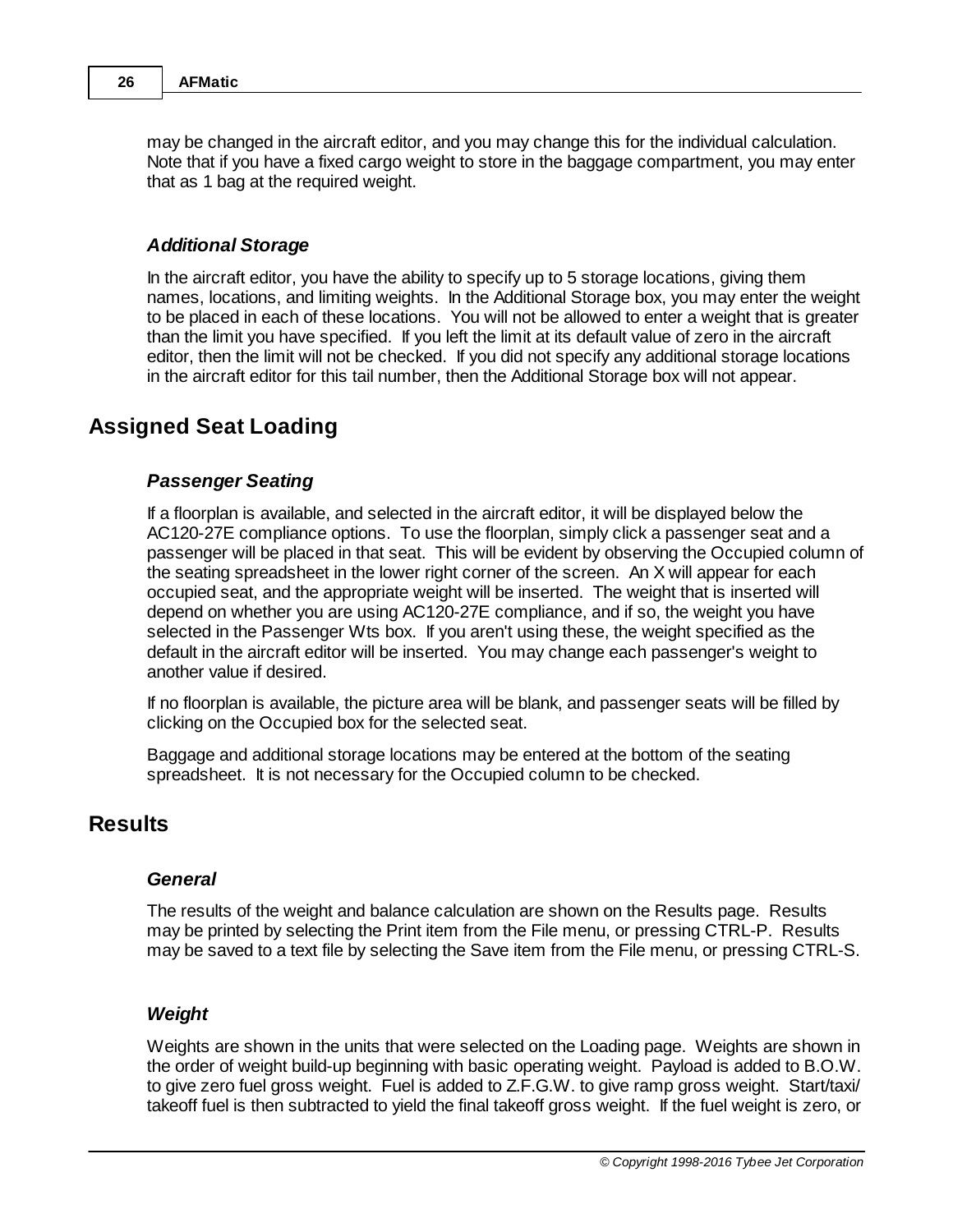is less than the start/taxi/takeoff fuel, then the ramp gross weight, start/taxi/takeoff fuel, and takeoff gross weight are not shown, since they cannot be determined. Fuel must be added for these items to appear!

### *Center of Gravity - Zone Loading*

The center of gravity results are shown in two columns. The first is labeled "Fwd" and represents passengers occupying the forwardmost seats in the cabin. The second column, labeled "Aft" represents passengers occupying the aftmost seats in the cabin. All CG values are shown in units of percent mean aerodynamic chord (% MAC). Zero Fuel Center of Gravity envelope limits are shown, which represent the forward and aft limits at the zero fuel gross weight which is shown in the Weight output to the left. The center of gravity range for zero fuel gross weight is shown. If the airplane is within the CG envelope for both loadings, then it will be within the envelope for all passenger seating distributions. Both ends of the zero fuel gross weight CG range for both landing gear extended and retracted are checked against the limits, and error messages will be displayed in the lower part of the results page if the limits are violated. You may notice that with either empty or full seats, the forward and aft loadings present different CG numbers. This is because the most restrictive of landing gear up or down is shown for each, and one will be with gear up and the other with gear down.

Next, the CG is displayed for the takeoff weight shown to the left. This CG is not limited by the Zero Fuel CG envelope, so it is possible, and even likely, that TOCG values will fall outside the ZFCG Limits, which is acceptable.

Finally, the recommended takeoff pitch trim setting is displayed, in trim units nose up or down. If you have not specified any fuel for the calculation, takeoff CG and pitch trim will not be shown. Fuel must be added for these items to appear!

ZFCG, TOCG, and Pitch Trim are computed by checking both landing gear down and up CG location, and using the value for each that is most limiting. Thus, if you are within the ZFCG Limits as shown in the output, you are guaranteed to be within the limits in all phases of flight.

### *Center of Gravity - Assigned Seats*

The center of gravity limits are shown in two columns, forward and aft. The center of gravity range for zero fuel gross weight is shown. Then the Zero Fuel Center of Gravity is shown for the aircraft with passengers sitting in their assigned seats. The Takeoff Center of Gravity is shown along with the corresponding Pitch Trim. Once again, if the aircraft is within the CG limits at Zero Fuel Weight, it will be within limits at any fuel loading.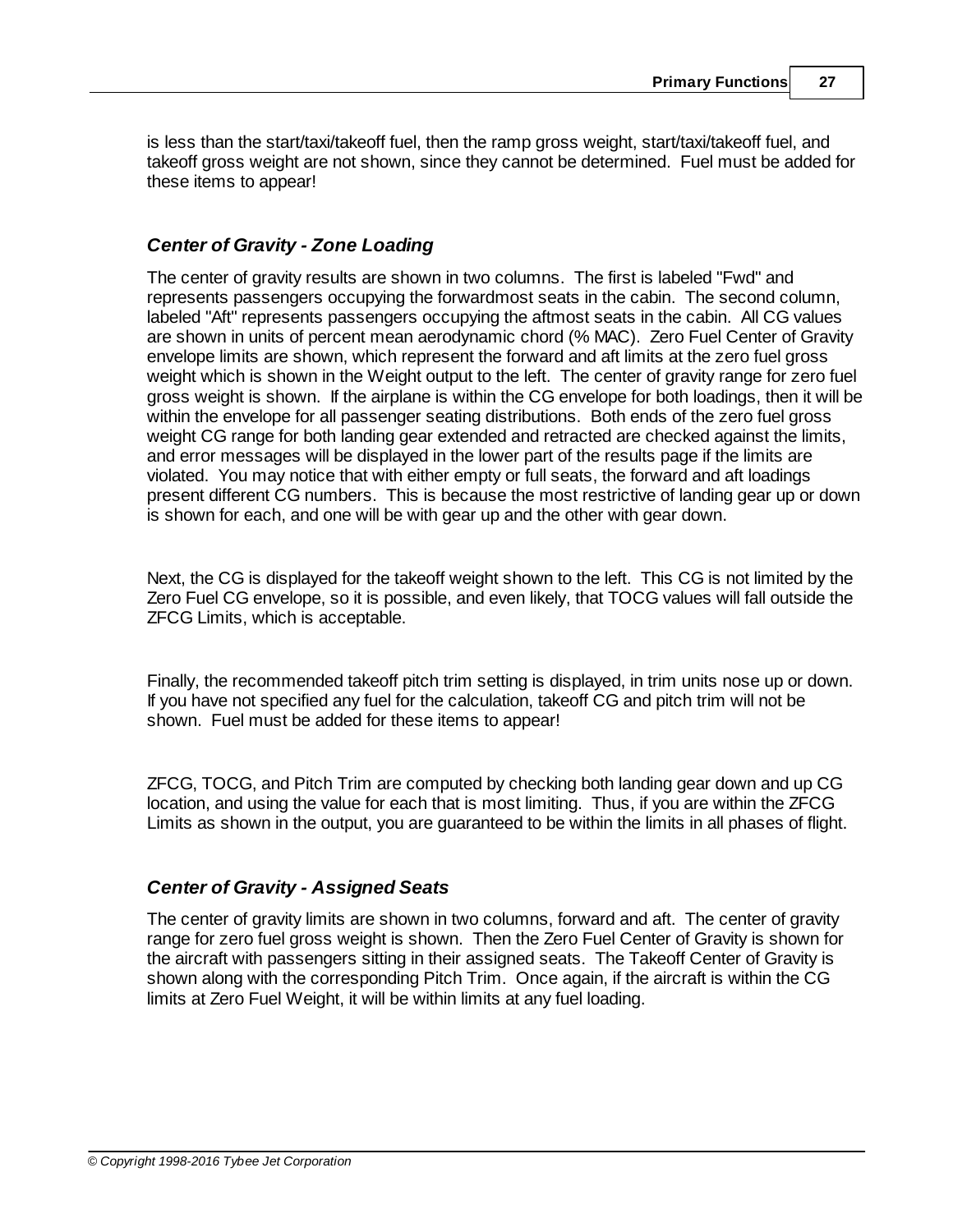# *Miscellaneous Performance* **Brake Cooling**

### *General*

Brake cooling calculations presented in Appendix C of the Airplane Flight Manual (or Operational Information Supplement for earlier airplanes) are provided. You may elect to perform the calculation for a single brake application, or a combination of two stops.

### *Input*

For the first brake application, you may compute the brake energy based on the peak BTMS value displayed by the FMS after the stop, or you may compute it based on inputs of weight, brakes on speed, pressure altitude, temperature, wind component, taxi distance, and taxiway slope. If you noted the groundspeed at the time of brake application from the FMS, you may use that instead of an airspeed looked up from the AFM. If you use groundspeed, the inputs for pressure altitude, temperature, and wind are unnecessary, and will be made invisible. The optional second brake application uses the same input methodology as the first, with the exception that the peak BTMS input is not provided, on the assumption that the analysis is being done prior to the second stop. Note that the wind component input is the head/tail wind, and has a positive value for a headwind, and negative value for a tailwind. You may clear the inputs for each of the brake application calculations by clicking the Clear button at the bottom of the page. Press the Compute button to perform the calculations and view the results.

### *Results*

The results of the brake cooling calculation are displayed at the bottom of the page, which will be automatically scrolled down to the bottom. The values shown are the brake energy generated by each brake application, in million foot-pounds, the fuseplug integrity zone, predicted peak BTMS for stops that are not computed based on BTMS, and the cooling time required between stops. In the event that only one stop is calculated, the cooling time represents the time it will take to cool the brakes to zero energy, or ambient temperature. When two stops are computed, the cooling time represents the on-ground cooling time required between the two stops to prevent the second stop from exceeding the maximum brake energy total, as explained in Appendix C (or OIS). Since a teardown inspection is required when a stop is made in the Danger Zone, if the first stop falls in the Danger Zone, the second stop will not be computed. Results may be printed by selecting the Print item from the File menu, or pressing CTRL-P. Results may be saved to a text file by selecting the Save item from the File menu, or pressing CTRL-S.

# **Pavement**

#### *General*

Data for determining the acceptability of operation of aircraft on particular runways are provided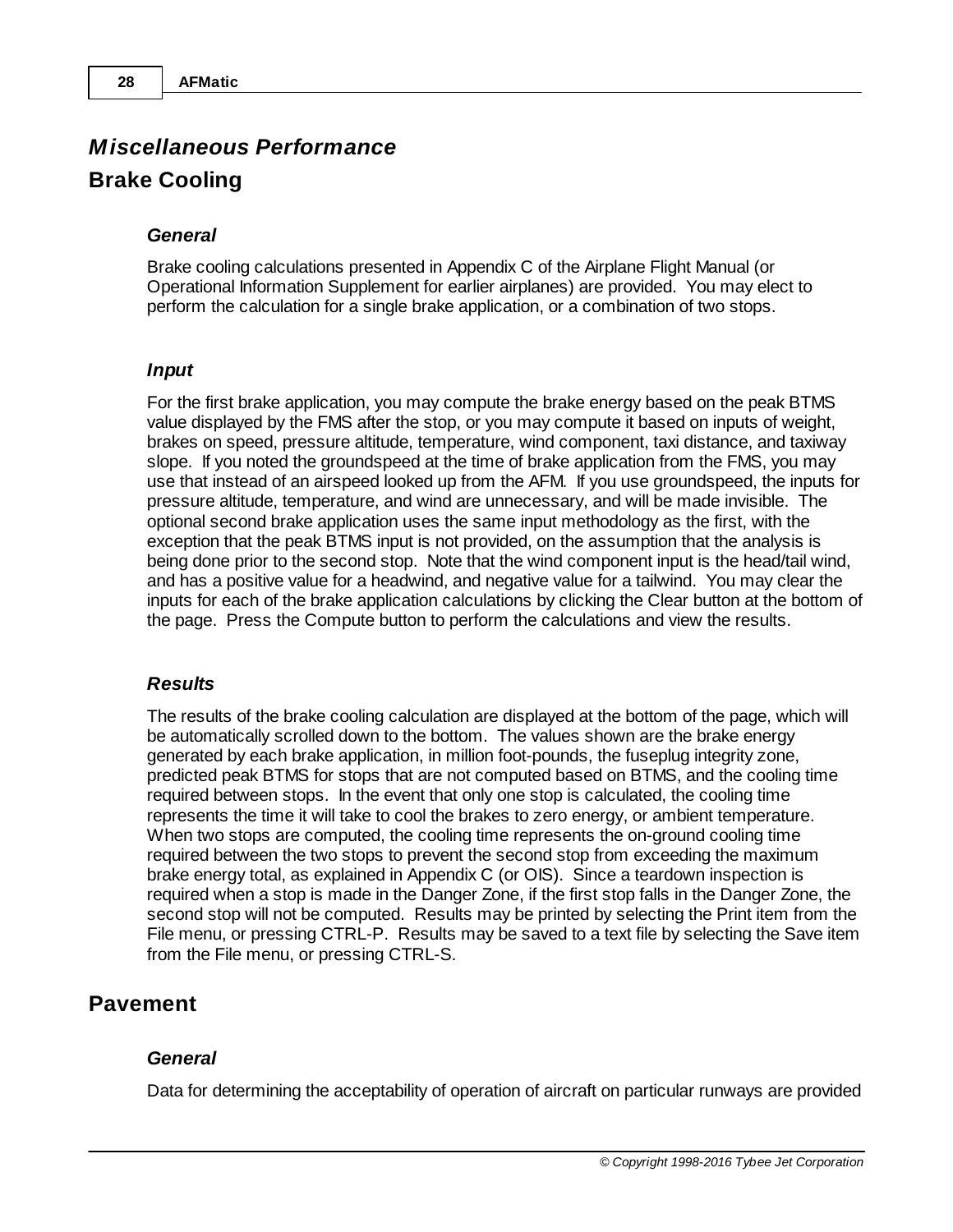by the manufacturer as non-FAA-approved information. In the case of the Gulfstream V, it is in the form of an engineering report that is included in the Gulfstream V Operating Manual. Other Gulfstream airplanes have this information in Operational Information Supplements. Use of the Pavement Classification Number information is a complex subject. Please examine the manufacturer's information to obtain an understanding of how it should be used in your operations. The following discussion focuses on the means of computing the Aircraft Classification Number using AFMatic.

### *Input*

PCN data are available in the worldwide airport database for approximately 1/3 of the runways in the database. To use the PCN data for the runway you are using, select "Database" in the PCN Source box, then enter the airport identifier and click Retrieve, followed by selecting the runway and clicking Retrieve. If PCN data are available, the Pavement Type and Subgrade Strength values will be set, and the PCN will be shown. If PCN data are not available in the database for this runway, you will be allowed to set the values for Pavement Type and Subgrade Strength. Rigid pavements are concrete and other similar pavements. Flexible pavements are asphalt and other similar pavements. Then, select the strength of the underlying subgrade soil. CBR refers to the California Bearing Ratio, a measure of subgrade strength for flexible pavements, while K is a measure of subgrade strength for rigid pavements. Subgrade strength may also be referenced by the letters A, B, C, and D, which correspond to High, Medium, Low, and Ultra Low strength, respectively. Enter the aircraft weight, in either pounds or kilograms. Most operators typically maintain a constant tire pressure for most weight conditions, however, if the aircraft is operating on a surface which is marginal for Pavement Classification Number, the tire pressure may be varied with weight in order to optimize the floatation. Select whether the tire pressure will be fixed or varied with weight. Select the pavement type, rigid or flexible.

# *Results*

When you have completed the inputs, click Compute, and the results will be computed and displayed. The output will be the Aircraft Classification Number (ACN) and the Load Classification Number (LCN). In the United States, the ACN method is most frequently used, but the LCN method is still used internationally. Compare the results of the calculation with the Pavement Classification Number (PCN) that applies to the runway surface in question to determine whether the desired operation is possible. If PCN data are available for this runway, the comparison will be done for you, and when ACN is greater than PCN, a warning message will appear in red.

# *Tools* **General**

Several non-performance-related functions have been provided for your convenience. These generally do not relate to airplane-specific data except as specified. Tools are accessed by clicking the Tools button at the top of the main program window.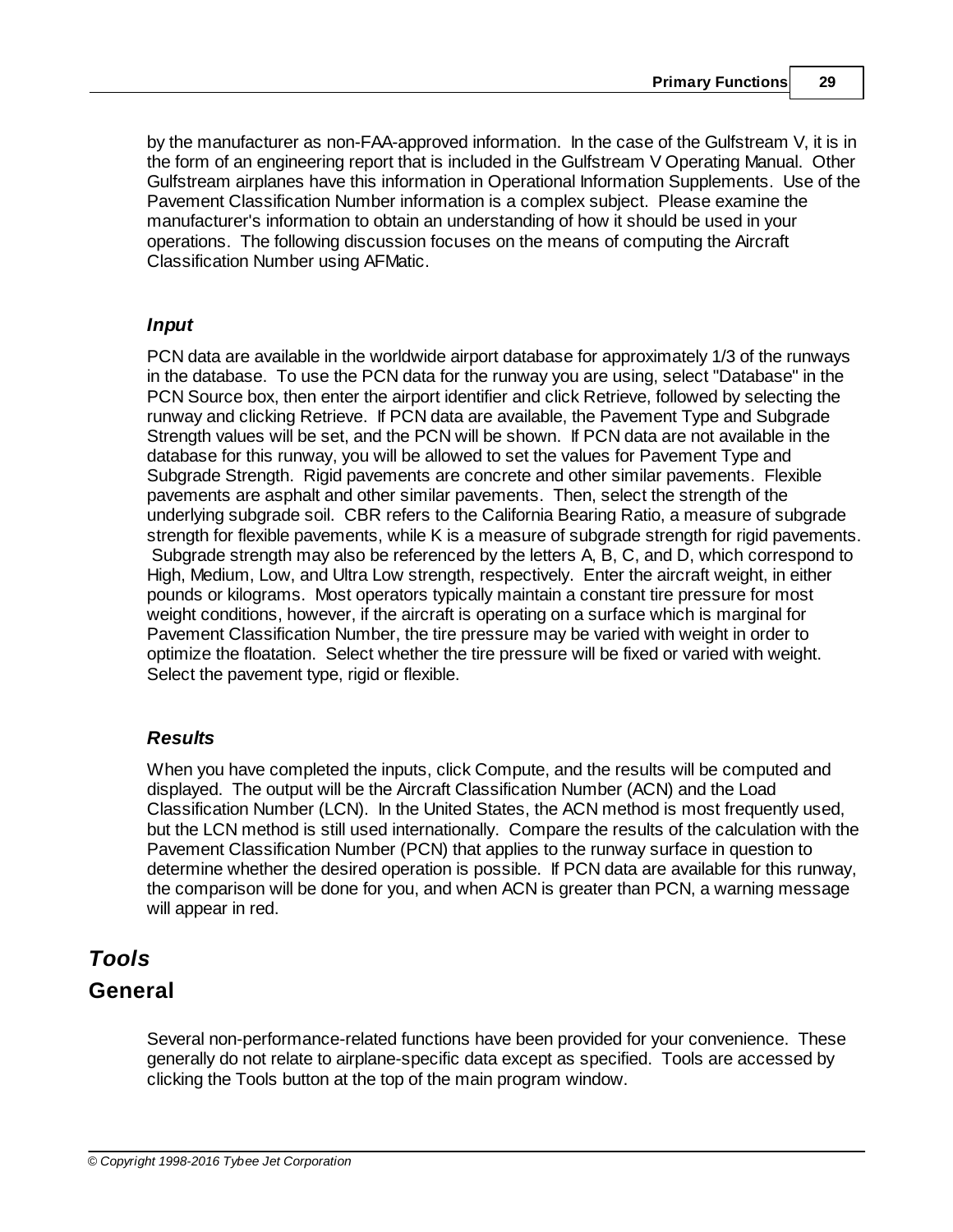# **Wind Component Calculator**

### *Input*

Select the Wind page for the wind component calculator. Here you may resolve a wind direction and speed into its head/tail wind component and crosswind component for a given runway. You may determine the runway bearing either by database lookup or manual entry. If you select database lookup, you will retrieve the airport and runway data in the same fashion as in the takeoff and landing performance calculations. Click the Search button to search for an airport in the database by name, city, or location. With database lookup, the runway bearing input field is protected, so you will be unable to modify it. If you select manual entry, the airport and runway identifier inputs will be made invisible, and you will enter the runway bearing directly. An input for the James Brake Index is provided to determine the maximum allowable crosswind component based on the condition of the runway surface. For the C-37A and C-20, the JBI input is replaced by Runway Condition Reading (RCR). Click the Compute button to perform the calculation and view the results.

### *Results*

The results of the wind component calculation will be displayed at the bottom of the page. The wind component is shown, with a notation of whether it is a headwind or tailwind. The crosswind component is shown with a note indicating which side the wind is coming from. If the crosswind exceeds the maximum demonstrated crosswind, a notation will be made on the right side of the display. If the crosswind exceeds the maximum allowable crosswind, based on JBI or RCR as appropriate, a note to that effect will be displayed, which includes the maximum allowable crosswind.

# **Great Circle Distance Calculator**

### *Input*

Select the Great Circle page to compute the great circle distance between two points. You may either look up the two points in the airport database, or enter them manually. If you look up the latitude/longitude in the airport database, those input fields will be protected, so you will not be able to modify them. If you enter the latitude and longitude manually, the airport identifier fields will be made invisible. You may also enter a speed, and the time required to fly from the departure airport to the arrival airport will be calculated. Speeds of less than 1.0 will be considered as zero wind Mach number, while speeds above 100.0 will be considered as ground speed in knots. Click the Compute button to perform the calculation.

### *Results*

The results of the great circle calculation will be displayed at the bottom of the page. The great circle distance is shown, in both nautical miles and kilometers, as well as the initial true course on the path between the departure airport and arrival airport. Also shown is the distance along a rhumb line (constant course) between the two airports, and the true course along that path. Finally, if a speed greater than zero was entered, the time to fly each course is shown, in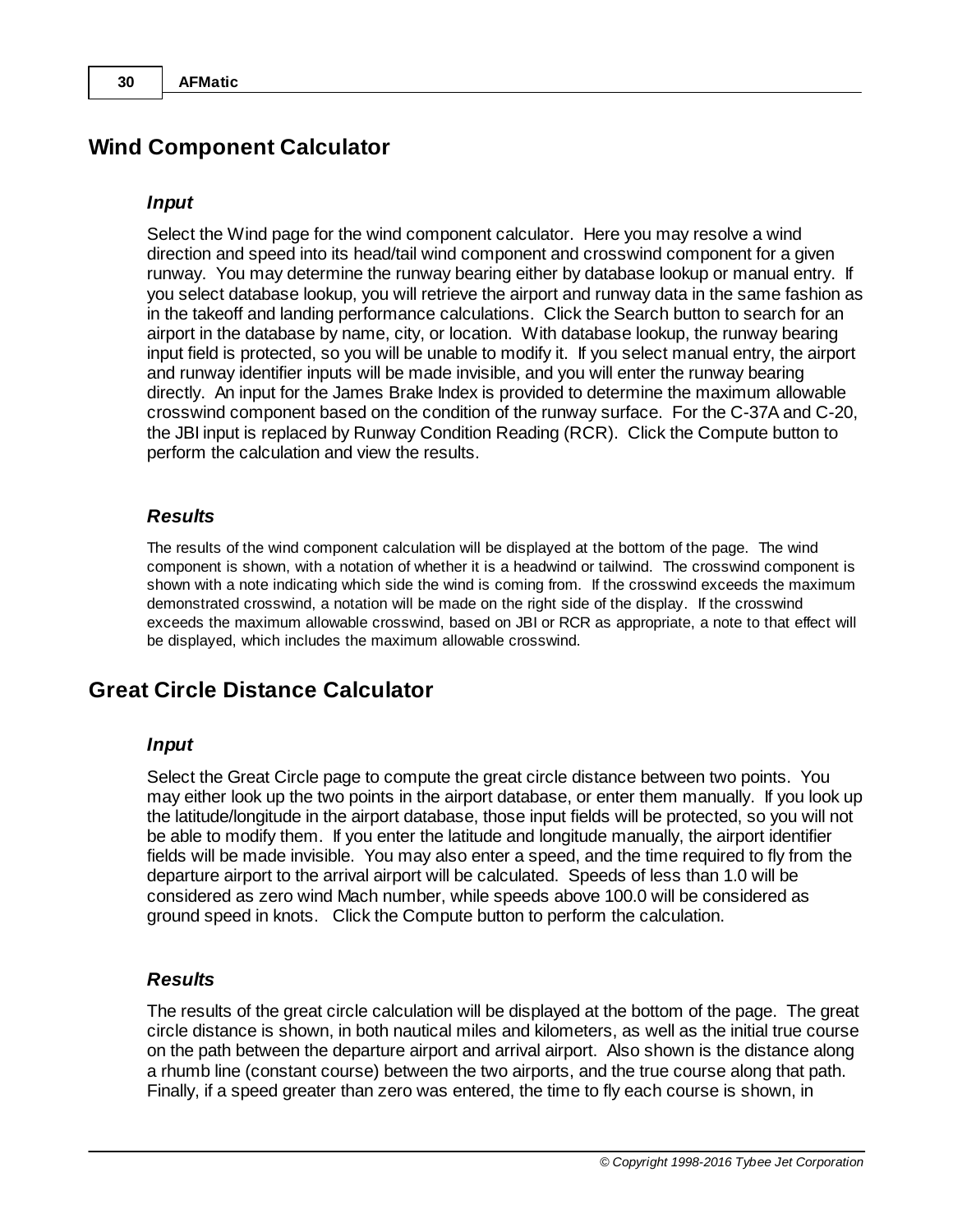hours, minutes, and seconds.

# **Timezone Calculator**

### *Input*

Select the Timezone page to determine the local time at an airport when the time at another airport is input. Start by entering an airport identifier for the first location and retrieving the airport data. Then enter the time at that airport, either in 12-hour format using the AM and PM buttons, or in 24-hour format, ignoring the AM and PM buttons. If daylight savings time is recognized at the selected airport, a check box will be displayed for signifying that input time is based on daylight savings time. If the current date shown in your computer system falls within the range of April 1 to October 31, the daylight savings time box will automatically be checked. If this is incorrect, just uncheck it. Next, enter an airport identifier for the second location and retrieve the airport data. Like the first airport, a check box for daylight savings time will appear if it is observed at that airport, and the box will be checked or unchecked based on the state of the daylight savings time box for the first location. Finally, click Compute to determine the local time at the second location.

# *Results*

The local time is shown for the second location, in 12-hour format, and the Universal Coordinated Time (UTC) is shown in 24-hour format. In addition, the time difference from local time to UTC is shown for each airport as it is retrieved.

# **Sunrise / Sunset**

# *Input*

Select the Sunrise / Sunset page to determine local times for sunrise, sunset, moonrise, moonset, dawn, and dusk. Start by entering an airport identifier and retrieving the airport data. If needed, click the Search button to search for an airport in the database by name, city, or location. Then enter the date, either manually or by use of the popup calendar, which is activated by clicking the calendar icon at the right edge of the date entry field. If daylight savings time is recognized at the selected airport, a check box will be displayed for signifying that times should be based on daylight savings time. If the current date shown in your computer system falls within the range of April 1 to October 31, the daylight savings time box will automatically be checked. If this is incorrect, just uncheck it. Finally, click Compute to determine the rise and set times.

The date input entry field is quite flexible. In addition to entering the date in the format specified by your operating system, such as MM/DD/YYYY, you can specify the date in a variety of ways. It will accept all of the following, in uppercase or lowercase: TODAY, YESTERDAY, TOMORROW, NEXT TUESDAY, LAST FRIDAY, FIRST SUNDAY, SECOND WEDNESDAY, FINAL THURSDAY, etc.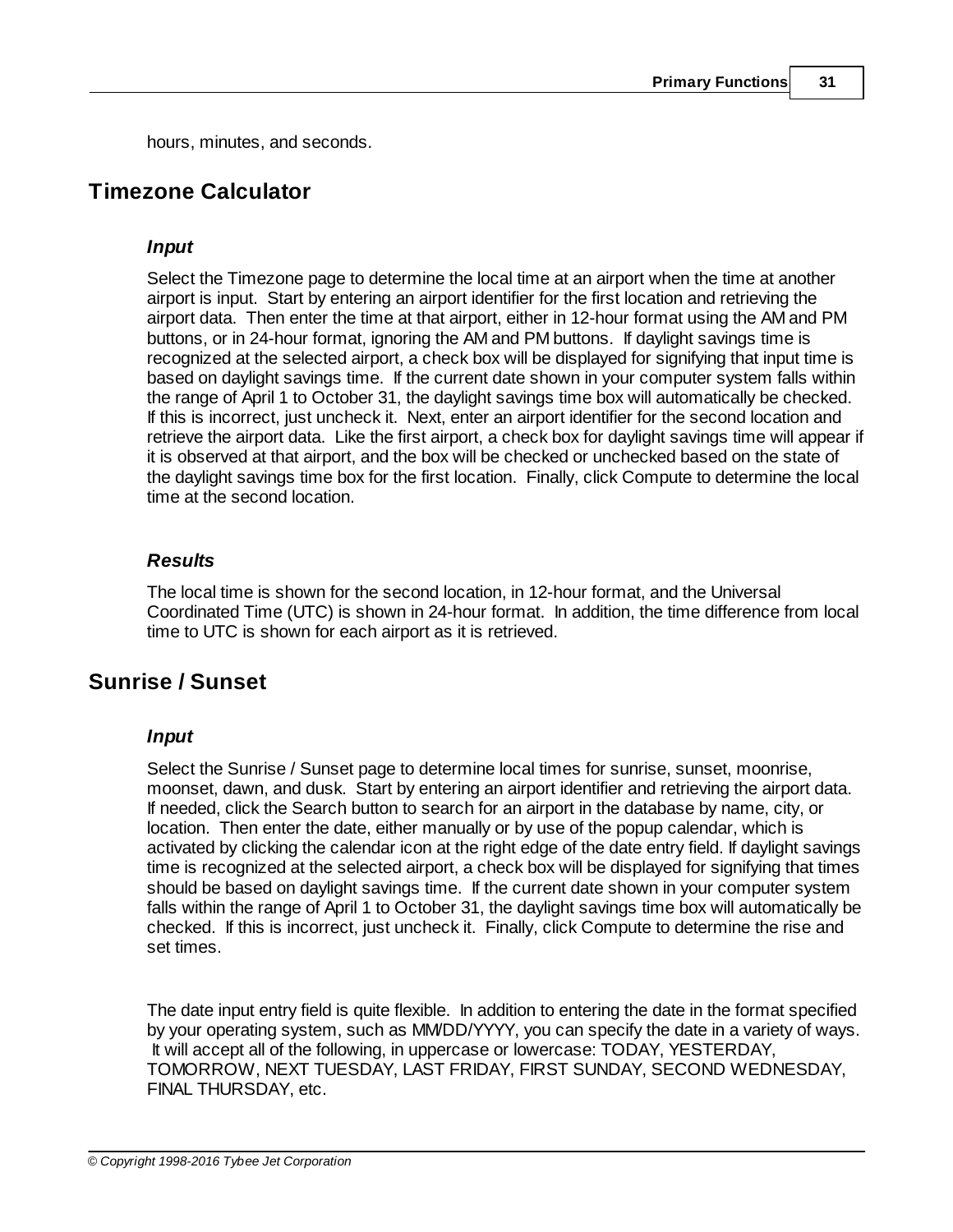If you need to use a calendar to pick off a date, click the calendar icon at the right edge of the date entry field. It will popup with the date that is currently in the date entry field highlighted, or if the field is blank, with the current date obtained from the computer system. Navigation is done using the buttons located at the top of the calendar. Single arrows move one month forward or backward, and double arrows move one year. Move the highlighted day either with the arrow keys or by clicking on a day to select it and insert it into the date entry field. Regardless of what month and year are shown, clicking the button in the lower right corner with the letter T on it, will take you to TODAY. This calendar will display dates ranging from January 1, 1600 through December 31, 3999, so it will be useful anytime in your lifetime that you need to look up dates.

### *Results*

Local time is shown for sunrise, sunset, moonrise, moonset, dawn, and dusk. Dawn is defined as the beginning of civil twilight, and dusk is defined as the end of civil twilight (center of the sun is 6 degrees below the horizon). These correspond to the FAA definition of night, so any time before dawn or after dusk as shown here would be considered night by the FAA. It must be understood that these time calculations are approximate. For latitudes within 60 degrees of the equator, the times are usually within 2 minutes of those predicted by more rigorous methods. Closer to the poles, the accuracy decreases. In addition, other factors, such as elevation above sea level, local terrain and obstructions, and even barometric pressure and temperature, will affect the actual local times of rise and set.

# **Carbon**

### *Input*

Select the Carbon page to calculate the amount of carbon dioxide that is emitted for a flight or series of flights. Optionally, the trip distance may be entered, and the carbon dioxide per kilometer is also calculated.

Enter the total amount of fuel burned on a flight, or series of flights. Do not include any fuel that was carried for reserves that was not burned, only the fuel that actually went out the tailpipe. Select the units for the weight of the fuel burned, either pounds or kilograms. Optionally, enter the trip distance, or for a series of flights, the total trip distance for all of the flights. Select the units for the trip distance, either nautical miles or kilometers. Click the Compute button.

### *Results*

The amount of carbon dioxide (CO2) emitted for the fuel burned is shown in pounds and metric tons (tonnes). If a trip distance was entered, the tonnes per kilometer flown will also be displayed.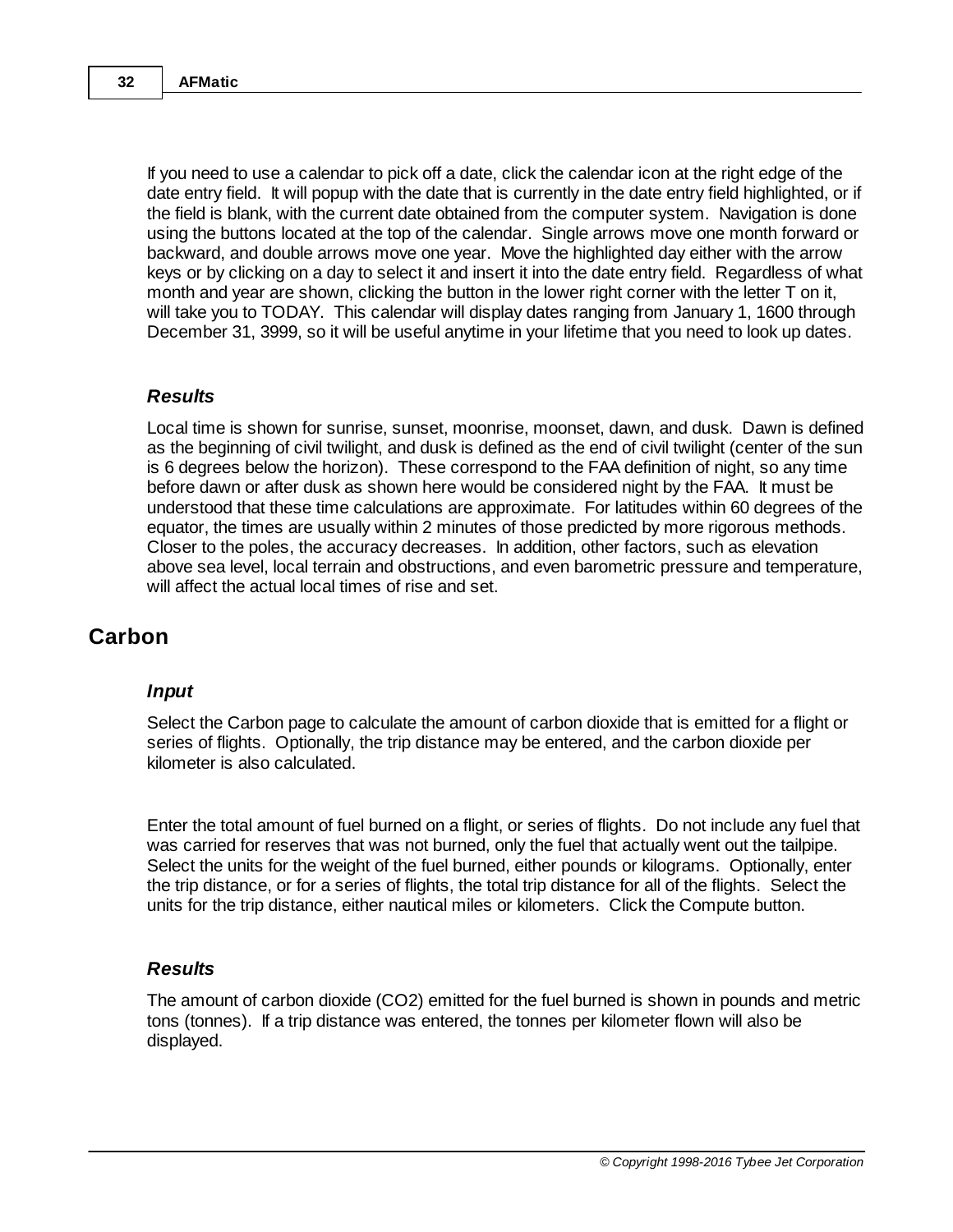# *One Click Weather* **General**

Click the Weather button to gain access to over 2,100 up to date weather graphic images, and over 6,000 airport METAR/TAF reports. **This feature requires an open internet connection prior to clicking any of the Retrieve buttons.** To use One Click Weather, simply select the weather information you want to see, and click the associated Retrieve button. A window will open, the selected graphic image will be downloaded and displayed. The weather window will be maximized, filling the entire screen, so that the image will be as large and readable as possible. You can change the size of the window as desired. During download, a meter provides an indication of the progress of the download, and the download can be canceled by clicking the Cancel button. After the image has been displayed in its original size and shape, you may change its display format by selecting Stretch to Fit from the dropdown box at the top of the window. This will stretch the image to fit the entire image exactly in the space available. Note that by doing this, there will likely be distortion as the aspect ratio changes, and text may become unreadable. When viewing is complete, close the window by either clicking the Close button or the window close button on the title bar.

If you use firewall software, such as Norton Internet Security, when AFMatic attempts to download the weather graphics, it may trigger the firewall software to ask you if you want to permit this application to access the internet. You should tell it to permit access, and to always use this setting. You may have to do this each time you receive an AFMatic update, depending on the settings of the firewall software. Even then, some of these security products will prevent the download from taking place. You can make the weather download work by temporarily disabling the security software, then re-enabling it after your AFMatic session is complete.

# **United States**

The vast majority of information available is for operations within the United States, with a good bit of overlap into southern Canada and northern Mexico.

# *Surface Analysis and Prognosis*

Select the desired graphic, and click Retrieve. Available information includes current surface weather, including temperature and dewpoint, and prognosis for 12, 24, 36, and 48 hours.

# *METAR / TAF / FA*

METAR and TAF text-based reports are available for over 6,000 airports. Enter the airport identifier (ICAO or IATA) and click Retrieve. Note that the airport identifiers used by NOAA may differ from the airport identifiers contained in the worldwide airport database. The internet server for METAR and TAF reports is heavily loaded and may take as long as one minute to return the data, so please be patient. Graphical depiction of the METAR data is available. Select the appropriate information type or region, and click Retrieve. Graphical depiction of the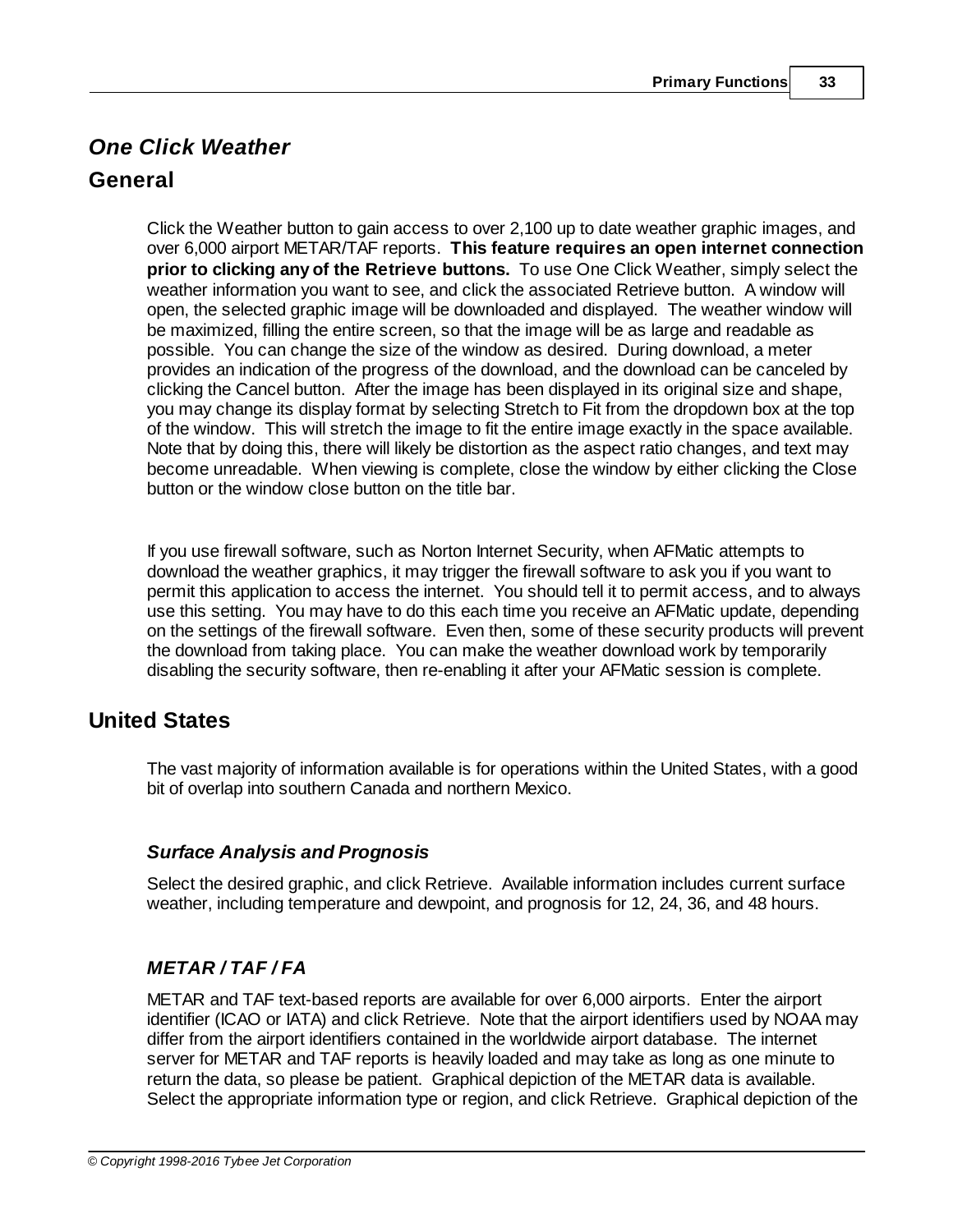Terminal Area Forecast (TAF) data is available. Select the appropriate forecast time and information type, then click Retrieve. Area Forecast (FA) text-based reports are available. Select the appropriate location, and click Retrieve.

### *Radar*

The national radar composite, with either cloud tops or isobar lines, is available, as well as the latest radar image from each individual radar site. For individual sites, select the type of map desired, then from the appropriate regional dropdown box, select the radar site you want to see, and click Retrieve.

#### *Satellite Images*

Select the area and type of image (visible, infrared, or water vapor), and click Retrieve.

#### *Winds / Temperatures*

Select the forecast time, from current to 84 hours out, the wind or temperature information desired, and the altitude / flight level, then click Retrieve.

#### *Turbulence*

Select the forecast time (current, 3, 6, 9, 12 hours out) and flight level, and click Retrieve.

#### *Clouds / Icing*

For cloud content, select forecast time from current to 12 hours out, altitude, and click Retrieve. For icing, select altitude and click Retrieve. For freezing level, select forecast time, from current to 12 hours out, and click Retrieve.

#### *Airmets / Sigmets*

Select the Airmet / Sigmet type, and click Retrieve.

#### *Pilot Reports*

Select the type of report (Weather / Sky, Icing, Turbulence) and the region for the map, and click Retrieve.

# **International**

International weather sources are not as easily found as they are for the United States, but there are some graphics and reports available.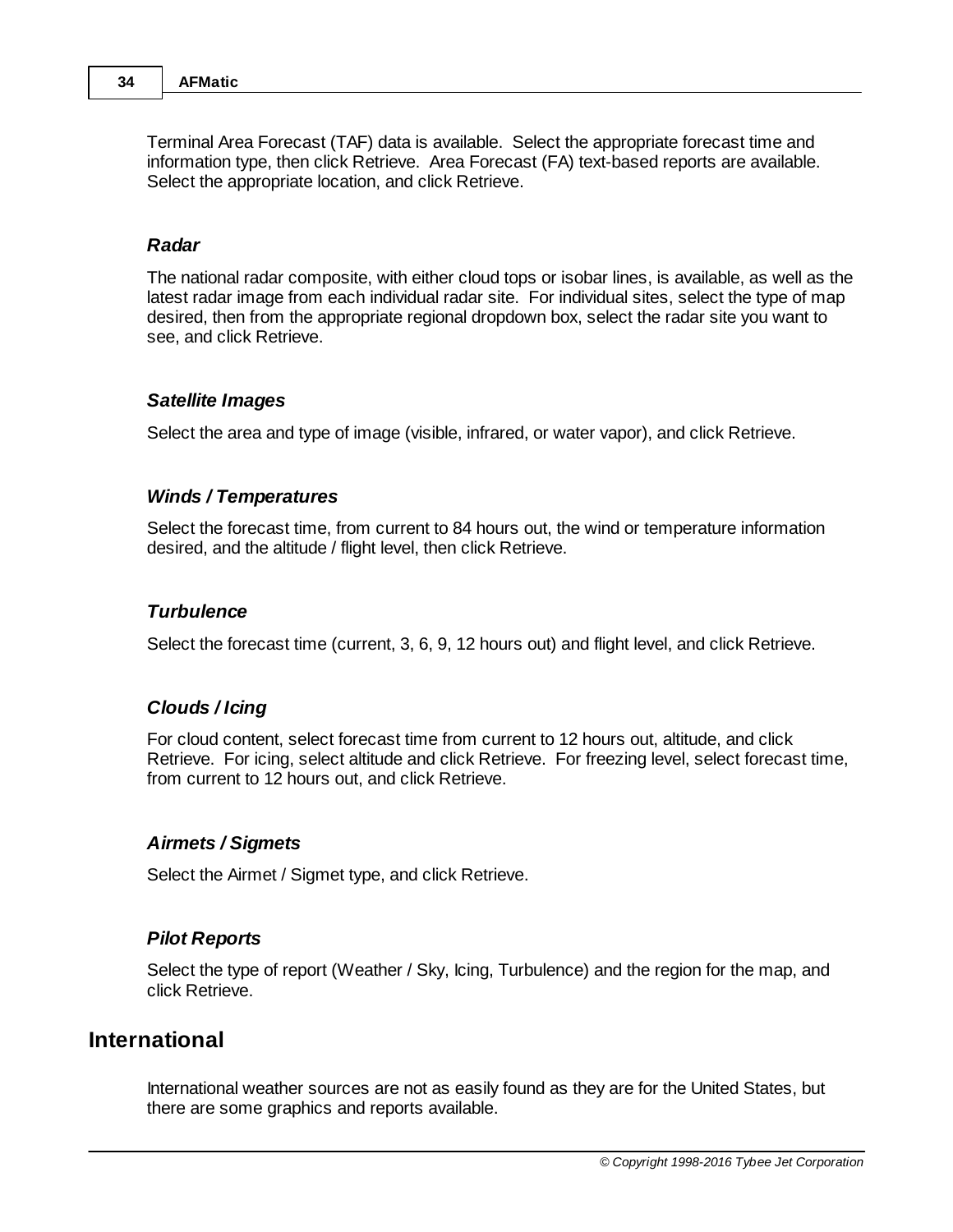# *Significant Weather*

Select the forecast time and region, and click Retrieve.

### *METAR / TAF*

METAR and TAF text-based reports are available for over 6,000 airports. Enter the airport identifier (ICAO or IATA) and click Retrieve. Note that the airport identifiers used by NOAA may differ from the airport identifiers contained in the worldwide airport database. The internet server for METAR and TAF reports is heavily loaded and may take as long as one minute to return the data, so please be patient.

### *Satellite Images*

Select the area and type of image (visible or infrared), and click Retrieve.

### *Canada*

Information is available for surface up to flight level 240. Select forecast time from current to 12 hours out, region, and type of information, then click Retrieve.

# *JetMiser*

# **General**

JetMiser is a feature whose purpose is to reduce the total cost of fuel for a multi-stop trip. It does this by using the concept of fuel tankering to optimize the amount of fuel purchased at each stop, based on the fuel price at that stop. More fuel will be bought at lower prices, and less at higher prices. Obviously, a heavier fuel load will cause more pounds of fuel to be burned to carry the load, so you don't want to carry too much fuel, or the cost to carry it will outweigh the benefit of buying it at a lower price. JetMiser finds the balance point, so that the savings are maximized.

To use JetMiser, click on the JetMiser button at the top of the main window. After providing the input data in the Trip Plan, click on the Compute button to make the calculation. JetMiser can be slow, especially on an older computer. This is because it is running tens, hundreds, or even thousands of point-to-point flight planning calculations, depending on the number of legs (up to a maximum of 50) you have specified. Particularly time consuming are very short legs. This is counter-intuitive, but occurs because JetMiser tries to make the trip at the highest possible altitude, and for a short hop it must cycle through the altitudes until it gets down to one low enough to make the flight. A progress bar is provided to give an indication of the approximate percentage completion of the calculations.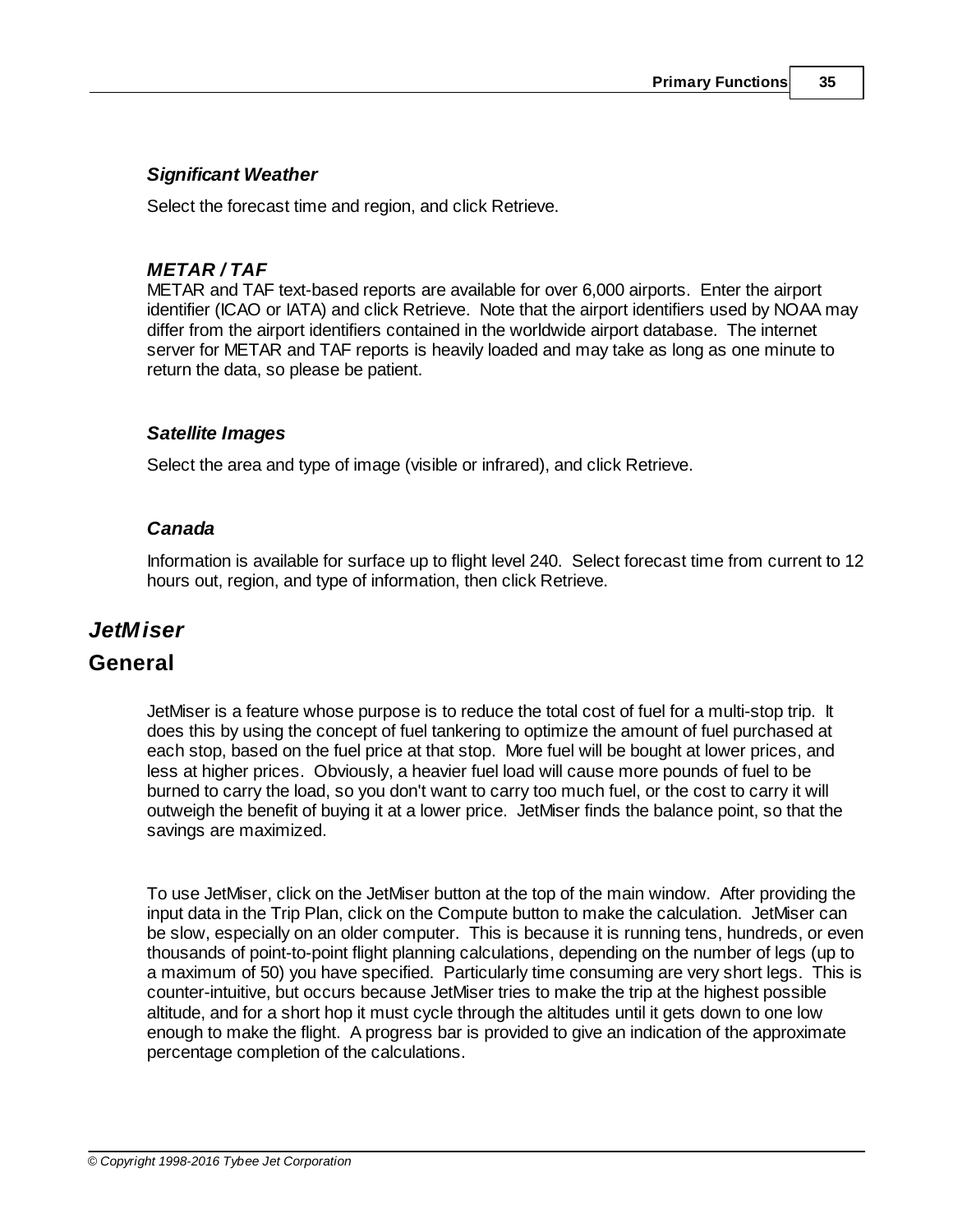# **Trip Plan**

### *Initial Fuel*

The Initial Fuel input is for the amount of fuel that was left in the tanks after the last flight, and prior to fueling the airplane for the first leg in the trip to be analyzed. This amount will be subtracted from the fuel required for the first leg in order to determine the amount of fuel that will need to be added for the first leg. The default amount is 0.

# *End Trip With Fuel*

The End Trip With input is for the amount of fuel you want to have on-board at the end of the total trip. This will be the reserves for the final leg plus the specified amount. You may want to use this if you know the fuel price for the first leg of your next trip will be more than the price at the last stop of this trip, or you may want to leave some fuel in the tanks at the end of the trip for subsequent training or maintenance flights. The default amount is reserves only.

# *The Spreadsheet*

The spreadsheet with all of the input values for the calculation will initially be blank. As you add legs to the trip, they will appear in the spreadsheet. Data are not edited in the spreadsheet, only viewed.

# **ICAO**

This is the ICAO code of the departure airport for this leg. The destination airport for the final leg is not shown.

# **Fuel Price**

This is the price of fuel at the departure airport for this leg. Price is assumed to be in US dollars per US gallon, however, as long as the currency doesn't change from one fuel stop to the next, any currency will work, and the final answer will be in the currency used in the calculation. Fuel price is a single fixed number, and does not take into consideration any volume discount that may kick in as the fuel quantity increases.

### **Distance**

This is the distance from the departure airport to the destination airport, in nautical miles.

# **MTOGW**

This is the maximum takeoff gross weight that should be allowed for takeoff at the departure airport for this leg. The default value is the structural limited takeoff weight of the airplane.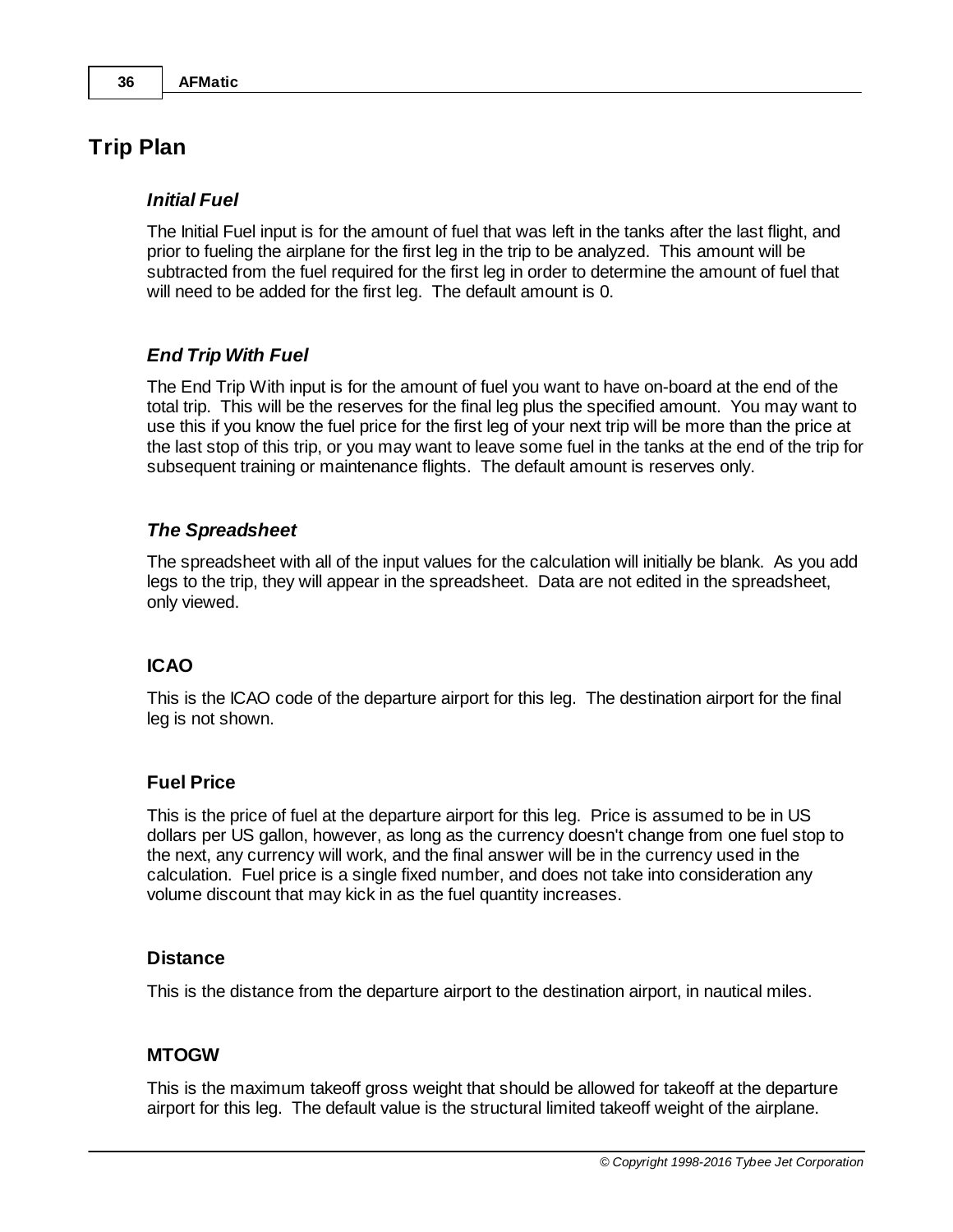### **MLGW**

This is the maximum landing gross weight that should be allowed for landing at the destination airport for this leg. The default value is the structural limited landing weight of the airplane.

### **Passengers**

This is the number of passengers to be carried on this leg of the trip.

### **Mach**

This is the Mach number to be used during level cruising flight on this leg of the trip. If an altitude must be flown that is low enough that the selected Mach number is greater than MMO / VMO, then the calculation will be done at MMO / VMO. So, if you have a really short leg, like KHPN to KTEB for example, it is okay to specify a Mach number of .80, knowing that the leg will be flown at or below 5,000 feet, which has a very low VMO.

### **Wind**

This is the average wind component for this leg of the trip, in knots.

# **Delta ISA**

This is the temperature, expressed as a delta from the standard day temperature (ISA), in degrees Celcius.

### **Reserves**

This is the specified reserves for this leg of the trip. Three types of reserves are available: fixed reserves, NBAA IFR reserves, and reserves based on the distance to the alternate airport, from the chart found in the Operating Manual (or Cruise Control Manual). For fixed reserves, you will see the amount of fuel, in pounds, that will be held in reserve. For NBAA IFR reserves, you will see the note "NBAA". And for Ops Manual reserves, you will see the distance from the destination airport to the alternate airport that has been specified.

### *Add Button*

Click this button to add a leg to the end of the trip plan. The JetMiser Flight Leg input dialog will be activated, which allows you to enter all of the appropriate information for each leg of the trip.

### *Edit Button*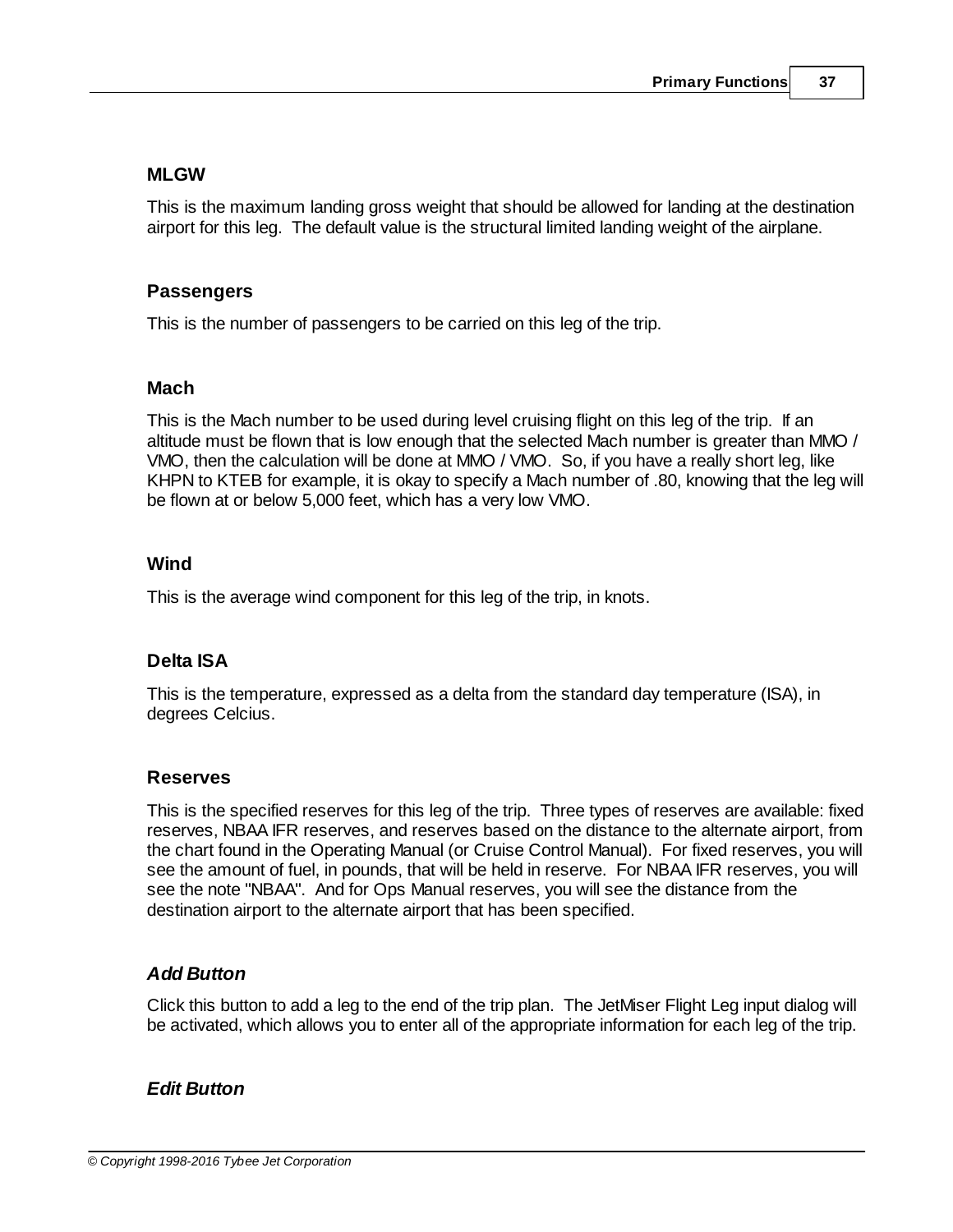To edit an existing flight leg, select the leg by clicking on it, then click the Edit button to activte the JetMiser Flight Leg input dialog and edit the information. Alternately, you may double click the leg.

### *Delete Button*

To delete an existing flight leg, select the leg by clicking on it, then click the Delete button to remove the leg from the trip plan. Note that if there are any flight legs after the one to be deleted, you will need to edit the legs surrounding the deleted one to update the departure and destination airport ICAO codes and distances.

### *Move Up Button*

To move a leg up in the trip plan, select the leg by clicking on it, then click the Move Up button, as many times as necessary to move it to the new location required. Note that you will need to edit the legs surrounding the new and old positions, to update the ICAO codes and distances.

#### *Move Down Button*

To move a leg down in the trip plan, select the leg by clicking on it, then click the Move Down button, as many times as necessary to move it to the new location required. Note that you will need to edit the legs surrounding the new and old positions, to update the ICAO codes and distances.

#### *Clear Button*

To completely clear the trip plan and start over, click the Clear button. This will not delete any trip plans that you have saved to disk, only what is visible in the trip plan.

#### *Save Button*

Setting up a trip with many stops can be a time consuming task. If you fly the same trip many times, you don't want to have to enter all the data from scratch every time. When you have the trip set up, click the Save button and save it all to disk. Then you can retrieve it at a later time and continue working with it. In addition to saving the trip plan manually, whenever you click Compute, the trip will be automatically saved in a file named LastCalc.JM, which you can retrieve at any time.

#### *Retrieve Button*

To retrieve a trip plan that was previously saved using the Save button, or the last JetMiser calculation that was done, click the Retrieve button and select the trip plan you want to retrieve. The default will be LastCalc.JM, which is the last JetMiser calculation that was performed.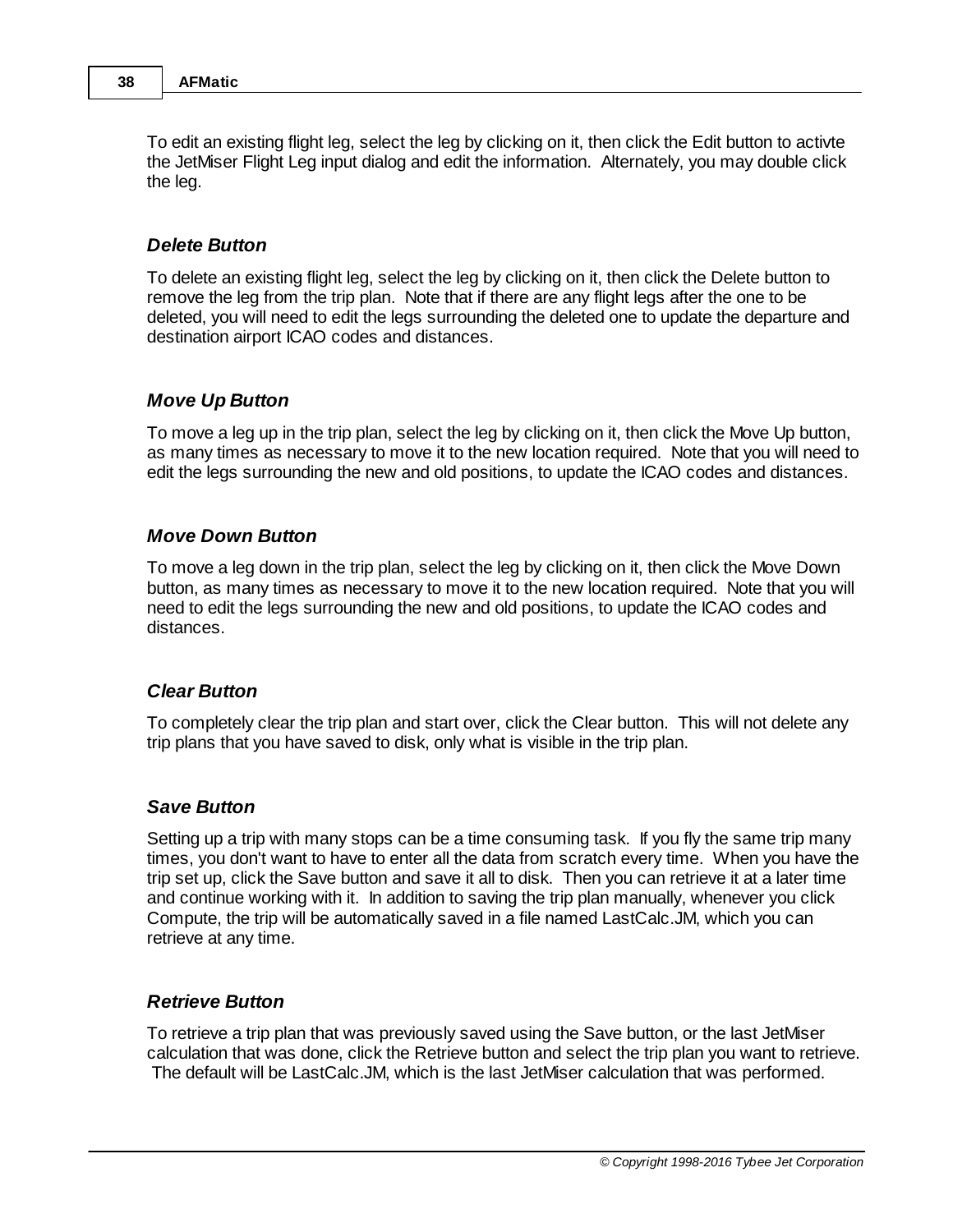# **Flight Leg Editor**

# *General*

The JetMiser Flight Leg dialog is used to input or edit the information for each flight leg in the trip.

# *Departure ICAO Code*

This is the ICAO code for the departure airport. Enter the airport identifier and click Retrieve, or press Enter. You must retrieve the airport to make it possible to compute the great circle distance for the leg, and also to provide the airport elevation for the calculations. You may also search for an airport using the Search button.

# *Destination ICAO Code*

This is the ICAO code for the destination airport. Enter the airport identifier and click Retrieve, or press Enter. You must retrieve the airport to make it possible to compute the great circle distance for the leg, and also to provide the airport elevation for the calculations. You may also search for an airport using the Search button.

# *Flight Distance*

You may enter the distance for this flight leg if you know it (e.g. from a flight plan), or you may have AFMatic calculate it for you based on the great circle distance. To calculate, click the Calc button. The Distance Calculator allows you to add a percentage to the great circle distance, and/or add a fixed distance. So, to approximate an actual flight plan distance, you might add 2% to estimate the additional distance due to flying airways instead of direct, and 10 miles to estimate the added distance to shoot an instrument approach. After the number is calculated, click the appropriate Insert button to insert it into the Flight Distance input field.

# *Max Takeoff Weight*

This is the maximum takeoff weight to be allowed in the JetMiser calculations for this departure airport. The default is the structural limited takeoff weight. If you have performed a takeoff calculation for the departure airport, you may insert the takeoff weight from that calculation by clicking the Tkf Calc button. If no takeoff calculations have been performed during this AFMatic session, the button will be disabled.

# *Max Landing Weight*

This is the maximum landing weight to be allowed in the JetMiser calculations for this destination airport. The default is the structural limited landing weight. If you have performed a landing calculation for the destination airport, you may insert the landing weight from that calculation by clicking the Ldg Calc button. If no landing calculations have been performed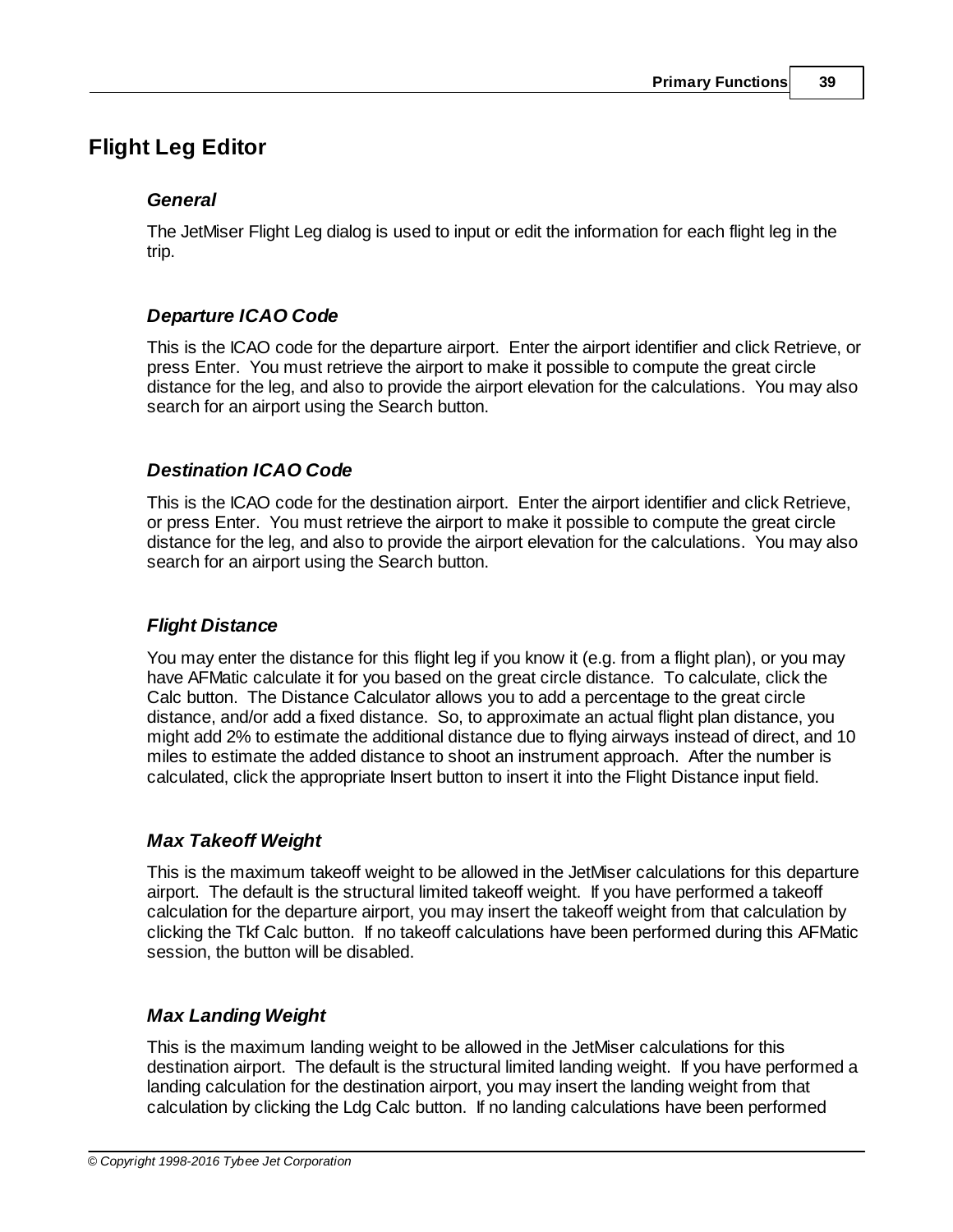during this AFMatic session, the button will be disabled.

### *Departure Fuel Price*

This is the price of fuel at the departure airport for this leg. Price is assumed to be in US dollars per US gallon, however, as long as the currency doesn't change from one fuel stop to the next, any currency will work, and the final answer will be in the currency used in the calculation. Fuel price is a single fixed number, and does not take into consideration any volume discount that may kick in as the fuel quantity increases.

### *Passengers*

This is the number of passengers to be carried on this leg of the trip. The zero fuel gross weight is calculated by adding the BOW and the number of passengers times the default passenger weight plus the default baggage weight per passenger, i.e. ZFGW = BOW + PASS (PASSWT + BAGWT).

### *Cruise Mach Number*

This is the Mach number to be used during level cruising flight on this leg of the trip. Select the desired speed from the list. If an altitude must be flown that is low enough that the selected Mach number is greater than MMO / VMO, then the calculation will be done at MMO / VMO. So, if you have a really short leg, like KHPN to KTEB for example, it is okay to specify a Mach number of .80, knowing that the leg will be flown at or below 5,000 feet with a very low VMO.

### *Delta ISA*

This is the temperature, expressed as a delta from the standard day temperature (ISA), in degrees Celcius. Select the desired temperature from the list.

### *Wind Component*

This is the average wind component for this leg of the trip, in knots. Select headwind or tailwind.

### *Reserves*

Select the reserve type for this leg of the trip, then enter the appropriate value. Three types of reserves are available: fixed reserves, NBAA IFR reserves, and reserves based on the distance to the alternate airport, from the chart found in the Operating Manual (or Cruise Control Manual). For fixed reserves, you will enter the amount of fuel, in pounds, that will be held in reserve. And for Ops Manual reserves, you will enter the distance from the destination airport to the alternate airport that has been specified, in nautical miles.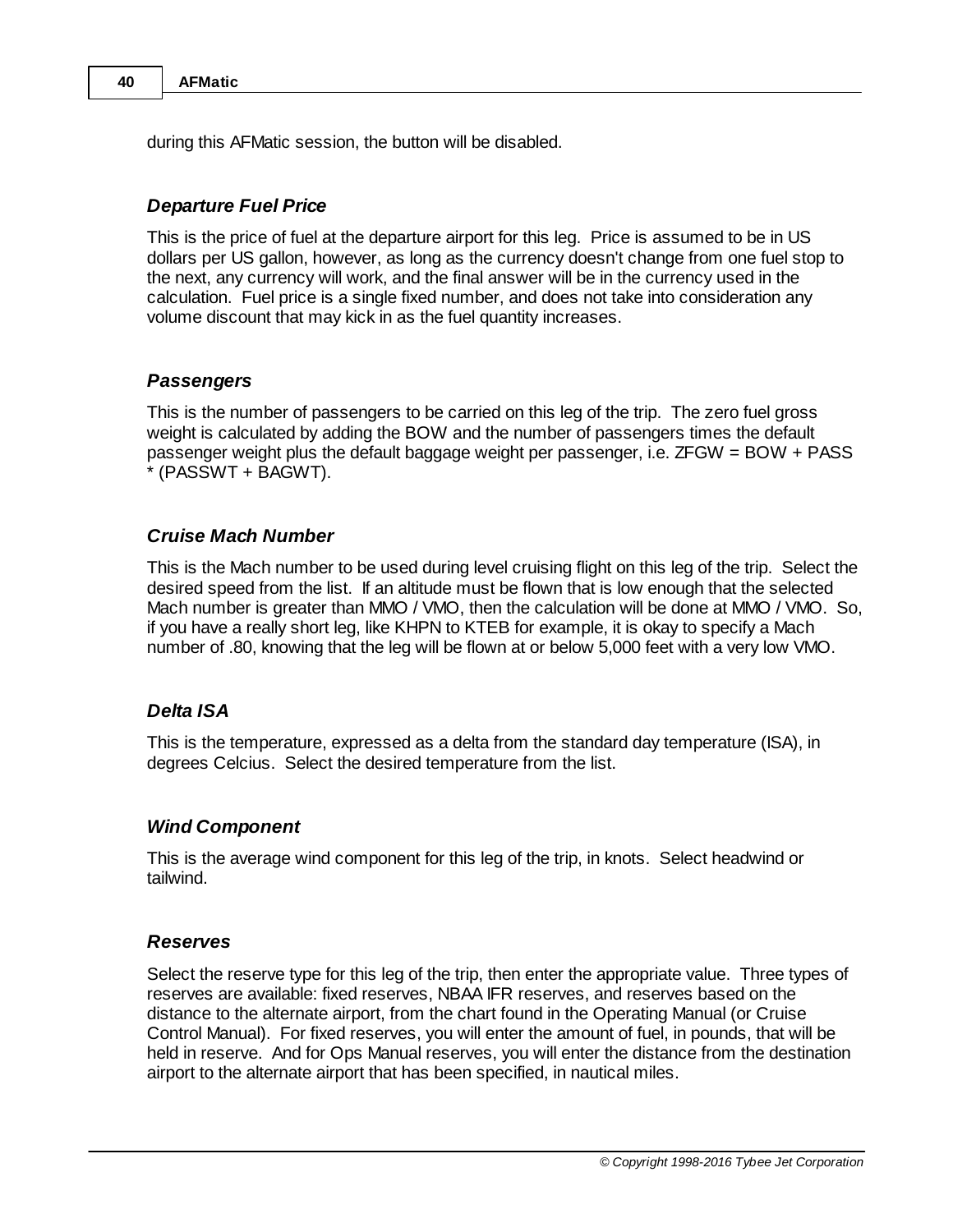### *Save & Add Button*

When adding legs to the trip plan, clicking this button is equivalent to clicking the Save Only button, then clicking the Add button on the Trip Plan. It will save the current leg, clear the JetMiser Flight Leg dialog, place the Destination ICAO Code from the just-saved leg in the Departure ICAO Code field, and leave you ready to enter the rest of the information for the next leg. If you are editing an existing flight leg, instead of adding a new one, this button will be labeled Save & Next, and will work in a similar fashion, saving the current leg and bringing in the next one from the trip plan, ready to be edited.

# *Save Only Button*

This button saves the current leg and returns you to the trip plan.

### *Clear Button*

This button clears the JetMiser Flight Leg dialog, leaving you ready to input information for the current leg.

### *Cancel Button*

This button cancels the Add or Edit operation, and takes you back to the trip plan with no changes being made.

# **Results**

### *General*

The results of the JetMiser calculation are shown on the Results page. Results may be printed by selecting the Print item from the File menu, or pressing CTRL-P. Results may be saved to a text file by selecting the Save item from the File menu, or pressing CTRL-S.

# *ICAO Code*

This is the ICAO code of the departure airport for this leg.

# *Fuel Price*

This is the price of fuel at the departure airport for this leg.

# *Minimum Fuel Load*

This is the minimum amount of fuel that must be in the tanks prior to engine start in order to complete this flight leg with the required reserves remaining, under the specified flight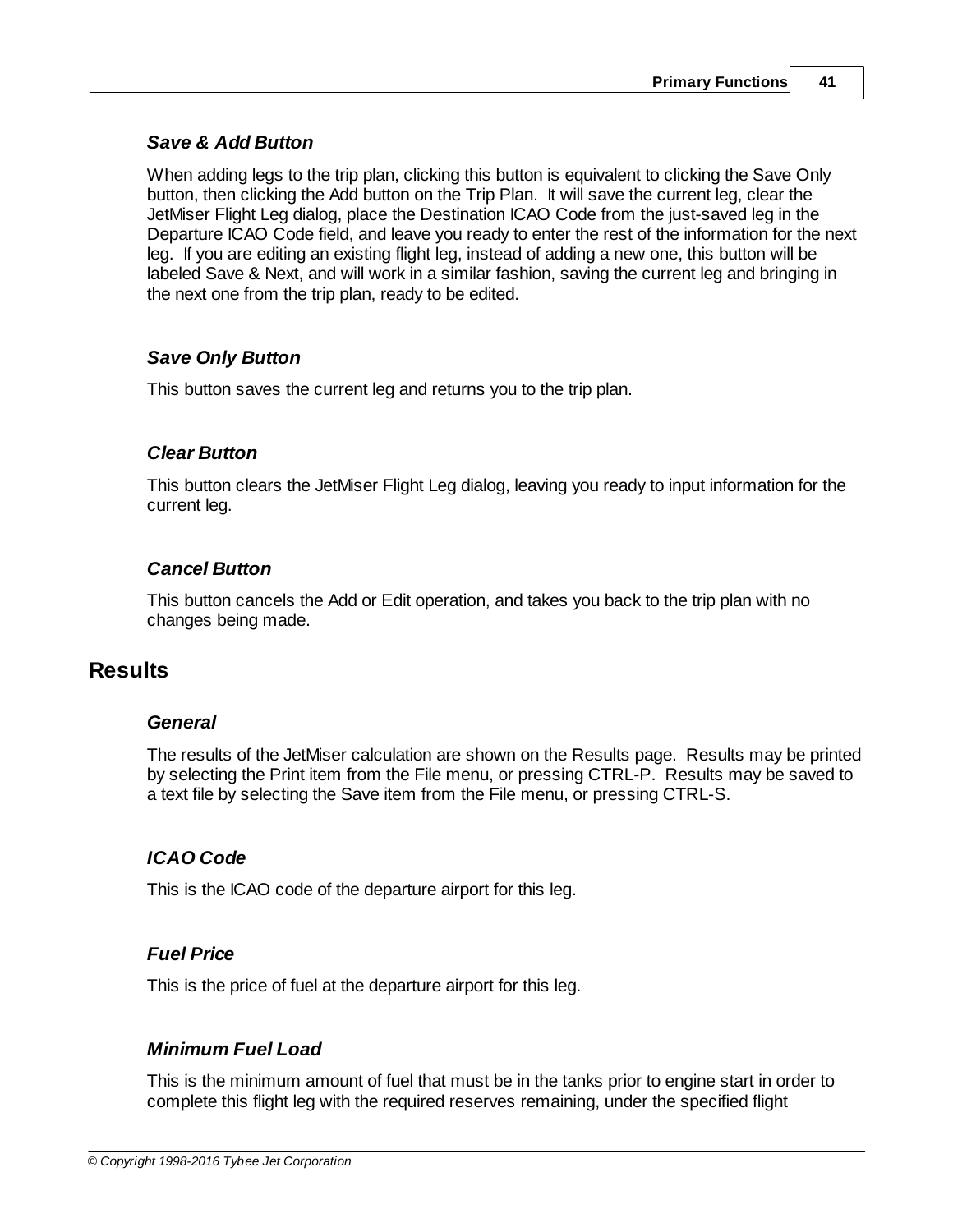parameters.

A word of caution: The cruise calculations upon which JetMiser is based have been tested against calculations made by Gulfstream engineers. However, regardless of the confidence we have in the accuracy of these calculations, **you should never load less fuel on-board for a flight than your computerized flight plan calls for**.

### *Minimum Fuel Add*

This is the amount of fuel that must be added to the tanks in order to have the Minimum Fuel Load on-board at engine start. For the first leg, this will be the Minimum Fuel Load minus any fuel specified as Initial Fuel. For other legs, it will be the Minimum Fuel Load minus the reserve fuel from the previous leg.

### *Minimum Cost*

This is the cost of the fuel that must be added in order to meet the Minimum Fuel Load, based on the Fuel Price.

### *Optimum Fuel Load*

This is the optimum amount of fuel to have in the tanks prior to engine start, in order to minimize the total fuel cost for the entire trip. The amount of fuel that is over and above the Minimum Fuel Load is the fuel that is being tankered for use on a subsequent flight leg.

### *Optimum Fuel Add*

This is the amount of fuel that must be added to the tanks in order to have the Optimum Fuel Load on-board at engine start. For the first leg, this will be the Optimum Fuel Load minus any fuel specified as Initial Fuel. For other legs, it will depend on the amount of fuel remaining in the tanks at the end of the previous leg, including reserve fuel and tankered fuel. Sometimes you will find that it specifies that a very small amount of fuel must be added, a few hundred pounds or less. This is because the methodology finds the absolute minimum cost, even if it only saves a few dollars over tankering the total amount. In these cases you will probably want to add that fuel to the previous leg.

### *Optimum Cost*

This is the cost of the fuel that must be added in order to meet the Optimum Fuel Load, based on the Fuel Price.

### *Minimum Fuel Total Cost*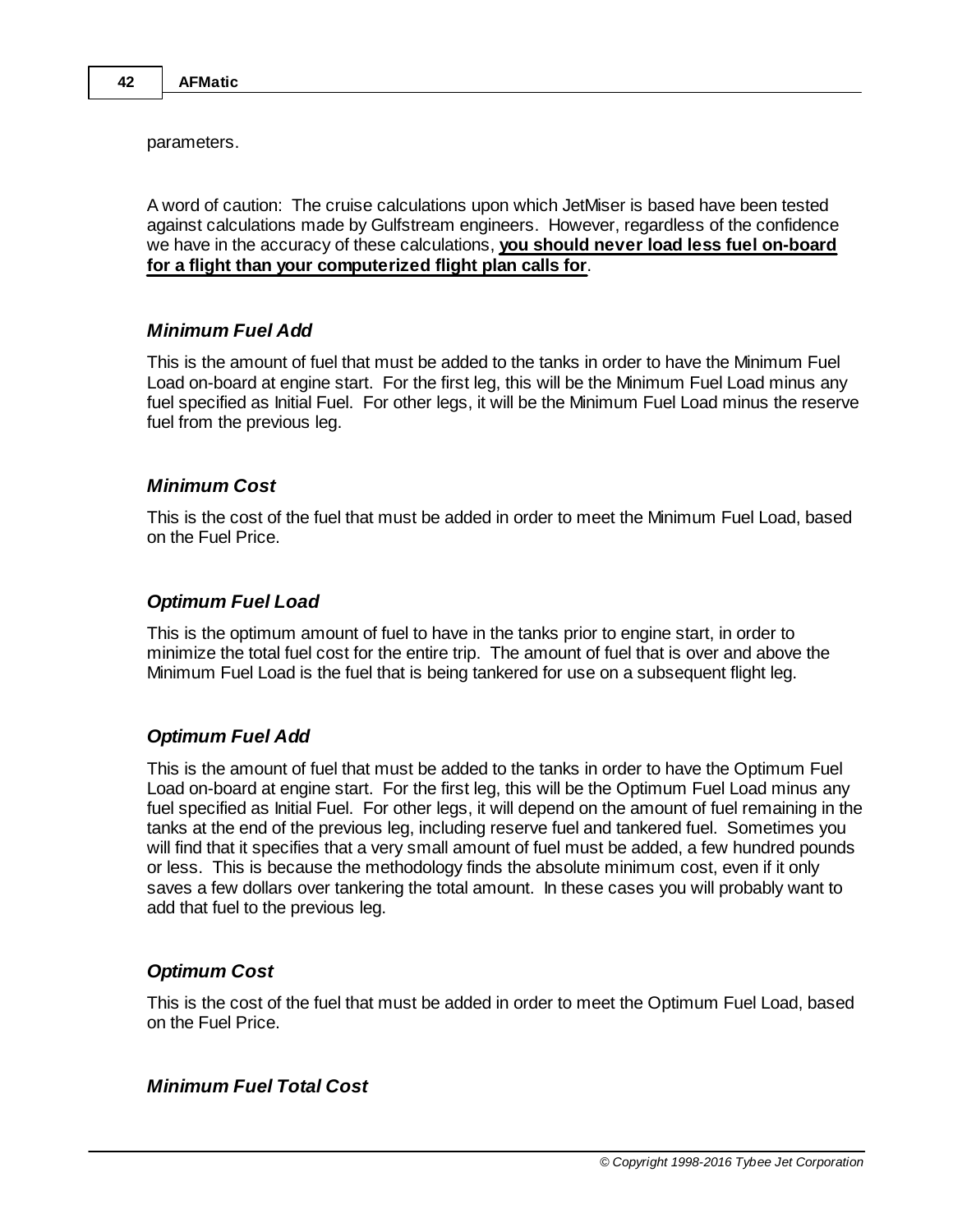This is the sum of the values in the Minimum Cost column in the spreadsheet, and represents the total cost of fuel for the trip if you load only the minimum amount of fuel at each stop.

# *Optimum Fuel Total Cost*

This is the sum of the values in the Optimum Cost column in the spreadsheet, and represents the total cost of fuel for the trip if you load the recommended optimum amount of fuel at each stop.

### *Savings*

This is the difference in the Optimum Fuel Total Cost and Minimum Fuel Total Cost, and is the amount you would save by following the recommended optimum fuel loading.

# *Fuel Units*

You may select the units of measurement for the Minimum Fuel Load, Minimum Fuel Add, Optimum Fuel Load, and Optimum Fuel Add columns by clicking on the desired units. The default is pounds.

# *Airport Search*

# *General*

The airport search function may be utilized by clicking the Search button in any Airport Identifier box throughout the program. These are found on the Takeoff and Landing Airport pages, Misc. Pavement page, Tools Wind and Sunrise/Sunset pages, and Database / Edit Obstacle Data and Database / Edit SID Data menu items. In each case, once you have found the desired airport, you may insert that airport identifier in the original airport identifier input field, and retrieve the airport data from the database.

# *Airport Search List*

After clicking the Search button, a window will pop up with a scrollable list of all of the airports in the worldwide airport database. Depending on the speed of your computer and hard disk, it may take a few seconds for the Airport Search dialog to appear, since all of the airports in the database must be retrieved and loaded into the list. There are columns for ICAO code, IATA code, airport name, city, state, country, elevation, and length of the longest runway. You may sort the airport list by any of these columns simply by clicking on the column header. A second click on the same column header will cause the list to be sorted in reverse alphabetical order. You may either scroll the list using the scrollbar on the right, or you may search by typing in the Search input field. As you type in the Search field, the cursor in the airport list will move to the first airport in the current sort column that begins with the text you have typed in the Search field. You may format the display in any of three ways. The first is simply a spreadsheet-like list of all of the airports, which is termed "All Airports" in the format selector. Next, the airports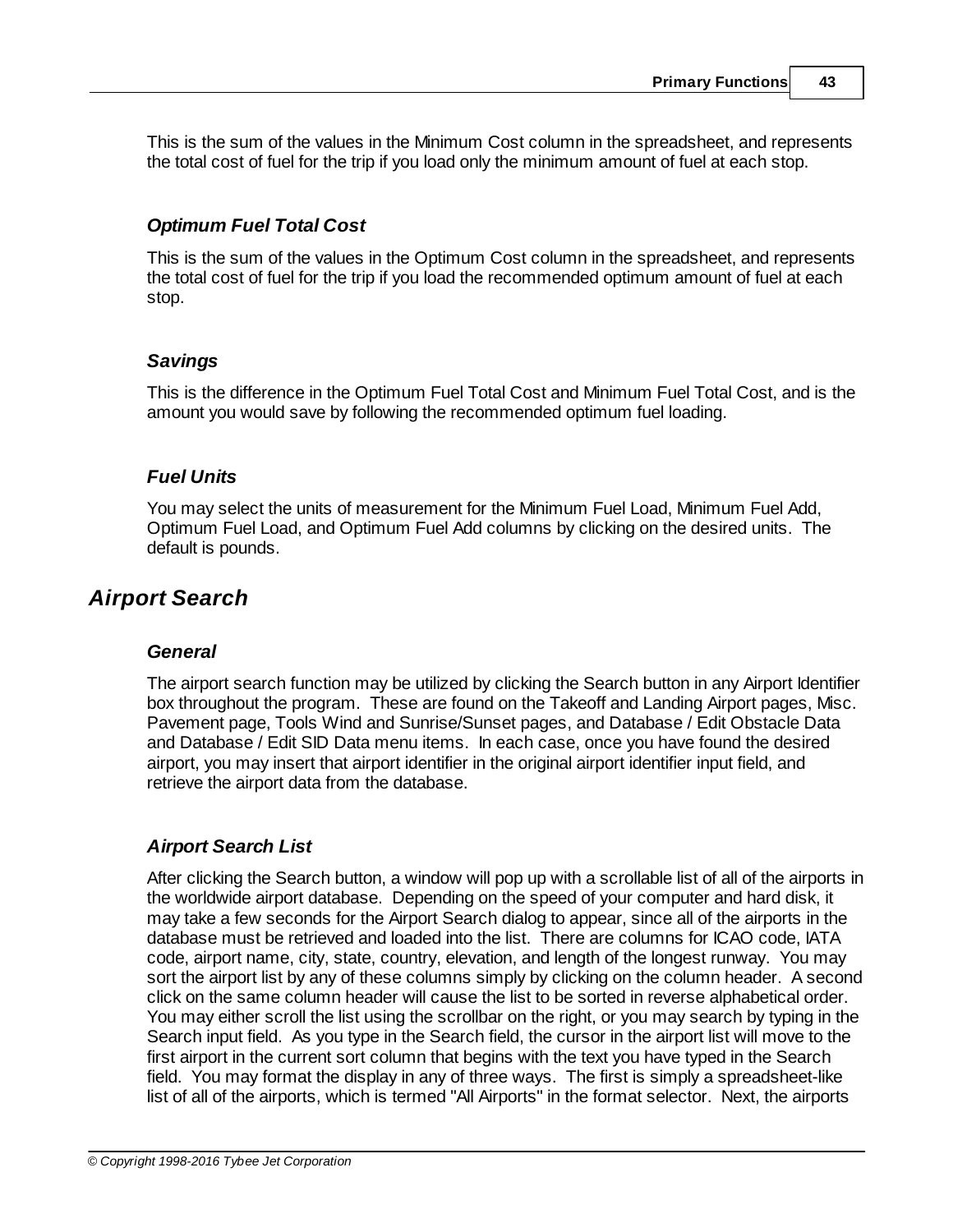can be grouped by country with the "By Country" format. Finally, the airports can be grouped by country and state with the "By Country and State" format. Only the United States currently has state specified in the database, so the last format will only be useful for finding airports in the USA. When you have found the desired airport, you can insert it in the airport identifier input field where you began the search by clicking the Insert button, or pressing Enter. You may also view the airport data by clicking the View button, or you may find alternate airports to use with this airport by clicking the Find Alternates button. You may also exit the airport search dialog without selecting anything by clicking the Cancel button.

### *Find Alternate Airports*

If you clicked the Find Alternates button in the Airport Search dialog, you will first be presented with a dialog which allows you to specify the search criteria to be used in determining which airports are suitable alternates. Enter the maximum distance between the destination airport and the alternate, in nautical miles. Then enter the minimum acceptable runway length, in feet. Click the Find Alternates button to display the list of alternates, or click Cancel to return to the Airport Search dialog. The defaults for the distance and runway length input fields may be set by selecting Options / Preferences, and clicking the Misc. tab.

### *Alternate Airport List*

A list of all airports meeting the specified search criteria is displayed, in a similar format to the Airport Search list. However, two columns have been added, one for the distance from the destination airport, and the other for the bearing from the destination airport. The list is initially sorted on the distance column, so that airports closest to the destination are at the top of the list. You may sort this list by any of the columns, including bearing, just as with the Airport Search list. An interesting use for sorting by bearing might be if severe weather existed to the west of the destination airport, and you wanted to find suitable alternates to the east. Simply click on the bearing column header, and the airports will be sorted around the compass from 1 to 360 degrees, making it easy to pick out which potential alternates lie to the east. You may click on an airport to select it, and then click on the Insert button to insert it in the airport identifier input field where you began the search, or you may click Cancel to return to the Airport Search dialog.

# **File Menu**

# *Save*

Save the results of calculations and airport / runway data to a file. The default is to save all calculations in one file, and the file will be placed in the directory where the AFMatic executable is located, in a file named "Output.txt". You may change the file name and location either by typing in the file name field or by clicking the Search button and searching for the new location. You may also elect to save all airport information, or any single item, which you may select. These data will be saved in a plain text format that can later be printed or emailed to another location. The information stored with this function is identical to what is printed with the print function. Save can be invoked by pressing Ctrl-S.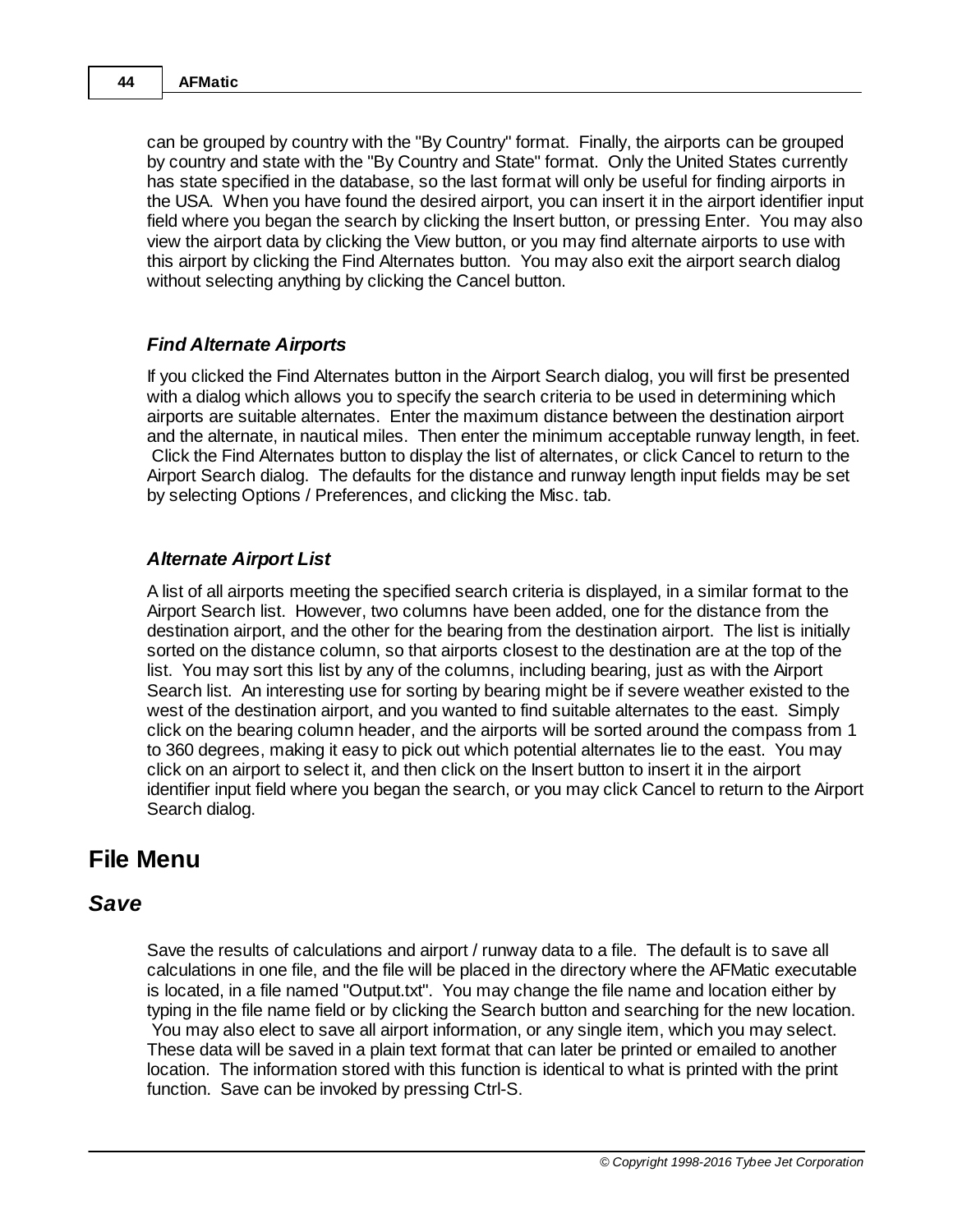# *Print*

Print the results of calculations and airport / runway data to a printer. The default is to print all calculations. You may also elect to print all airport information, or any single item, which you may select. These data will be printed in a plain text format, using the default fixed pitch printer font. You may change the font size from the default 12 point size. This feature was primarily added in order to facilitate getting the entire printout on a single page for some printers that had preset margins that are narrower than normal. You may also invoke the printer setup dialog by clicking the Setup button at the bottom of this dialog. When ready to print, click the Print Now button. The information printed with this function is identical to what is stored with the save function. Print can be invoked by pressing Ctrl-P.

# *Exit*

Terminate AFMatic execution. This produces the same result as clicking the close box in the upper right corner of the program window, pressing Alt-X, or pressing Alt-F4.

# **Database Menu**

# *New Aircraft*

# **General**

To add a new aircraft (by serial number) to the user database, select the New Aircraft function from the Database menu. When you have finished entering the information needed to define your aircraft, clicking the Save button will save the aircraft definition to disk, where it will be available for future selection in the Select Aircraft function. Clicking the OK button will dismiss the dialog. Be sure to save prior to clicking OK. Leaving the dialog without saving will throw away your inputs.

# **Identification**

In the registration field, you specify the aircraft's registration (tail) number, also known as Nnumber in the United States. This is a simple text field and no validity checking is done, so this entry will be stored just the way you enter it. This will become the identifier for this aircraft, which you will use to select it from the Select Aircraft function on the Options menu. Next is the Aircraft Code field, in which you must enter the aircraft code for this aircraft. You will find the aircraft code located on the card that is enclosed with the AFMatic CD-ROM. This 16 digit code must be correctly entered in order to properly identify your aircraft. **Note: The characters contained in the Aircraft Code include the numbers 0-9 and letters A-F only. There are no letters I,O, or Z.** When you type the last character of the code, it will be decoded and the aircraft serial number, type, and certification basis will be displayed. If these do not match your aircraft, check to see that you have entered the aircraft code correctly. If the aircraft code is correct and the decoded values are not, contact Tybee Jet for a corrected aircraft code. Lastly, if this is the aircraft that you want to be loaded automatically when the program starts up, check the Make Default box.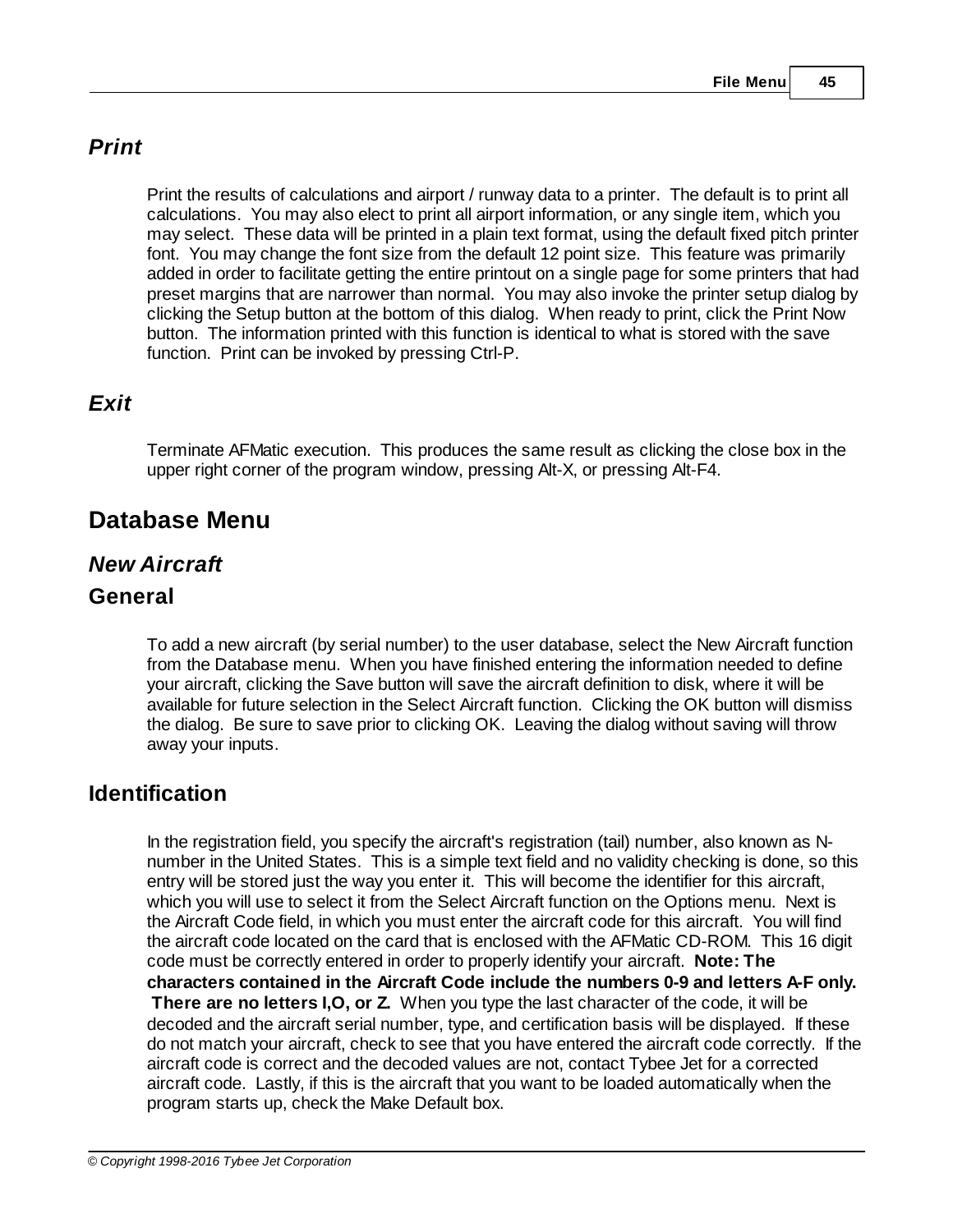# **Mods**

If there are modifications available for the aircraft type you selected on the identification page, they will be listed on the modifications page. Click on the box next to the description for the modification that you want to associate with your airplane, to put a check mark in the box. Whenever the flight manual data are loaded for your aircraft, data for any modifications that are checked will be included in the calculations.

# **Weights**

### *AC120-27E Compliance*

AFMatic has the ability to compute weight and balance in compliance with the FAA Advisory Circular 120-27E, "Aircraft Weight and Balance Control". Check this box to default to using AC120-27E compliant calculations. The Passenger Weights selection allows you to select the weights to use in the calculations. The first weights listed are from Table 2-2, "Average Passenger Weights for Operators With a No-Carry-On Bag Program". Next are listed weights for use of Segmented Weights, as described in Section 4 of AC120-27E, for % of male passengers ranging from 90 down to 50%. Finally, a selection to allow choosing between male, female, or child passengers, based on the summer weights from Table 2-2.

### *Default Weights*

Default weights for passengers, baggage for each passenger, and fuel consumption for start/ taxi/takeoff, may be set here, specified in units of pounds or kilograms. These defaults will be used on the Loading page of the Weight & Balance calculation.

### *Configuration*

It is possible to set each aircraft up with as many as 5 different configurations. This will facilitate the changing of interior configurations, such as removing a divan and replacing with a pair of executive seats, or major changes like switching between an executive interior, air ambulance, and cargo. To step through the configurations, click the Next button. To clear a configuration, click the clear button. There must be at least one defined configuration for the aircraft. Each configuration can be given a descriptive name, and each configuration must have a name specified. Click the Default box to select this configuration as the default.

### *Basic Operating*

The basic operating weight, in units of pounds or kilograms, and the center of gravity of the aircraft at the basic operating weight, in inches aft of the datum, are specified. Basic operating weight, for purposes of this software, is defined to include the weight of the basic airplane, crew, crew baggage, and all consumables. In other words, everything except the passengers, passenger baggage, cargo, and fuel. Note that the horizontal arm *must* be entered as inches aft of the datum. An error message will be displayed if the arm is specified as percent mean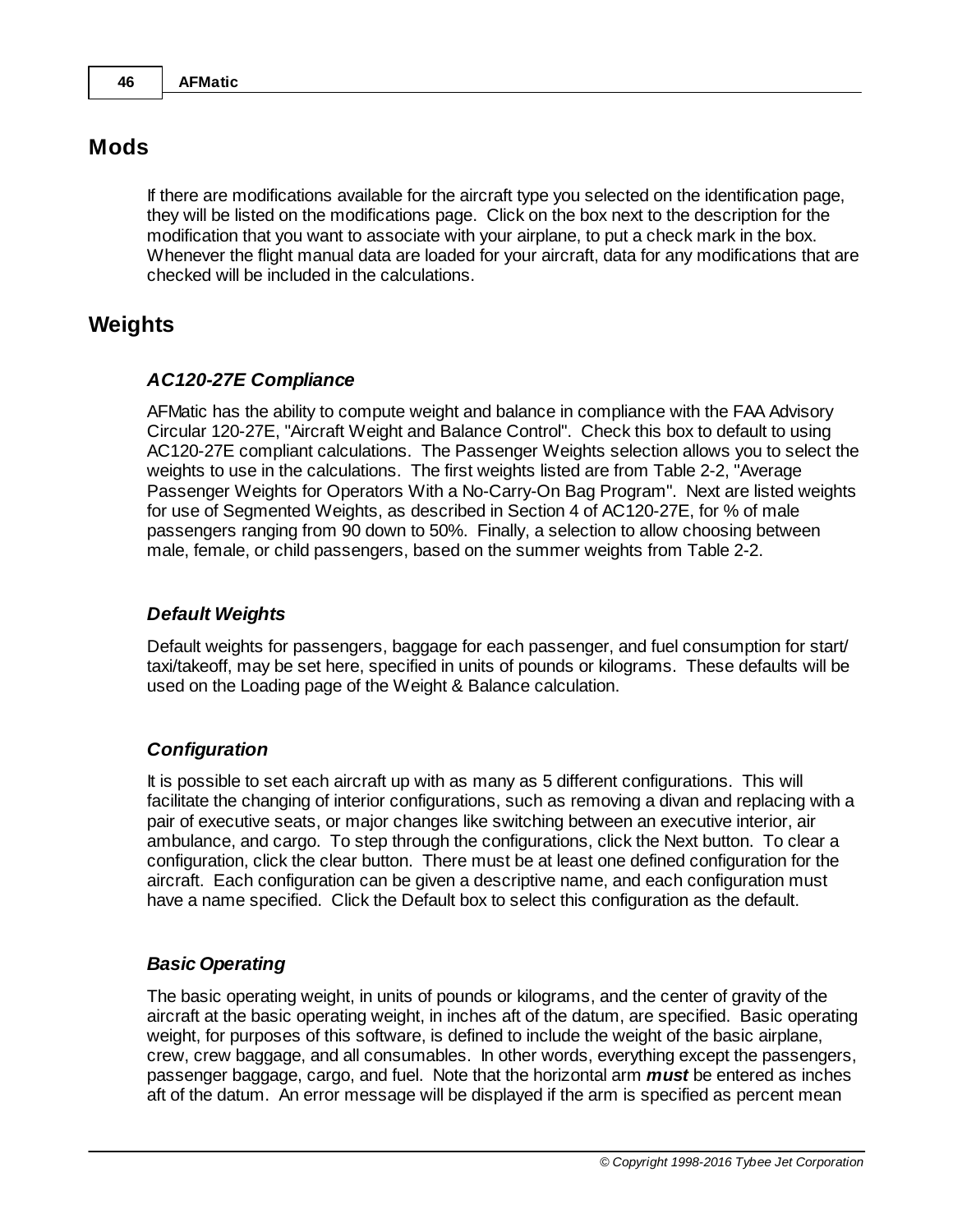aerodynamic chord (% MAC).

# *Floorplan*

If you have a floorplan available, check the Use Floorplan box and select the floorplan bitmap image in the drop-down box next to it. The floorplan files (\*.bmp and \*.fpd) must be located in the same directory as the AFMatic program files. These floorplan files will be customized by Tybee Jet and provided to you. They require a floorplan graphic provided to Tybee Jet by the Gulfstream Publications Department, and the page from your weight and balance report that contains the seat arm information, provided to Tybee Jet by you. If a floorplan has not yet been provided to you, please contact Tybee Jet and arrange for that. In the meantime, leave the Use Floorplan box unchecked.

# *Passenger Seat Locations*

Enter the locations of the passenger seats in the airplane, in inches aft of the datum. The seats do not need to be in order from front to back or back to front. They will be sorted into order during the calculation. Number them in any order that suits you. The maximum number of seats that you can enter is determined by the maximum number of passengers allowed in the AFM limitations.

# *Additional Storage Locations*

You may specify up to five additional storage locations within the airplane. You do not need to include the baggage compartment, since the baggage is specified separately during calculation. Give each location a name of up to 12 characters, such as "Fwd Closet", specify the arm of the center of the storage area, and the maximum weight that can be stored in the area, in the same units as used for basic operating weight. These storage areas will appear on the weight and balance loading page, where you will enter the weight to be stored in each one.

# **Miscellaneous**

The default flap setting for takeoff and optimize box setting, which appear on the Takeoff Configuration page are specified. The default method for calculation of SID required climb gradient clearance is selected from the list of methods available for this aircraft type. For FAR 135 operators, the Operational Information Supplements for SID Climb specify that it is necessary to clear 70 feet height at the Departure End of the Runway. You may check the box to assure that this height is achieved when using the SID Climb methods. Also, the default setting of the FLEX takeoff box which appears on the Takeoff Atmospherics page is set here.

# *Edit Aircraft* **General**

The Edit Aircraft function looks and works like the New Aircraft function, with the addition of a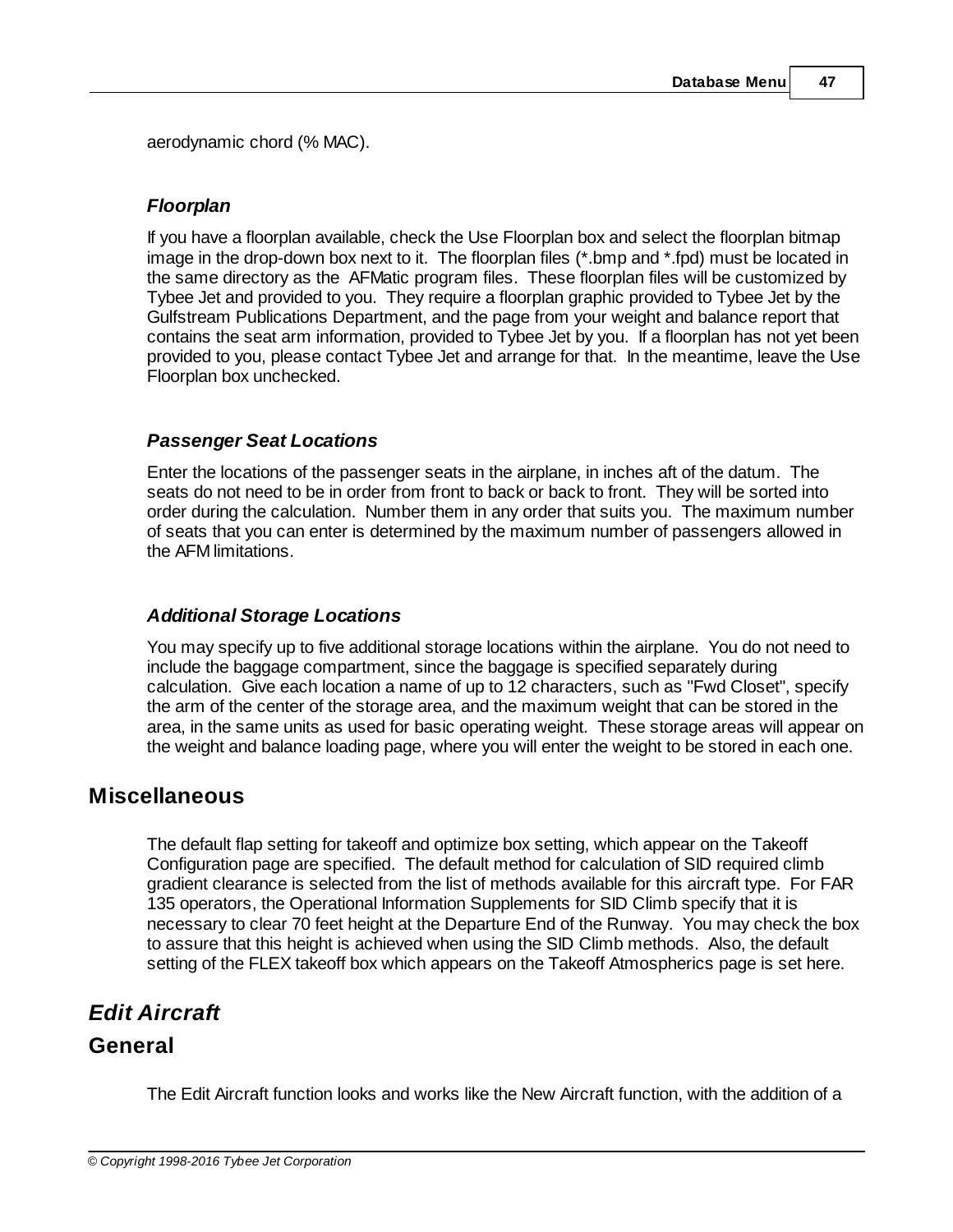Retrieve button, and a Delete button. To add a new aircraft, you must use the New Aircraft function, described above. You may edit an aircraft by selecting the registration from the dropdown list and clicking the Retrieve button. This will retrieve the aircraft data that you previously entered. You may then make changes as desired and save it to disk by pressing the Save button. You may also delete the aircraft from the database by clicking on the Delete button. Clicking the OK button will dismiss the dialog, but once again, be sure you have saved your changes before leaving the dialog.

# **Identification**

In the registration field, you specify the aircraft's registration (tail) number, also known as Nnumber in the United States. This is a simple text field and no validity checking is done, so this entry will be stored just the way you enter it. This will become the identifier for this aircraft, which you will use to select it from the Select Aircraft function on the Options menu. Next is the Aircraft Code field, in which you must enter the aircraft code for this aircraft. You will find the aircraft code located on the card that is enclosed with the AFMatic CD-ROM. This 16 digit code must be correctly entered in order to properly identify your aircraft. **Note: The characters contained in the Aircraft Code include the numbers 0-9 and letters A-F only. There are no letters I,O, or Z.** When you type the last character of the code, it will be decoded and the aircraft serial number, type, and certification basis will be displayed. If these do not match your aircraft, check to see that you have entered the aircraft code correctly. If the aircraft code is correct and the decoded values are not, contact Tybee Jet for a corrected aircraft code. Lastly, if this is the aircraft that you want to be loaded automatically when the program starts up, check the Make Default box.

# **Mods**

If there are modifications available for the aircraft type you selected on the identification page, they will be listed on the modifications page. Click on the box next to the description for the modification that you want to associate with your airplane, to put a check mark in the box. Whenever the flight manual data are loaded for your aircraft, data for any modifications that are checked will be included in the calculations.

# **Weights**

### *AC120-27E Compliance*

AFMatic has the ability to compute weight and balance in compliance with the FAA Advisory Circular 120-27E, "Aircraft Weight and Balance Control". Check this box to default to using AC120-27E compliant calculations. The Passenger Weights selection allows you to select the weights to use in the calculations. The first weights listed are from Table 2-2, "Average Passenger Weights for Operators With a No-Carry-On Bag Program". Next are listed weights for use of Segmented Weights, as described in Section 4 of AC120-27E, for % of male passengers ranging from 90 down to 50%. Finally, a selection to allow choosing between male, female, or child passengers, based on the summer weights from Table 2-2.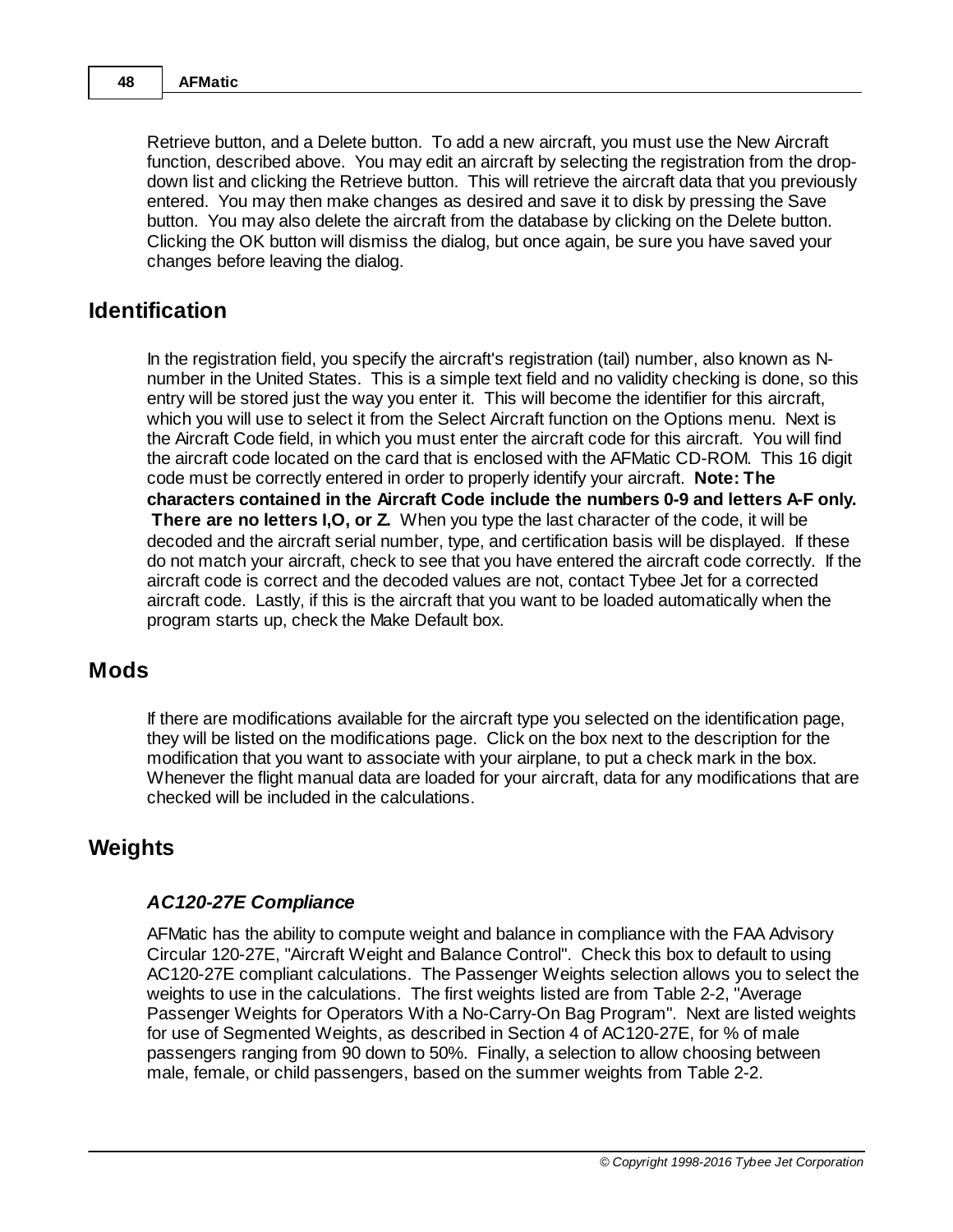# *Default Weights*

Default weights for passengers, baggage for each passenger, and fuel consumption for start/ taxi/takeoff, may be set here, specified in units of pounds or kilograms. These defaults will be used on the Loading page of the Weight & Balance calculation.

# *Configuration*

It is possible to set each aircraft up with as many as 5 different configurations. This will facilitate the changing of interior configurations, such as removing a divan and replacing with a pair of executive seats, or major changes like switching between an executive interior, air ambulance, and cargo. To step through the configurations, click the Next button. To clear a configuration, click the clear button. There must be at least one defined configuration for the aircraft. Each configuration can be given a descriptive name, and each configuration must have a name specified. Click the Default box to select this configuration as the default.

# *Basic Operating*

The basic operating weight, in units of pounds or kilograms, and the center of gravity of the aircraft at the basic operating weight, in inches aft of the datum, are specified. Basic operating weight, for purposes of this software, is defined to include the weight of the basic airplane, crew, crew baggage, and all consumables. In other words, everything except the passengers, passenger baggage, cargo, and fuel. Note that the horizontal arm *must* be entered as inches aft of the datum. An error message will be displayed if the arm is specified as percent mean aerodynamic chord (% MAC).

# *Floorplan*

If you have a floorplan available, check the Use Floorplan box and select the floorplan bitmap image in the drop-down box next to it. The floorplan files (\*.bmp and \*.fpd) must be located in the same directory as the AFMatic program files. These floorplan files will be customized by Tybee Jet and provided to you. They require a floorplan graphic provided to Tybee Jet by the Gulfstream Publications Department, and the page from your weight and balance report that contains the seat arm information, provided to Tybee Jet by you. If a floorplan has not yet been provided to you, please contact Tybee Jet and arrange for that. In the meantime, leave the Use Floorplan box unchecked.

# *Passenger Seat Locations*

Enter the locations of the passenger seats in the airplane, in inches aft of the datum. The seats do not need to be in order from front to back or back to front. They will be sorted into order during the calculation. Number them in any order that suits you. The maximum number of seats that you can enter is determined by the maximum number of passengers allowed in the AFM limitations.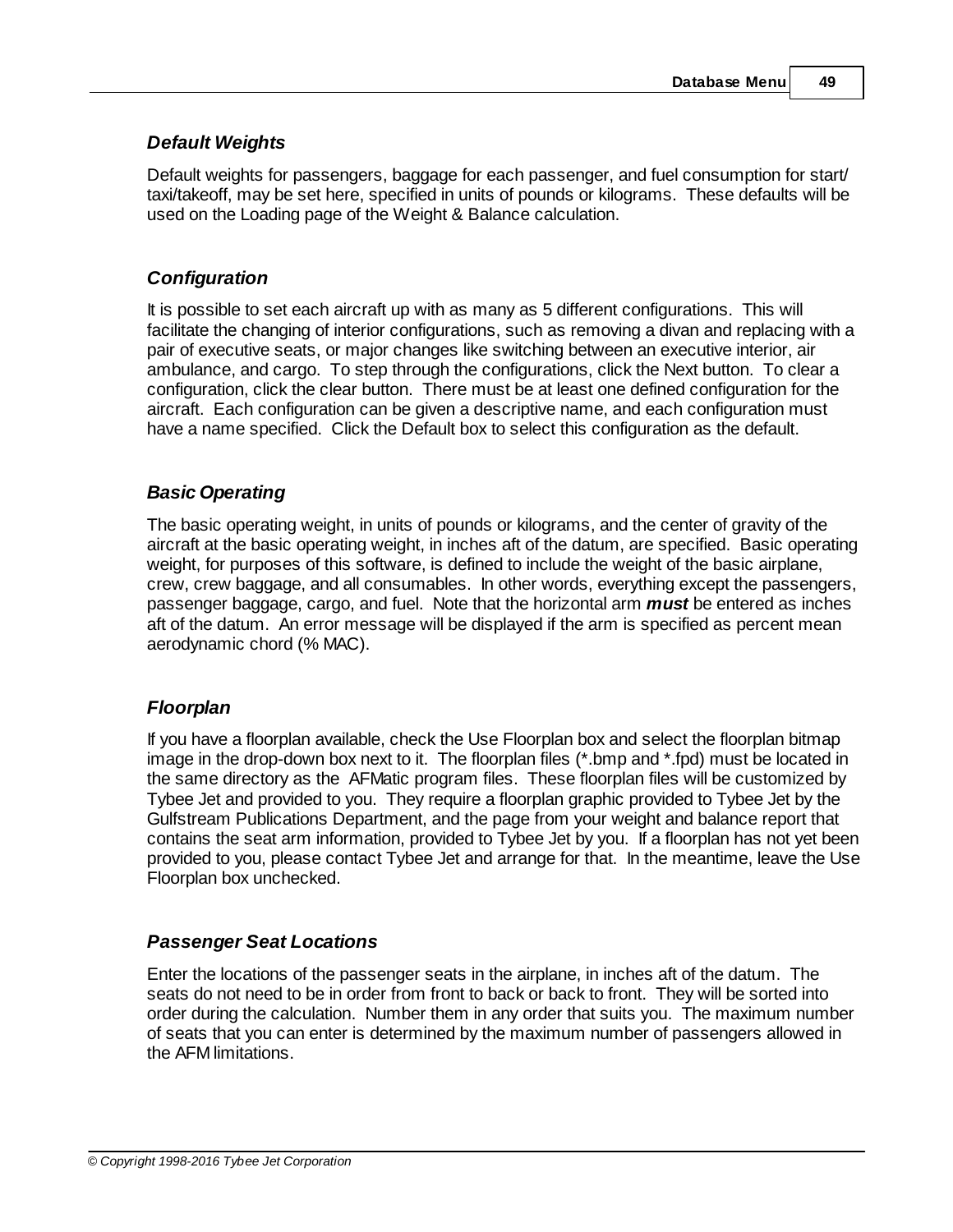### *Additional Storage Locations*

You may specify up to five additional storage locations within the airplane. You do not need to include the baggage compartment, since the baggage is specified separately during calculation. Give each location a name of up to 12 characters, such as "Fwd Closet", specify the arm of the center of the storage area, and the maximum weight that can be stored in the area, in the same units as used for basic operating weight. These storage areas will appear on the weight and balance loading page, where you will enter the weight to be stored in each one.

# **Miscellaneous**

The default flap setting for takeoff and optimize box setting, which appear on the Takeoff Configuration page are specified. The default method for calculation of SID required climb gradient clearance is selected from the list of methods available for this aircraft type. For FAR 135 operators, the Operational Information Supplements for SID Climb specify that it is necessary to clear 70 feet height at the Departure End of the Runway. You may check the box to assure that this height is achieved when using the SID Climb methods. Also, the default setting of the FLEX takeoff box which appears on the Takeoff Atmospherics page is set here.

# *Edit Airport*

# **General**

You may add airport and runway data to the database. The airport database is stored in two separate parts on disk. The first part is the worldwide airport database, which is read-only. This database includes all airports in the world with hard surfaced runways of at least 3,000 feet length. The other part of the airport database is the user airport database, which stores airport, runway, obstacle, and SID gradient data that are entered by the user. In the Airport / Runway Editor, you may add airport and runway data to the user airport database, or edit data that you have already added.

There are several restrictions in the way data are stored that you should be aware of. First, if an airport exists in the worldwide airport database, you may not simply add runways to it. You must create a new airport and put the new runways in it. In other words, runways cannot be split between the two databases. The second restriction is that you may not create a new airport that has the same ICAO or IATA identifier as an airport in the worldwide airport database. You may, however, retrieve an airport from the worldwide airport database and save it to the user database, by changing the ICAO identifier. For example, you could copy KSAV, Savannah International, by retrieving KSAV, changing the ICAO identifier to \_SAV, for example, and then saving that.

Please note that you must save your changes and additions by clicking on the Save Airport button for airport data, or Save Runway button for runway data, before leaving the Airport / Runway Editor. These saves are not performed automatically.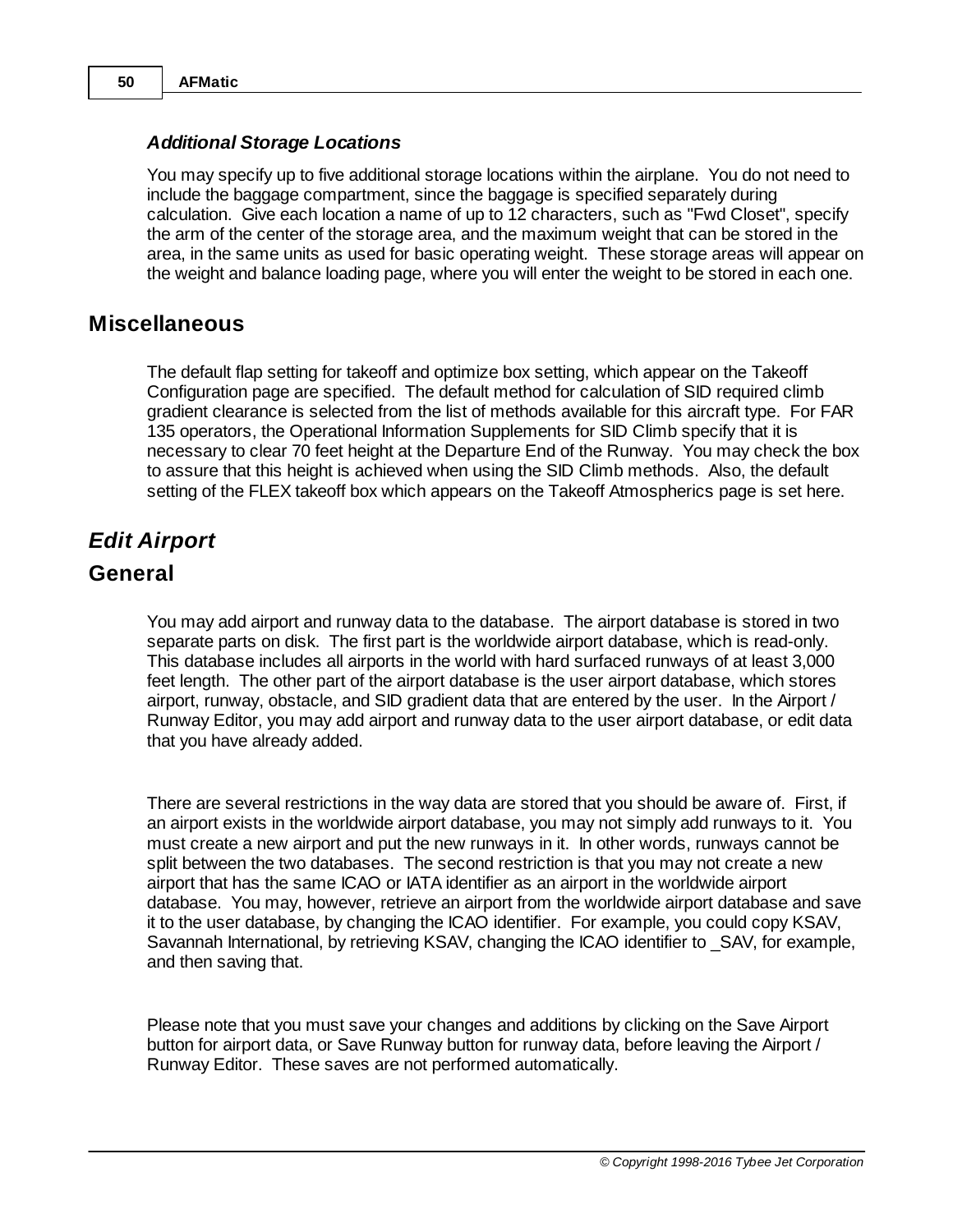# **Airport Section**

### *General*

The airport section contains entry fields for data relating to the airport as a whole. You may retrieve an existing airport to edit, or you may enter a new airport from scratch. After making the changes, you must save the data to the database by clicking on the Save Airport button. When you click on the Save Airport button to save airport data, you are saving only the items in the airport section. You must save runway data separately by clicking on the Save Runway button. Be sure that you have saved the airport data before dismissing the dialog. This is not automatically done for you.

You may clear the fields in both the airport and runway sections by clicking on the Clear Airport button. This resets all entry fields to their default (blank) values.

You may delete an airport that you have entered by specifying its ICAO identifier and clicking on the Delete Airport button. You may not delete an airport that is stored in the worldwide airport database.

### *Airport*

The Airport box contains 3 entry fields, for ICAO identifier, IATA identifier, and field elevation. When adding a new airport, use these fields to enter the appropriate values. If you want to edit an airport that already exists in the database, enter either the ICAO or IATA identifier, then press Enter or click on the Retrieve button next to the identifier that you entered, and the airport data will be retrieved from the database and displayed.

# *Airport Location*

In the Airport Location box, enter the airport name, city, state or province, and country. State or province is an optional field, and consists of a two-letter abbreviation. The country field is a 3 letter abbreviation.

# **Runway Section**

### *General*

Runway data are edited and stored separately from airport data. You must have an airport specified prior to editing runway data. You must save runway data separately from airport data. So, if you add a new airport and save the airport, you would then add a runway and save it, then clear the runway by pressing the Clear Runway button, add data for another runway and save it, etc. Like airport data, you must save runway data by pressing Save Runway prior to dismissing the Airport Editor dialog by pressing the OK button.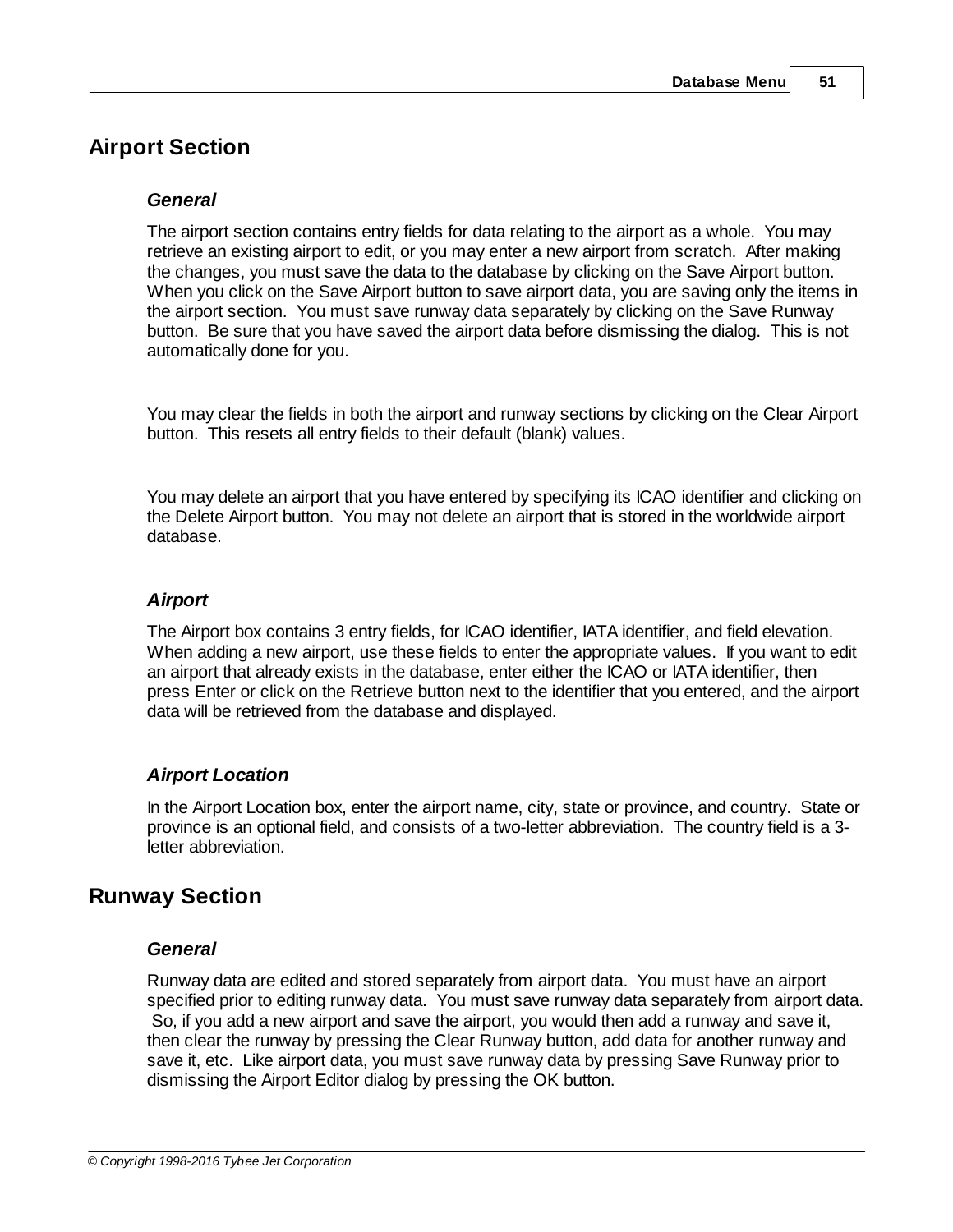Clicking on the Clear Runway button will clear the runway data and reset all of the input fields to their default (blank) values. This will have no effect on the airport data in the airport section.

You may delete a runway that you have entered by clicking on the Delete Runway button. You may not delete a runway from the worldwide airport database.

### *Runway*

If you are editing an existing runway, select it from the drop-down list by clicking on it or using the arrow keys to highlight your choice, and then press Enter or click on the Retrieve button. If you are adding a runway, select Add and press Enter. If editing an existing runway, be sure to retrieve the runway data before you begin changing values in the other entry fields, because when you retrieve the data from the database, it will be put in the entry fields, and overwrite any changes that you already made.

#### *Miscellaneous*

Here you enter the runway identifier for a new runway, runway magnetic bearing (or true bearing for far north airports that use true instead of magnetic), slope in percent, and elevation of the brake release end of the runway in feet. The runway identifier may be any 3 characters. It will not be forced to fit the standard runway identifier convention. To calculate a slope from runway length and elevation at both ends, press the Calc button located next to the slope entry field.

### *Runway Slope Calculator*

You may calculate the runway slope using the Runway Slope Calculator, which is activated by pressing the Calc button located by the slope entry field on the Airport / Runway Editor screen. Enter the runway length, in feet, followed by the elevation of the brake release end of this runway, and finally the elevation of the liftoff end of this runway (brake release end of the opposite runway), also in feet. Press Enter or click the Compute button, and the slope will be computed. To insert the slope into the entry field in the Airport / Runway Editor, press Enter or click the Insert button. To cancel without inserting, press Escape or click the Cancel button. If you insert the results, the length and brake release elevation will also be inserted into the appropriate entry fields.

### *Lengths*

Here you enter the runway length, stopway (if any), clearway (if any), and displaced threshold for landing (if any), all in feet.

### *Runway Surface*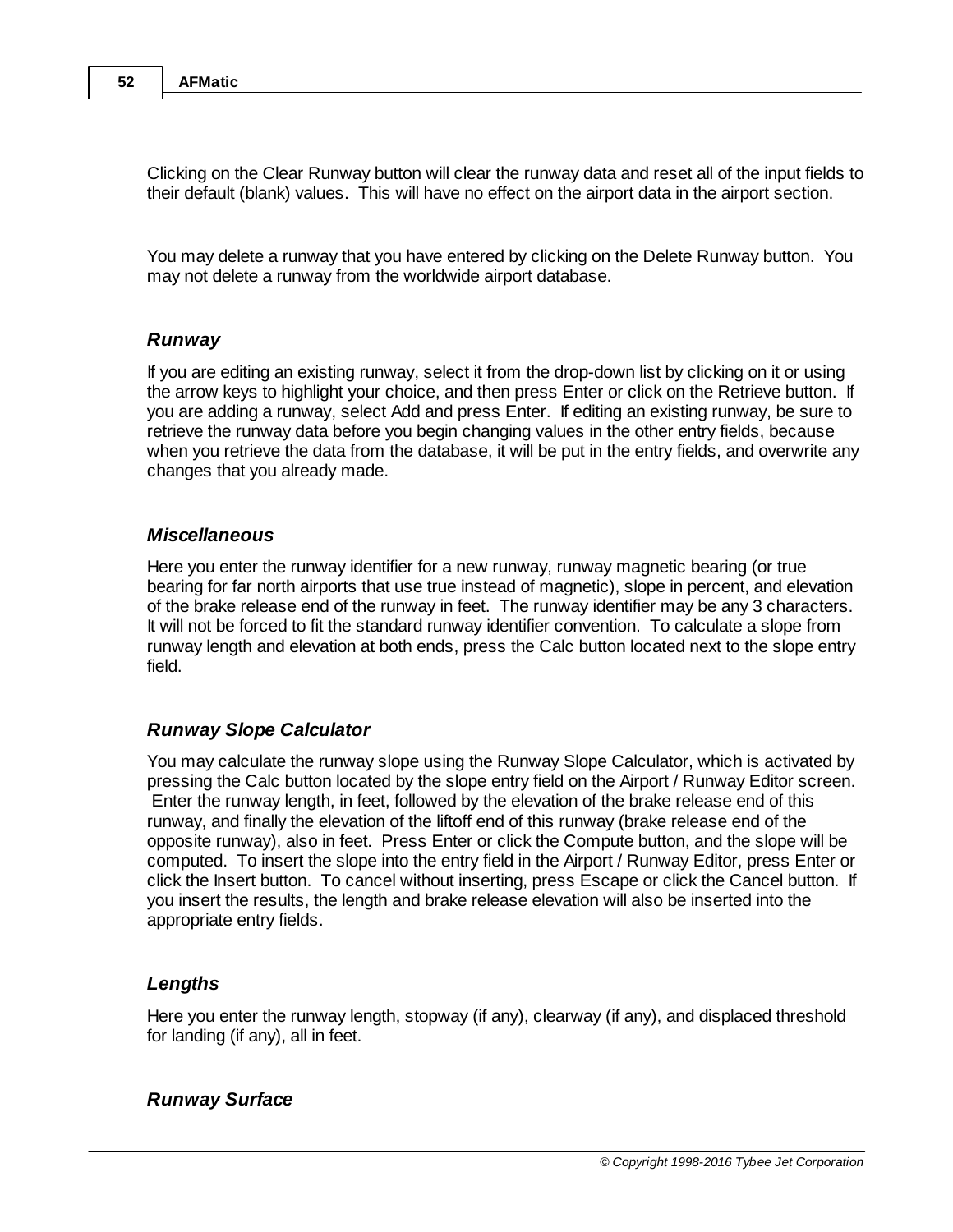Select hard or soft runway surface.

# *Edit Obstacle*

### *General*

To enter obstacle data for a runway, you must first retrieve an existing airport and runway from the database, in order to define which runway the obstacle data will be associated with. Once you have retrieved the airport and runway, you may enter the obstacle location data for up to 20 obstacles per runway, as well as optional length, clearway, stopway, and slope data. Then click on the Save button to save the obstacle data in the database. Clicking on the OK button dismisses the obstacle editor dialog. Be sure you have saved your data before exiting, since this will not be done for you automatically.

# *Airport Identifier*

Enter the 4-letter ICAO identifier, or the 3-letter IATA identifier. Click on the ICAO or IATA button to select which identifier has been specified. Press Enter or click on the Retrieve button to retrieve the airport from the database. You may view the airport information by clicking on the View button, either before or after pressing the Retrieve button. When the airport has been retrieved, the Airport / Runway Info box will contain the airport name and city, state, and country. The text on the Retrieve button will change color from red to green when an airport has been read into memory. Click the Search button to search for an airport in the database by name, city, or location.

### *Runway*

When the airport data are retrieved from the database, the runway identifier drop-down list is filled with a list of the runways that are available for this airport in the database. Select the desired runway from this list by clicking on it or using the arrow keys to highlight your choice, and then press Enter or click on the Retrieve button to retrieve the runway data from the database, or the View button to retrieve the data and view it. When the runway has been retrieved, the Airport / Runway Info box will contain the runway identifier, length, and end elevation. The text on the Retrieve button will change color from red to green when a runway has been read into memory.

# *Runway (Optional)*

Most users can ignore the input fields in this box. Its purpose is to allow a flight operations department to have total control over the data that are used in the calculation of obstacle clearance takeoffs. This would be of primary interest to a FAR 135 or 121 operator. By filling in these fields and checking the Override Apt DB Runway Info box, these values will be used in place of the values from the worldwide airport database in takeoff calculations. It is not recommended that you do this unless you have a specific need to do so, since the worldwide airport database will be updated every 28 days, and these data will change only when you change them.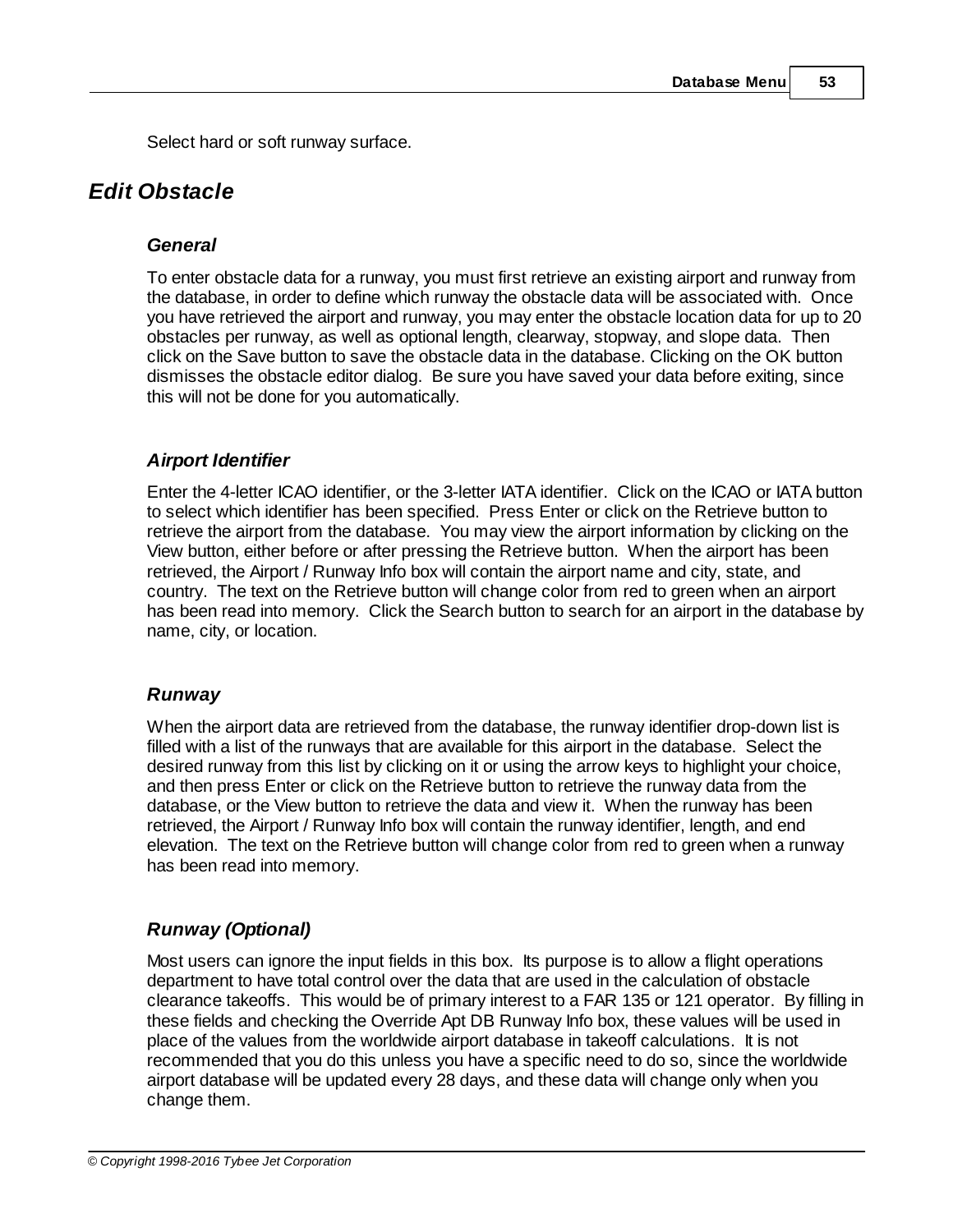### *Units and Measurement Basis*

By default, the distance to the obstacle is measured from the brake release end of the runway (BR end), and the units of measurement for all measurements are feet. You may enter distances referenced to the liftoff end of the runway (LO end) by selecting LO End in the Dist From box. Obstacle height is always measured AGL above the liftoff end of the runway. Distances may be entered in units of feet, meters, or nautical miles, by selecting the appropriate units in the Dist Units box. Units for height above runway and offset from runway centerline may be selected in the Ht Units box, and are limited to feet and meters. Please note that these units and reference point will be applied to all obstacles that are entered in the table below. When the Save button is clicked, the obstacle positions will be converted to be referenced to the brake release end of the runway, and the units will be converted to feet. The converted obstacles will be stored in the database, and the display will be updated to reflect the conversion. Whenever the obstacles are recalled from the database, they will be shown in the default units.

### *Obstacles*

This is where the obstacle distance, height, and offset from extended runway centerline are entered. Up to 20 obstacles may be input for each runway. By default, the distance is measured from the brake release (approach) end of the runway, in feet. The reference runway end and units of measurement can be changed with the Dist From and Dist Units boxes respectively. Height is the height above the liftoff (departure) end of the runway, in units selected in the Ht Units box. This may seem an odd combination, but has been selected to maintain consistency with the Jeppesen OpsData format. The offset is entered as a positive number if the obstacle is to the right of centerline, and a negative if it is to the left, in the units selected in the Ht Units box. Offset is used to determine if an obstacle is within the selected calculation envelope (FAA or ICAO) at the time of calculation. Be sure to enter obstacles beginning on the top line of the table and proceeding down, since the first line having a zero for the distance value denotes the end of the obstacle table.

### *Use of Obstruction Data Sheets*

Care must be taken when entering obstacle data, particularly if your source is an Obstruction Data Sheet (ODS), which is the tabulated version of the Airport Obstruction Chart. The ODS is built on the concept of the obstacles being obstructions to landing, rather than takeoff, so you must reverse the direction. For example, obstacles that are listed for runway 08 are actually takeoff obstacles for 26. Once you have the runway number straight, then you must pick the right numbers out of the tables. The obstacle height will be the value in the HAR (Height above runway) column. This will give you the desired height above the liftoff end of the runway. Distance is a little harder to obtain. You must first view the desired runway and make note of the TORA distance. The distance you will enter in the obstacle table is the value in the DEND (Distance from end) column in the ODS added to the TORA distance you wrote down from viewing the runway data. This will make the proper correction so that the distance is measured from the brake release end of the runway. Lastly, the offset is from the DCLN (Distance from centerline) column in the ODS. Since we're going the other way, enter right offset as a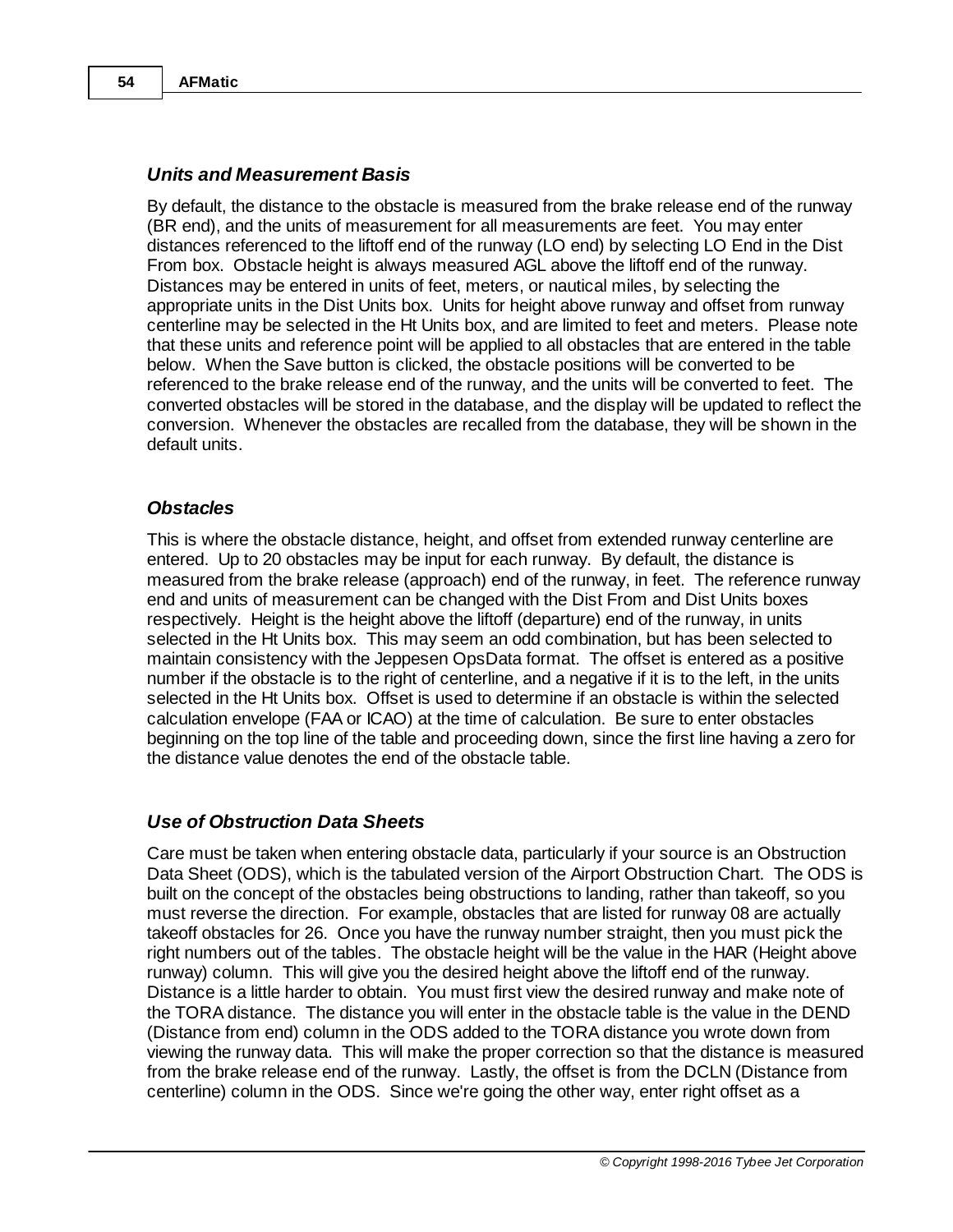negative, and left as positive. You will notice in many cases that there are obstacles with negative DEND values. These are for items that are located on the airport before you get to the liftoff end of the runway. AFMatic doesn't compute obstacle clearance for these, so you may as well not include them in the database, since they'll never be used.

# *Import Obstacle*

You may read obstacle data files provided by Jeppesen OpsData, and store the data in the user airport data file, for later use. This function is activated by selecting Import Obstacle Data from the Database menu. Enter the name of the file in the File box. You may search for the file by clicking on the Search button, which will open the Windows Open dialog. If you type in the file name, you may include the full path. If the file is located in the same directory with the AFMatic executable program file, you may leave the path off and just enter the file name. Check the Override Apt DB Info box if you wish to have the runway length, clearway, stopway, and slope information from the OpsData obstacle file replace the information from the worldwide airport database in your calculations. This is not recommended unless you specifically need to do so, since the worldwide airport database is updated more frequently than the OpsData information, and changes to the runway may be missed if you have overridden Apt DB info. Press the Import button to perform the file import, or press Cancel to abort the operation.

To obtain Jeppesen OpsData obstacle data, contact Jeppesen.

# *Edit SID*

### *General*

To enter SID required climb gradient data for a runway, you must first retrieve an existing airport and runway from the database, in order to define which runway the SID data will be associated with. Once you have retrieved the airport and runway, you may enter a name for the SID, a transition (if any), and the required minimum gradient and altitude up to which that gradient must be maintained. Then click on the Save button to save the SID data in the database. After a SID has been stored, you may retrieve it for editing or deletion by selecting it from the drop-down list in the SID box, and clicking on Retrieve. Clicking on the OK button dismisses the SID editor dialog. Be sure you have saved your data before exiting, since this will not be done for you automatically.

SID climb gradient requirements developed in accordance with the TERPS procedures include a margin of 48 feet per nautical mile, which is equivalent to a climb gradient of 0.8%. Obstacle clearance data in the Airplane Flight Manual also include a margin of 0.8%, the difference between gross and net flight path. The TERPS (FAA Handbook 8260.3/AFJM 11-226, United States Standard for Terminal Instrument Procedures) require a minimum gross climb gradient for instrument departures which clears obstacles by 48 feet per nautical mile (0.8%). Thus, the use of AFM obstacle clearance data in combination with a published SID required climb gradient results in a margin of 96 feet per nautical mile, which is twice the required margin. It is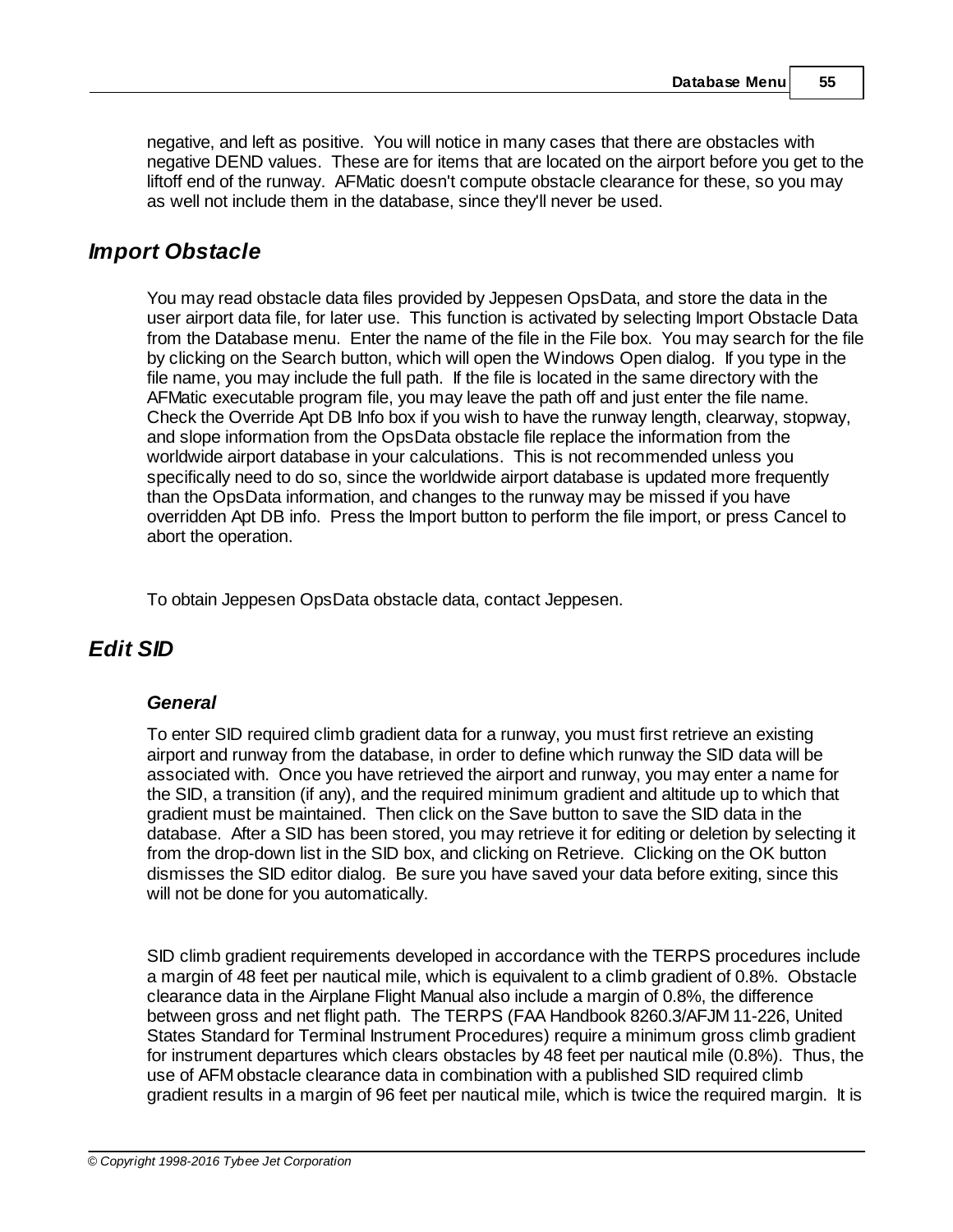left to the operator to make, and take responsibility for, the decision of whether to reduce the SID required climb gradient by 48 feet per nautical mile in order to eliminate the double margin. If it is desired by the operator to do this, enter the reduced gradient in the Gradient field, otherwise, enter the required climb gradient as specified on the SID chart. AFMatic makes its computations based on the gradient that is entered and stored here, and does not make any adjustments internally to either the gradient required, or the gradient available. The exception to this is for the C-37A and C-20 aircraft, which have an adjustment available on the Takeoff / Airport page, in the SID / DP box. Thus, the military aircraft should perform the adjustment when computing the takeoff, and only store the published SID gradient in the database.

### *Airport Identifier*

Enter the 4-letter ICAO identifier, or the 3-letter IATA identifier. Click on the ICAO or IATA button to select which identifier has been specified. Press Enter or click on the Retrieve button to retrieve the airport from the database. You may view the airport information by clicking on the View button, either before or after pressing the Retrieve button. When the airport has been retrieved, the Airport / Runway Info box will contain the airport name and city, state, and country. The text on the Retrieve button will change color from red to green when an airport has been read into memory. Click the Search button to search for an airport in the database by name, city, or location.

### *Runway*

When the airport data are retrieved from the database, the runway identifier drop-down list is filled with a list of the runways that are available for this airport in the database. Select the desired runway from this list by clicking on it or using the arrow keys to highlight your choice, and then press Enter or click on the Retrieve button to retrieve the runway data from the database, or the View button to retrieve the data and view it. When the runway has been retrieved, the Airport / Runway Info box will contain the runway identifier, length, and end elevation. The text on the Retrieve button will change color from red to green when a runway has been read into memory.

### *SID*

If you are entering a new SID, select Add New SID from the SID drop-down list. To retrieve a SID that has been saved in the database, after the runway has been retrieved, the SID dropdown list will be filled with a list of the SIDs that have been saved for this runway. Select the SID you want to edit and press Enter. The SID edit fields in the bottom half of the window will be filled with the data for the SID. At this point you may edit the data.

### *SID Identifier*

Enter the name of the SID in the Name field, e.g. ELMOO5 or VNY7. Names are limited to 6 characters. Some airports have numerous SIDs, and multiple transitions for each SID, each of which has a different minimum climb gradient associated with it. If there is a transition for the SID, enter the name of the transition in the Transition field. Transitions are limited to 8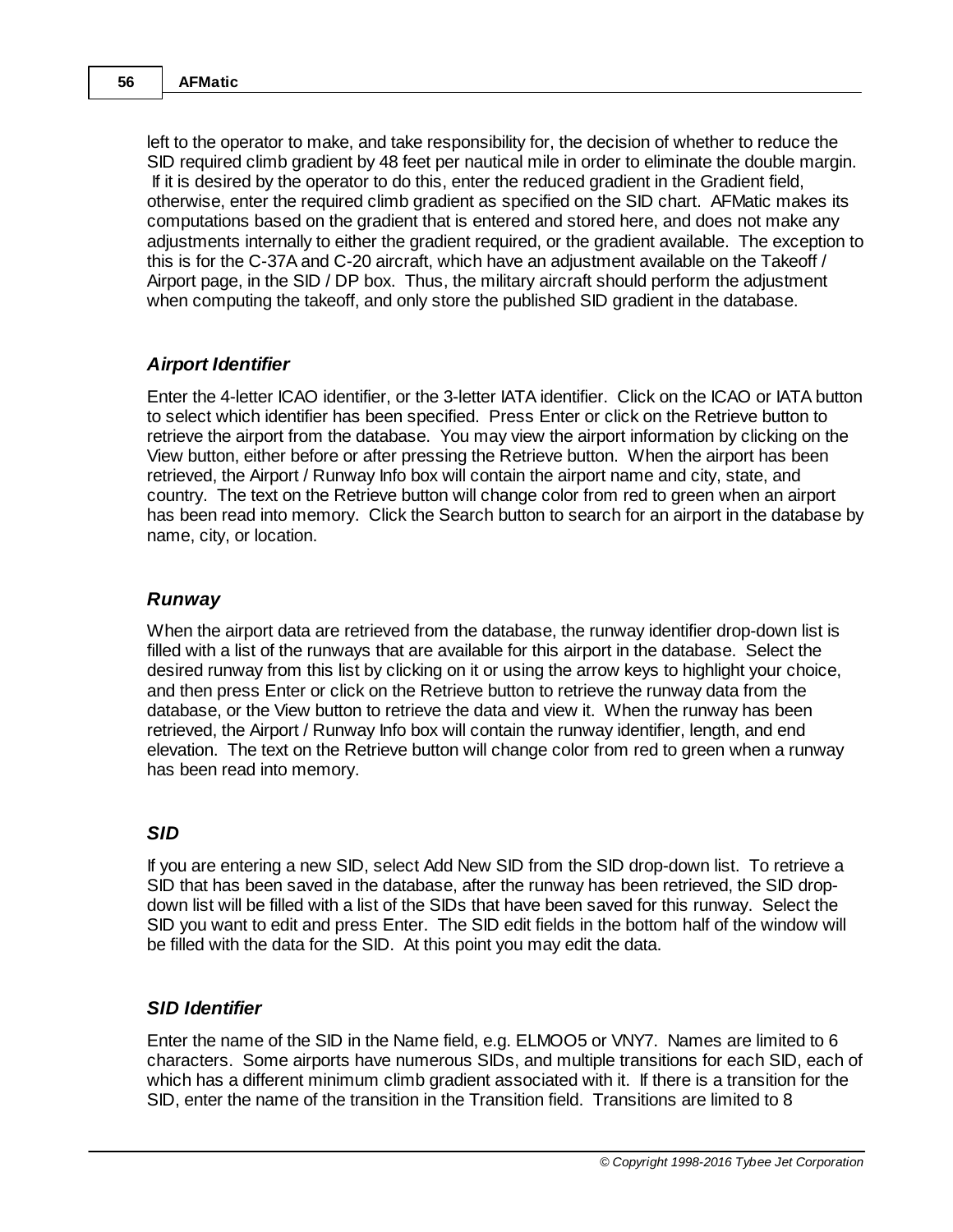characters. If the transition name is longer than 8 characters, it will be truncated to 8.

### *SID Specification*

Enter the required climb gradient in the Gradient field, and the altitude in feet up to which the gradient must be maintained in the Up to Altitude field. Climb gradient may be expressed in feet per nautical mile (FT/NM) or percent (%). Generally, civilian SIDs are expressed in FT/NM, and this is the default. If the value you enter for gradient appears not to match the units selected, you will be prompted to confirm that this is indeed the input you want. The gradient will be converted to FT/NM and stored in that format, and will also be displayed elsewhere in the program in FT/NM, but will always be shown here in the units in which it was entered.

# **Options Menu**

# *Select Aircraft*

To select an aircraft for use in making computations from the list of aircraft that you have entered, use the Select Aircraft function on the Options menu. You will be presented with a drop-down list of aircraft in the database. Click on desired aircraft to select it, and then click on the OK button. If you click on the Cancel button, the function will abort without making a change.

# *Toggle Hints*

When you place the cursor over an input or output field, most of them have built-in help text, called hints, that pop up on-screen, and also at the bottom of the main program window on the status line. After you become familiar with the program, these hints may become annoying, always popping up all over the place. You may turn off the pop-up hints with the Toggle Hints function on the Options menu. If the menu item has a check mark beside it, hints are on, and if not, they are off. Click on the menu item to toggle between the two states. Doing this only has an effect until you exit the program. If you want to make a permanent change, you may do so with the Preferences function of the Options menu. Note that if you turn off hints, only the popup hints will be turned off. All hints will still be displayed on the status line at the bottom of the window. This is true even for other windows or dialogs that are being displayed. For example, if the Runway Viewer is displayed, it overlays the main window. You may move the runway window to another location, and see the hints displayed on the main window's status line when you pass the cursor over a value in the Runway Viewer.

# *Preferences*

# **General**

The Preferences function allows you to adjust the default values for program settings. Access the Preferences function from the Options menu. When you have completed the changes, click on the OK button to save the preferences and make them active in the program, or click on Cancel to throw the changes away.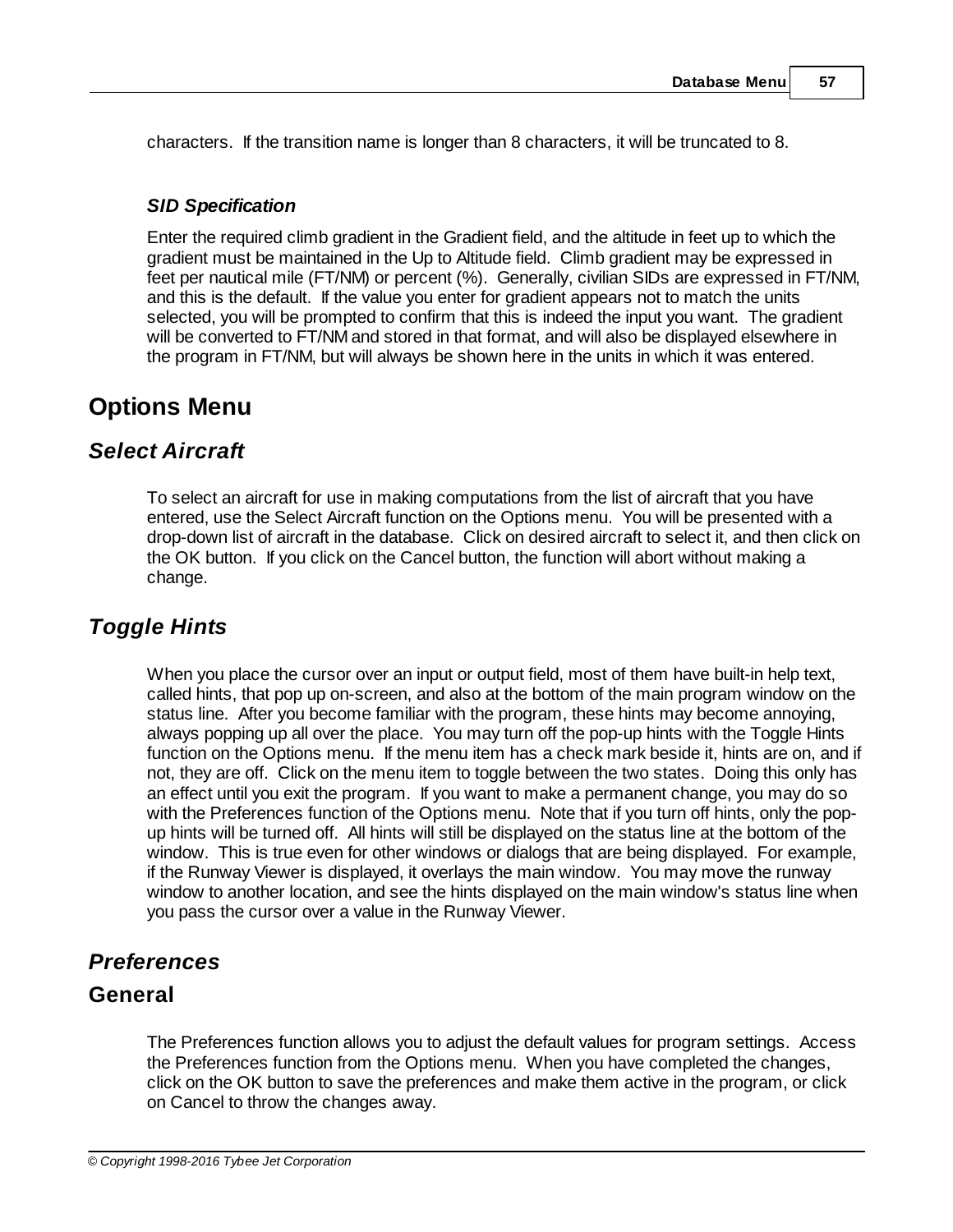# **Takeoff**

### *Line Up Distance*

This is the distance from the brake release end of the runway to the nosewheel. Set the amount of runway length to be set aside for line up distance, in feet.

### *Obstacle Envelope*

Select the envelope to be used for computing obstacle clearance. The FAA envelope is a constant 600 feet wide, 300 feet each side of the runway centerline, regardless of the distance an obstacle is from the end of the runway. The ICAO envelope extends 295 feet (90 M) each side of centerline at the end of the runway, and expands out at a ratio of 8:1 to a maximum of 1969 feet (600 M) after which it remains constant. Each obstacle is evaluated based on the offset from centerline, and only those that fall within the envelope are tested for clearance. If you have no legal requirement for one or the other, the ICAO methodology is more conservative, since it will include obstacles that the FAA methodology does not consider and allows for some drift from the extended runway centerline.

### *V1 Display*

The takeoff results display will show any one of the three V1 values that are possible, V1Min, V1Max, or V1 for balanced field length. Select the one that you want displayed in the results. You may view all of the V1 values in the results screen by placing the cursor over the V1 value, so they are all available to you after the calculation.

# **Landing**

### *Distance*

Select the distance that landing field length limited weight will be based on. For FAR 91 operators, Landing Dist. is appropriate. For FAR 135 and 121, or FAR 91 subpart K (fractional ownership) operators, Intended Dry/Alt would be appropriate, to make the default condition be the dry factored runway length.

# *FAR 91 Subpart K Factored Landing Field Length*

Check this box to cause the landing field length factor of 0.8 to be applied to the Intended Dry and Intended Wet field length calculations for FAR 91 subpart K (fractional ownership) operators. If left unchecked, the landing field length factor of 0.6, appropriate for FAR 135 and 121 operators, will be applied.

# *FAR 91 Unfactored Landing Field Length*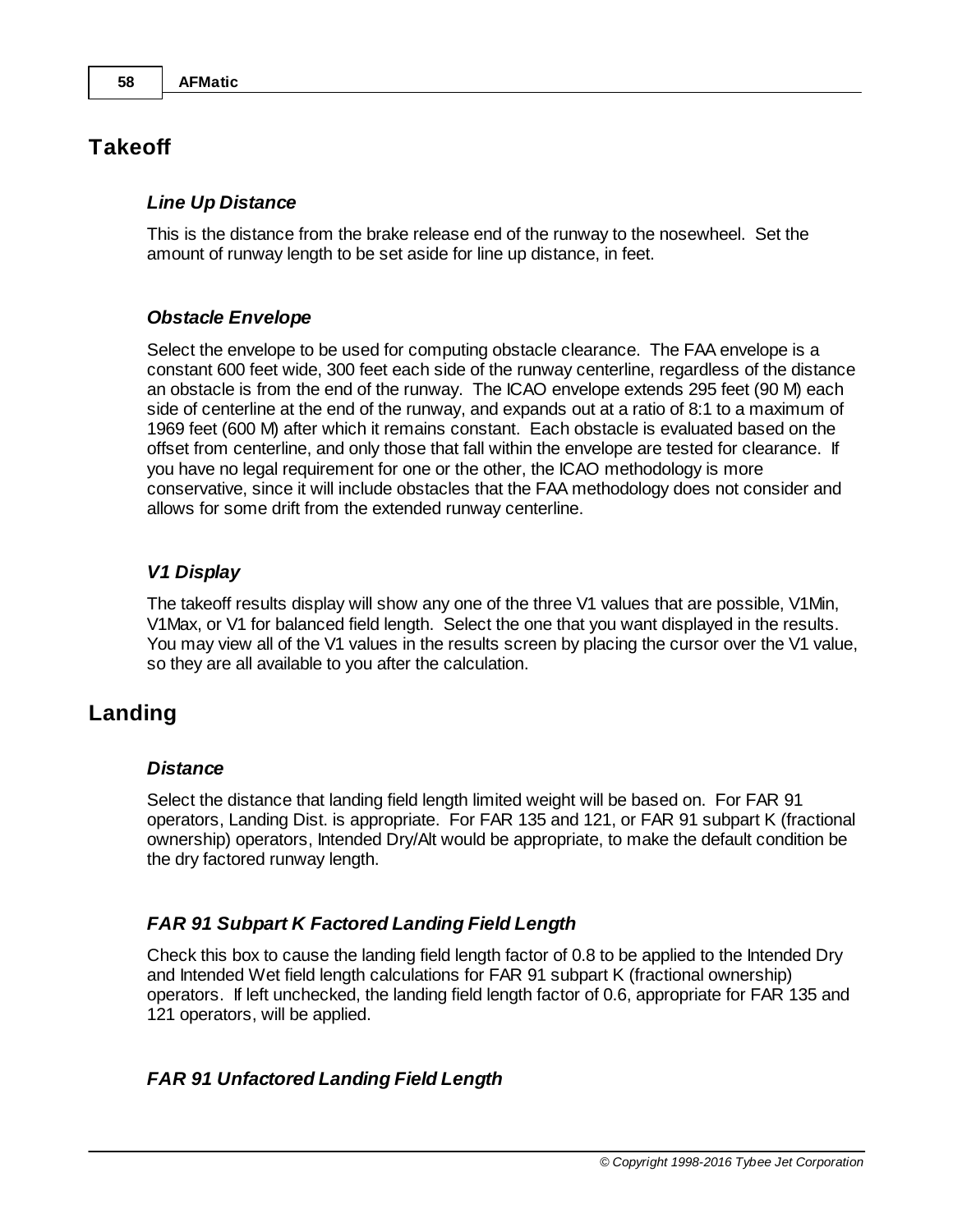Check this box to use the FAR 91 unfactored landing field length calculations from the Operational Information Supplement. These are available only for Gulfstream V, IV-SP, and 550. They are only available for flaps 39, with anti-skid operative and automatic ground spoilers. Refer to the OIS text for details and conditions of use. For any calculation that can't be handled using these data, the AFM data will automatically be substituted.

# **Units**

Select the units you wish to have as defaults for temperature, altimeter setting, weight, and wind speed.

# **Miscellaneous**

### *Airport Identifier*

Select which airport identifier type you wish to have as the default. Note that all airports in the worldwide airport database have ICAO identifiers. There are a large number of airports that have no IATA identifier associated with them, so it is recommended that you make ICAO the default.

### *Center Screen*

If this is checked, whenever the program is started, the program window will be centered in the computer screen. If it is not checked, the window will be placed where it was the last time the program was executed.

# *Show Hints*

If this is checked, the pop-up hints will be activated, and each time the cursor is placed over an item that has a hint associated with it, the hint will be displayed both on the status line at the bottom of the main window, and in a pop-up hint attached to the tail of the cursor. If unchecked, hints will be shown only on the status line.

# *Save On Exit*

If this is checked, the configuration of the program is saved each time the program exits, and will be reinitialized to those settings at the next execution. If not checked, the program settings will not be saved.

# *Printer Character Size*

Enter the desired printer character size for printed output, in points. The default value is 12. Some printers may require an adjustment due to having wider margins which would force the output to spill over onto a second page. Setting a smaller point size will allow the information to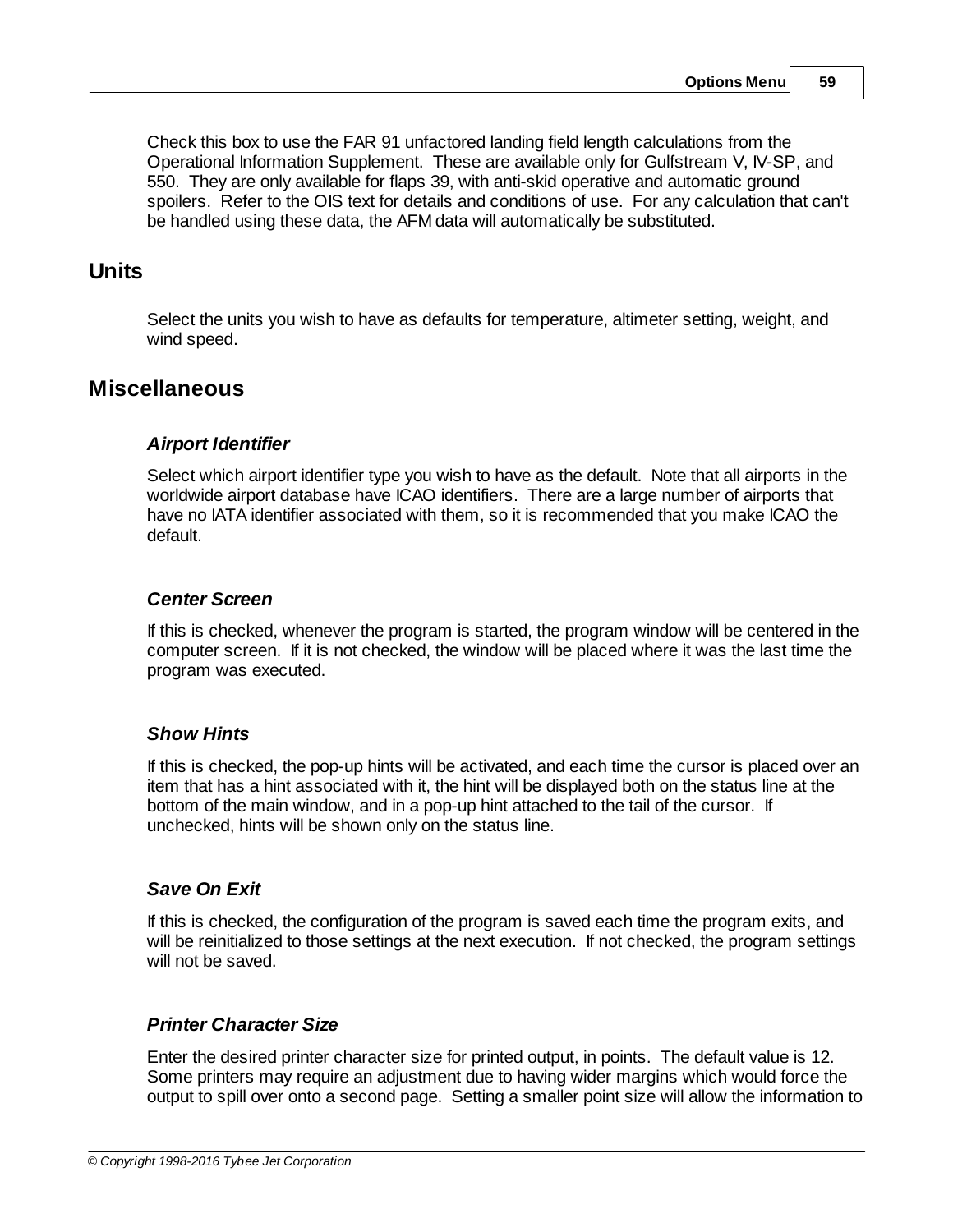fit onto one page.

### *Alternate Search Criteria*

Enter the maximum distance in nautical miles and minimum length of longest runway in feet, to be used as the default values for the alternate search feature of the airport search dialog.

# **Toolbar**

Define the functions assigned to the toolbar buttons. You may arrange the toolbar buttons in any desired order by selecting the function for each button. Every function must be assigned to a button, and no function may be assigned to more than one button. This will be checked when the OK button is clicked, and you will be asked to make changes if needed.

# **Help Menu**

# *Help Topics*

Online help is available by selecting the Help Topics function from the Help menu. The complete documentation is available online, organized by topic. You may also search the documentation for any word that appears in it. This capability will provide you with all of the information that is in this document, without having to carry the printed documentation with you.

# *About*

The About box displays information about the program. In addition to the usual program name and copyright that are found in most other software, you will find the versions of the program and worldwide airport database, customer name and number, the active aircraft type and certification basis, and the revision number and dates of the Airplane Flight Manual and other manuals that make up the aircraft database. This is the place to go to determine the revision status of the software. Dismiss the About box by clicking on the OK button.

# *Contact*

From time to time, you may need to contact Gulfstream for customer support or Tybee Jet for technical support. Select the Contact function from the Help menu, and you will see a dialog that provides you with several methods of contacting us. The Tybee Jet website and support email address have been turned into live links. If you click on the underlined internet addresses, and you have a default web browser or email program specified in the Windows Registry, the default web browser or email program (as appropriate) will be launched, and take you to the Tybee Jet website, or begin editing an email message. You will, of course, have to be connected with access to your internet service provider for this to function. Dismiss the Contact box by clicking on the OK button.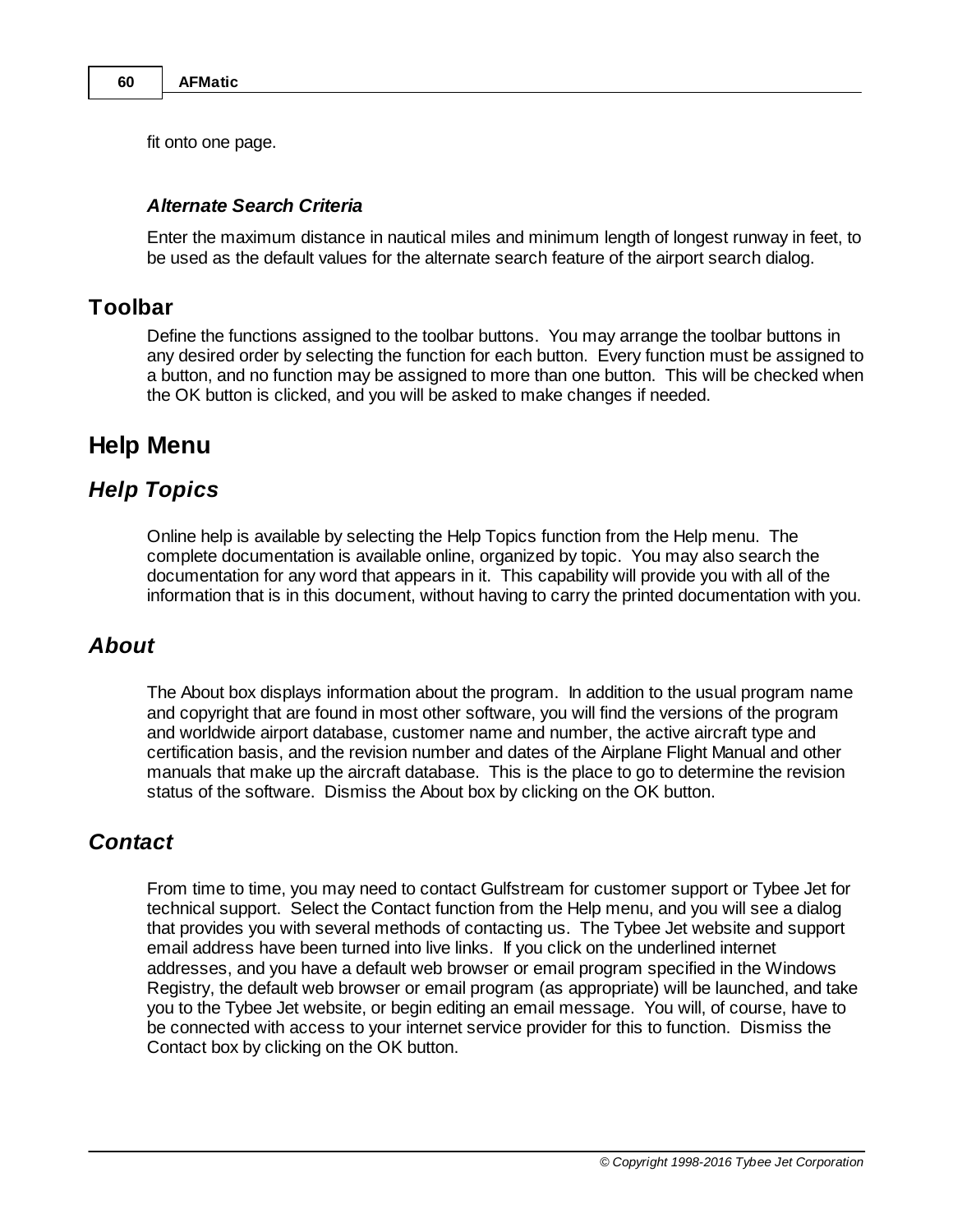View the Tybee Jet website at: www.tybeejet.com

Contact Gulfstream Technical Publications for customer support by the following means:

Phone: 912-965-3204

Mail: Gulfstream Aerospace

Technical Publications

P.O. Box 2206 M/S C-20

Savannah, GA USA 31402

Contact Tybee Jet for technical support by the following means:

Phone: 615-308-7216

Mail: Tybee Jet Corporation

644 Logwood Briar Circle

Brentwood, TN USA 37027

# **Miscellaneous**

# *Windows Font Size*

The Windows operating system allows the user to select from two font sizes, known as "Large Fonts" and "Small Fonts", by right clicking on the Windows desktop, selecting "Properties" from the menu, clicking on the "Settings" tab, and selecting either font size from a combo box. (For Windows XP, click the "Advanced" button on the "Settings" tab, then select either "Normal size (96 DPI)" or "Large size (120 DPI)".) AFMatic has been designed using "Small Fonts", however, it will scale properly if you select "Large Fonts". It is possible that on some computer systems, some of the visual elements of AFMatic will not scale properly with "Large Fonts". If you encounter a problem with scaling when using "Large Fonts", please provide us with a report of the problem so that we can track it down and correct it.

# *Data Integrity*

All the computation power in the world is of no use if the data that form the basis of the computations are not valid. To ensure the integrity of the worldwide airport database, the aircraft data from the Airplane Flight Manual, and the program executable itself, AFMatic incorporates a mathematical algorithm, known as a Cyclic Redundancy Check, or CRC. The CRC is computed for the program executable and the aforementioned data files each time the program is executed, and compared with the CRC value that was computed when these files were created. If so much as a single bit in a single byte in any of these files has been changed,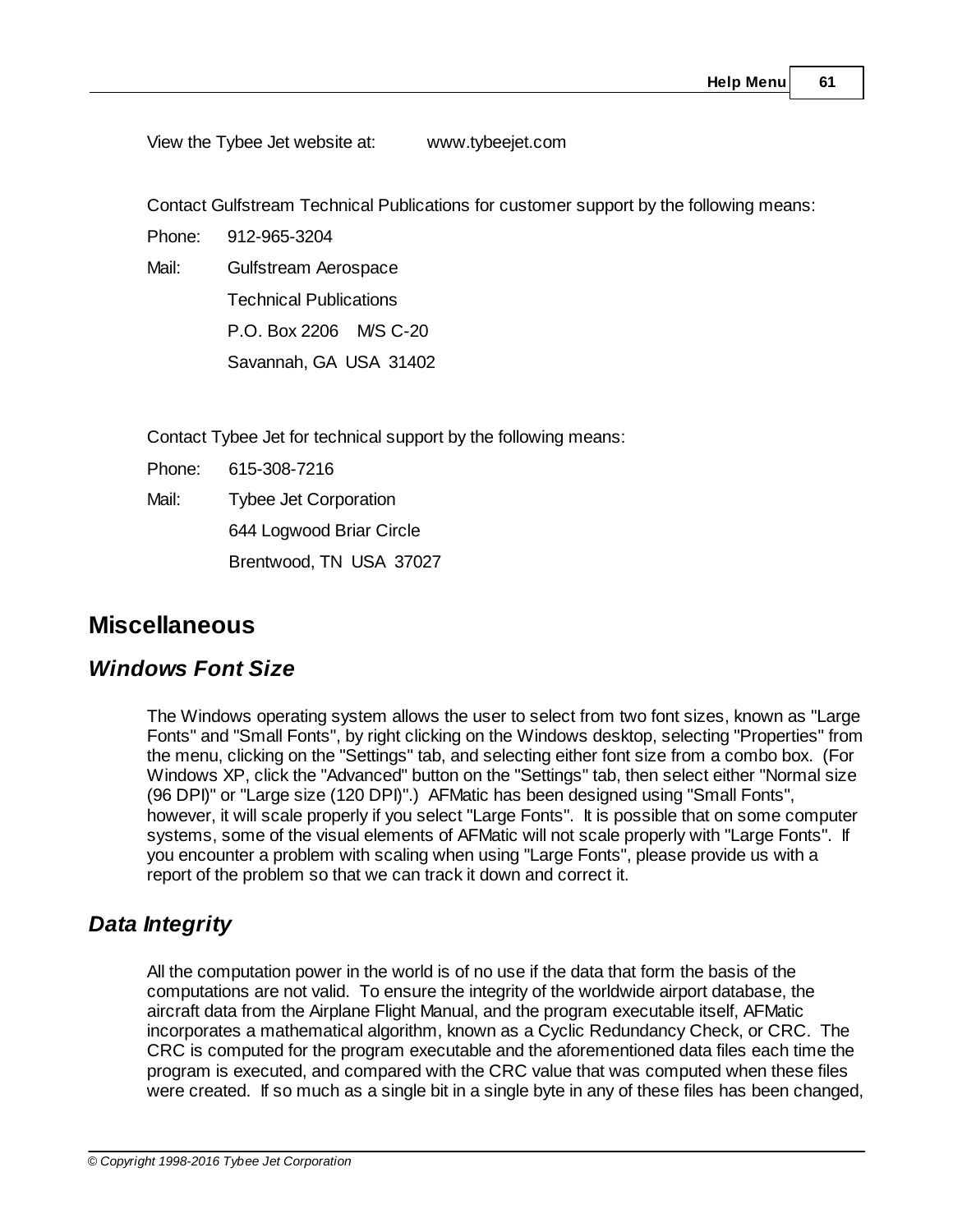the program will display a message alerting you to the fact that the file integrity has been compromised, and instructing you to reinstall the software. At that point, AFMatic will terminate. You must reinstall the application to restore the files to their proper form, or alternately, if you made a backup immediately after installing the application, you may restore the files from the backup. This file integrity check provides protection from virus attack, as well as accidental corruption of the files.

# *Web Sites Of Interest*

The wealth of information available on the Internet must not be overlooked. In addition to web sites that are directly related to Tybee Jet and the operation of AFMatic, there are some closely related sites of interest.

The Tybee Jet Corporation web site has information regarding AFMatic:

www.tybeejet.com

The Gulfstream Aerospace Corporation web site has information regarding Gulfstream products and services:

www.gulfstream.com

The Boeing web site is an excellent source of information regarding airport noise restrictions at airports throughout the world. It also has general information about noise regulations. If noise restrictions are a concern for your operations, this is a valuable resource:

www.boeing.com/commercial/noise/list.html

# *Software License Agreement*

You should carefully read the following terms and conditions before using this product. It contains software, the use of which is licensed by Tybee Jet Corporation ("Tybee Jet") to its customers for their use only as set forth below. If you do not agree to the terms and conditions of this agreement, do not use the software. Using any part of the software represents an acknowledgement that you accept these terms.

LICENSE: In consideration of Tybee Jet granting you a nonexclusive license to use the accompanying software program(s) (the "Software"), you agree to be subject to the terms and restrictions to be set forth in this License Agreement. You are not permitted to lease, rent, distribute, or sublicense the Software, or to use the Software in a time-sharing arrangement, or in any other unauthorized manner. Further, no license is granted to you in the human readable code of the Software (source code). Except as provided below, this License Agreement does not grant you any rights to patents, copyrights, trade secrets, trademarks, or any other rights in respect to the Software.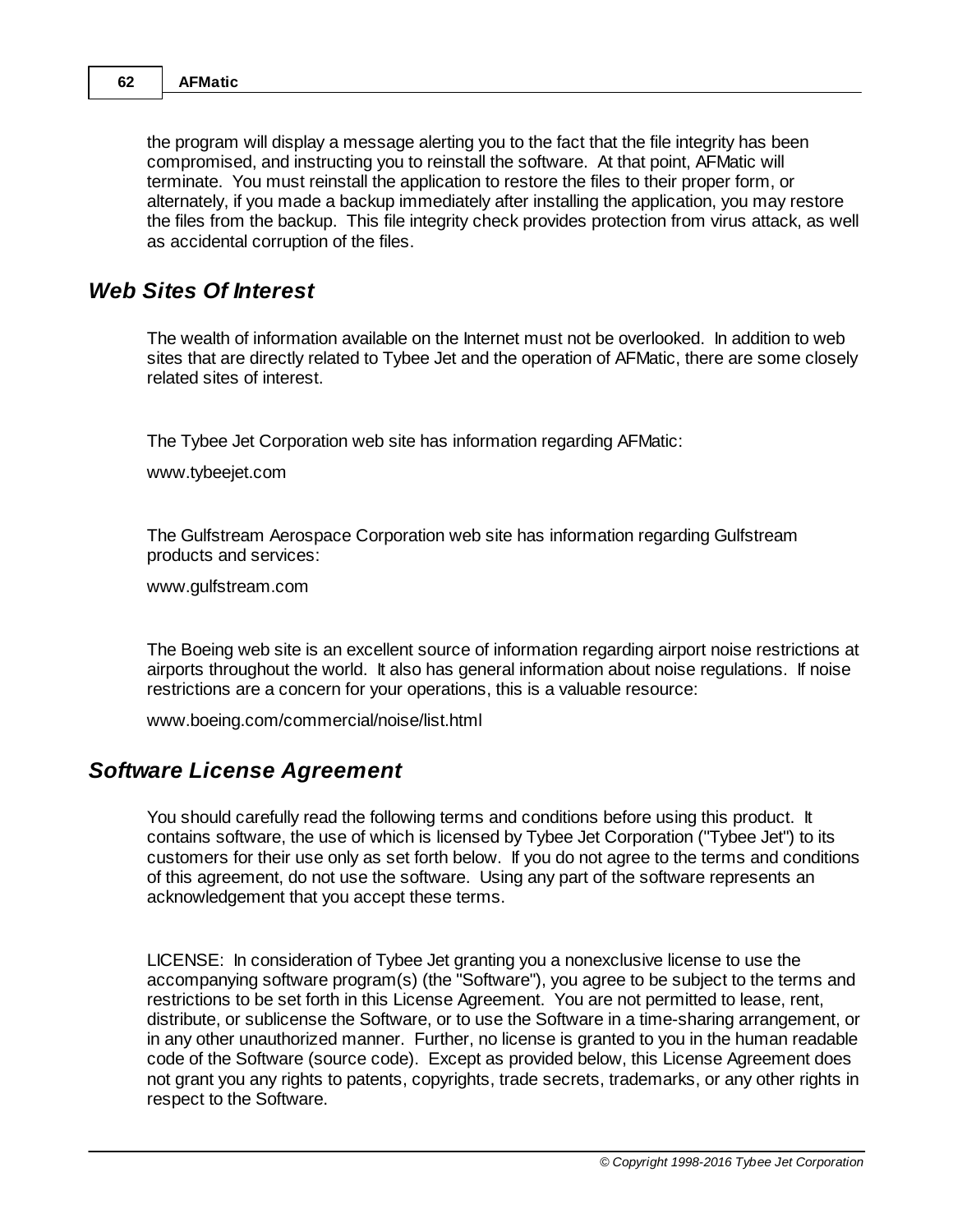The Software is licensed for use in support of a single airplane, by serial number. An additional license must be purchased for each aircraft to be supported. You may use the Software on any workstation or any network server owned by or leased to you, provided that the Software is used only in support of one aircraft per license purchased by you. You may reproduce and provide one (1) copy of the Software and supporting documentation for each such workstation or network server on which the Software is used as permitted hereunder. Otherwise, the Software and supporting documentation may be copied only as essential for backup or archive purposes in support of your use of the Software as permitted hereunder. You must reproduce and include all copyright notices and any other proprietary rights notices appearing on the Software and the supporting documentation on any copies that you make.

TITLE: All title and copyrights to the Software (including any images, photographs, animations, video, audio, and texts incorporated into the software), the accompanying printed materials, and any copies of the software, are owned by Tybee Jet. You may not copy the printed materials accompanying the Software, except as permitted in this License Agreement.

NO ASSIGNMENT: You may not transfer or assign the Software and/or this License Agreement to another party without the prior written consent of Tybee Jet. If such consent is given and you transfer or assign the Software and/or this License Agreement, then you must at the same time either transfer any copies of the Software as well as the supporting documentation to the same party or destroy any such materials not transferred. Except as set forth above, you may not transfer or assign the Software or your rights under this License Agreement.

NO REVERSE ENGINEERING: Modification, reverse engineering, reverse compiling, or disassembly of the Software is expressly prohibited. However, if you are a European Community ("EC") resident, information necessary to achieve interoperability of the Software with other programs within the meaning of the U.K. Copyright (Computer Program) Regulations 1992 implementing the EC Directive on the Legal Protection of Computer Programs is available to you from Tybee Jet upon written request.

EXPORT RESTRICTIONS: You agree that you will not export or re-export the Software or accompanying documentation (or any copies thereof) or any products utilizing the Software or such documentation in violation of any applicable laws or regulations of the United States or the country in which you obtained them.

TRADE SECRETS: You acknowledge and agree that the structure, sequence, and organization of the Software are the valuable trade secrets of Tybee Jet and its suppliers. You agree to hold such trade secrets in confidence.

UNITED STATES GOVERNMENT LEGENDS: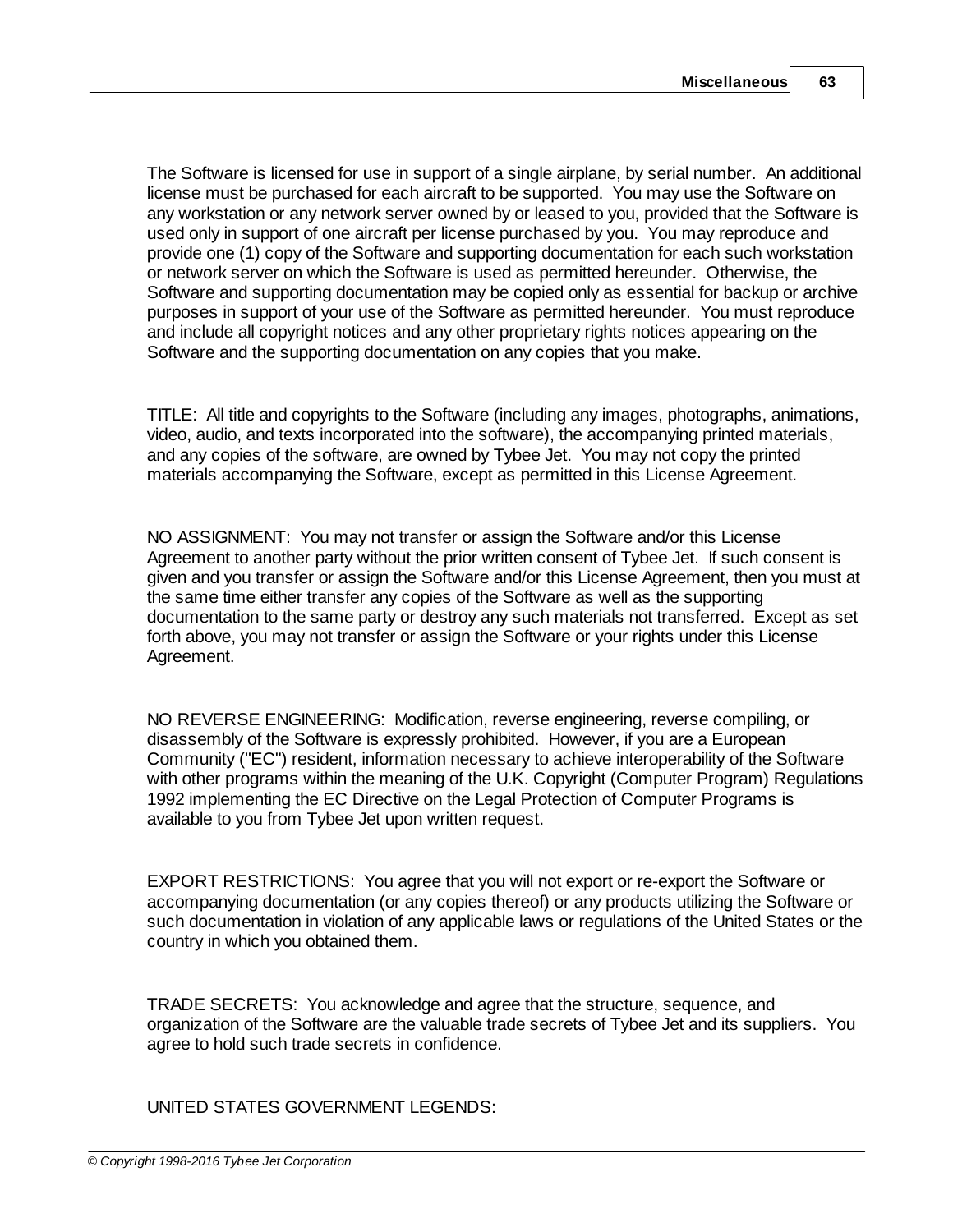For units of the Department of Defense:

The Software is commercial computer software as defined in 48 CFR 211 and therefore is provided to units of the Department of Defense under the terms of this License Agreement, which is Tybee Jet's standard commercial agreement for the Software. In the alternative, if 48 CFR 211 is not invoked, the Software is licensed as follows: Restricted Rights Legend: Use, duplication, or disclosure by the United States Government is subject to restrictions as set forth in subparagraph (c)(1)(ii) of the Rights to Technical Data and Computer Software Clause of 48 CFR 52.227-7013. Tybee Jet Corporation, 644 Logwood Briar Circle, Brentwood, TN USA 37027.

For civilian agencies:

Restricted Rights Legend: Use, reproduction, or disclosure is subject to restrictions set forth in subparagraph (a) through (d) of the Commercial Computer Software - Restricted Rights clause of 48 CFR 52.227-19 and the limitations set forth in Tybee Jet's standard commercial agreement for the Software. Unpublished rights reserved under the copyright laws of the United States.

TERM AND TERMINATION: This license will expire one (1) year from the effectivity date of the first release of the Software which you receive as part of your annual subscription to updates, if it is not earlier terminated. It may be renewed annually, for a period of 1 year, by subscription. You may terminate it at any time by destroying the Software and documentation together with all copies and merged portions in any form. It will also terminate immediately if you fail to comply with any term or condition of this License Agreement. Upon such termination, you agree to destroy the Software and documentation, together with all copies and merged portions in any form.

GOVERNING LAW: This License Agreement shall be governed by the laws of the State of Tennessee as such laws are applied to agreements entered into and to be performed entirely within Tennessee between Tennessee residents and by the laws of the United States. You agree that the United Nations Convention on Contracts for the International Sale of Goods (1980) is hereby excluded.

USE IN AIRCRAFT OPERATIONS: The Software is provided as an alternative to manual calculations based on the content of the Airplane Flight Manual and supporting documents. Every effort has been made to ensure that the Software accurately reproduces these computations. HOWEVER, IT REMAINS THE SOLE RESPONSIBILITY OF THE PILOT IN COMMAND TO OPERATE THE AIRPLANE WITHIN THE RESTRICTIONS OF 14 CFR 91, 14 CFR 135, OR 14 CFR 121, AS APPLICABLE, REGARDLESS OF THE ACCURACY OF THE RESULTS OF COMPUTATIONS PERFORMED BY THE SOFTWARE.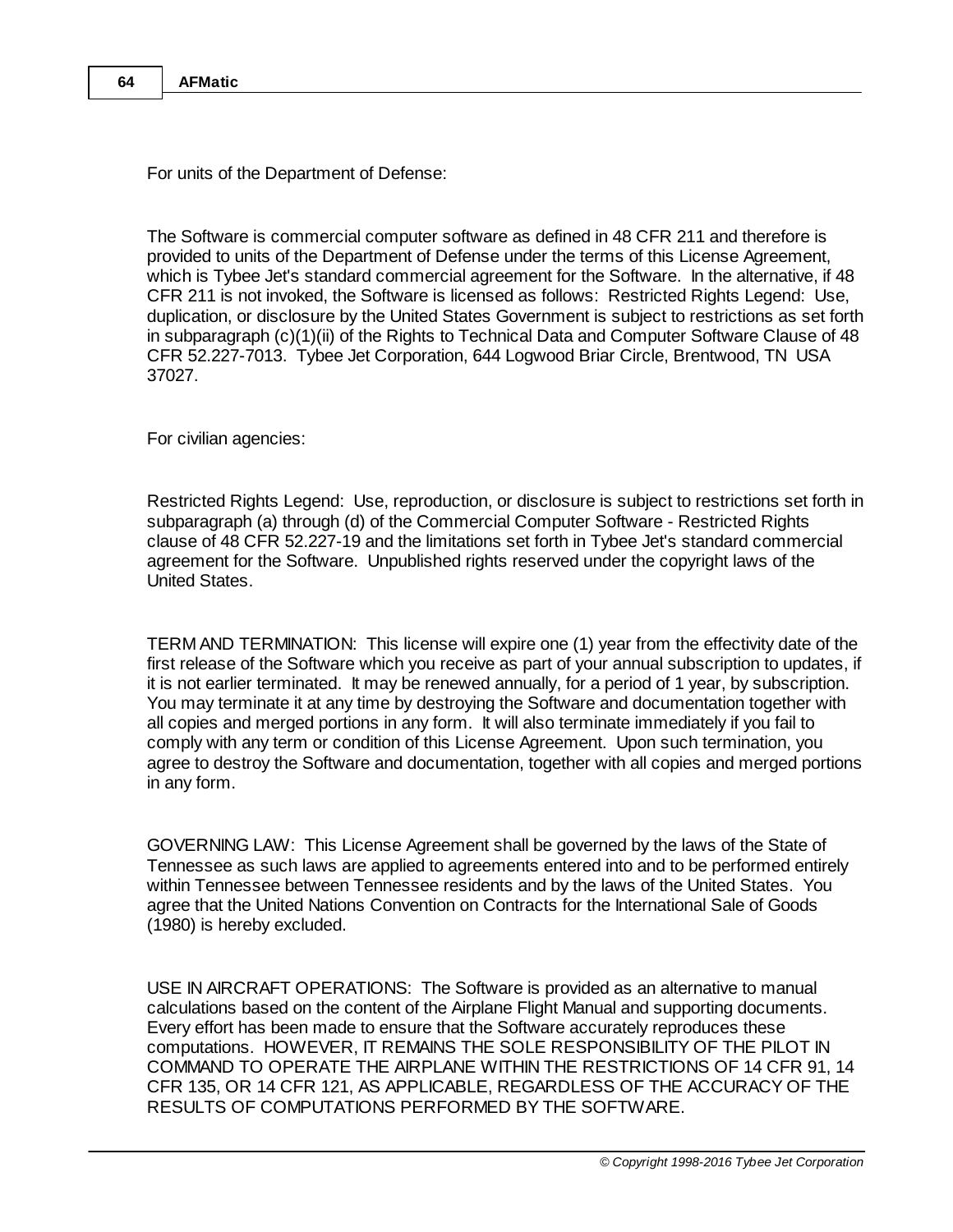LIMITED WARRANTY: Tybee Jet warrants the physical media and physical documentation provided by Tybee Jet to be free of defects in materials and workmanship for a period of ninety (90) days from the original purchase date. If Tybee Jet receives notification within the warranty period of defects in materials or workmanship, and determines that such notification is correct, Tybee Jet will replace the defective media or documentation. The entire and exclusive liability and remedy for breach of this limited warranty shall be limited to replacement of defective media or documentation and shall not include or extend to any claim for or right to recover any other damages, including but not limited to, loss of profit, data, or use of the software or special, incidental or consequential damages, or other similar claims, even if Tybee Jet has been specifically advised of the possibility of such damages. In no event will Tybee Jet's liability for any damages to you or any other person ever exceed the lower of the list price or the actual price paid for the package or the license to use the software, regardless of the form of the claim.

TYBEE JET SPECIFICALLY DISCLAIMS ALL OTHER WARRANTIES, REPRESENTATIONS, OR CONDITIONS, EXPRESS OR IMPLIED, INCLUDING BUT NOT LIMITED TO, ANY IMPLIED WARRANTY OR CONDITION OF MERCHANTABILITY OR FITNESS FOR A PARTICULAR PURPOSE. ALL OTHER IMPLIED TERMS ARE EXCLUDED.

Specifically, Tybee Jet makes no representation or warranty that the software or documentation are "error-free", or meet any user's particular standards, requirements, or needs. In all events, any implied warranty, representation, condition, or other term is limited to the physical media and documentation and is limited to the 90-day duration of the limited warranty.

Tybee Jet assumes the responsibility of accurately processing the worldwide airport database from the format in which it is delivered into the format that is used by the Software. HOWEVER, TYBEE JET MAKES NO WARRANTY, WHETHER EXPRESS OR IMPLIED, AS TO THE ACCURACY OF THE WORLDWIDE AIRPORT DATABASE, INCLUDING WARRANTIES OF MERCHANTABILITY OR OF FITNESS FOR A PARTICULAR PURPOSE. UNDER NO CIRCUMSTANCES SHALL TYBEE JET BE LIABLE FOR INDIRECT, INCIDENTAL, CONSEQUENTIAL, OR OTHER DAMAGES FROM ALLEGED NEGLIGENCE, BREACH OF WARRANTY, STRICT LIABILITY OR ANY OTHER THEORY, ARISING OUT OF THE USE OF THE WORLDWIDE AIRPORT DATABASE.

SEVERABILITY: In the event any provision of this License Agreement is found to be invalid, illegal, or unenforceable, the validity, legality, and enforceability of any of the remaining provisions shall not in any way be affected or impaired and a valid, legal, and enforceable provision of similar intent and economic impact shall be substituted therefore.

ENTIRE AGREEMENT: This License Agreement sets forth the entire understanding and agreement between you and Tybee Jet, and may be amended only in writing, signed by both